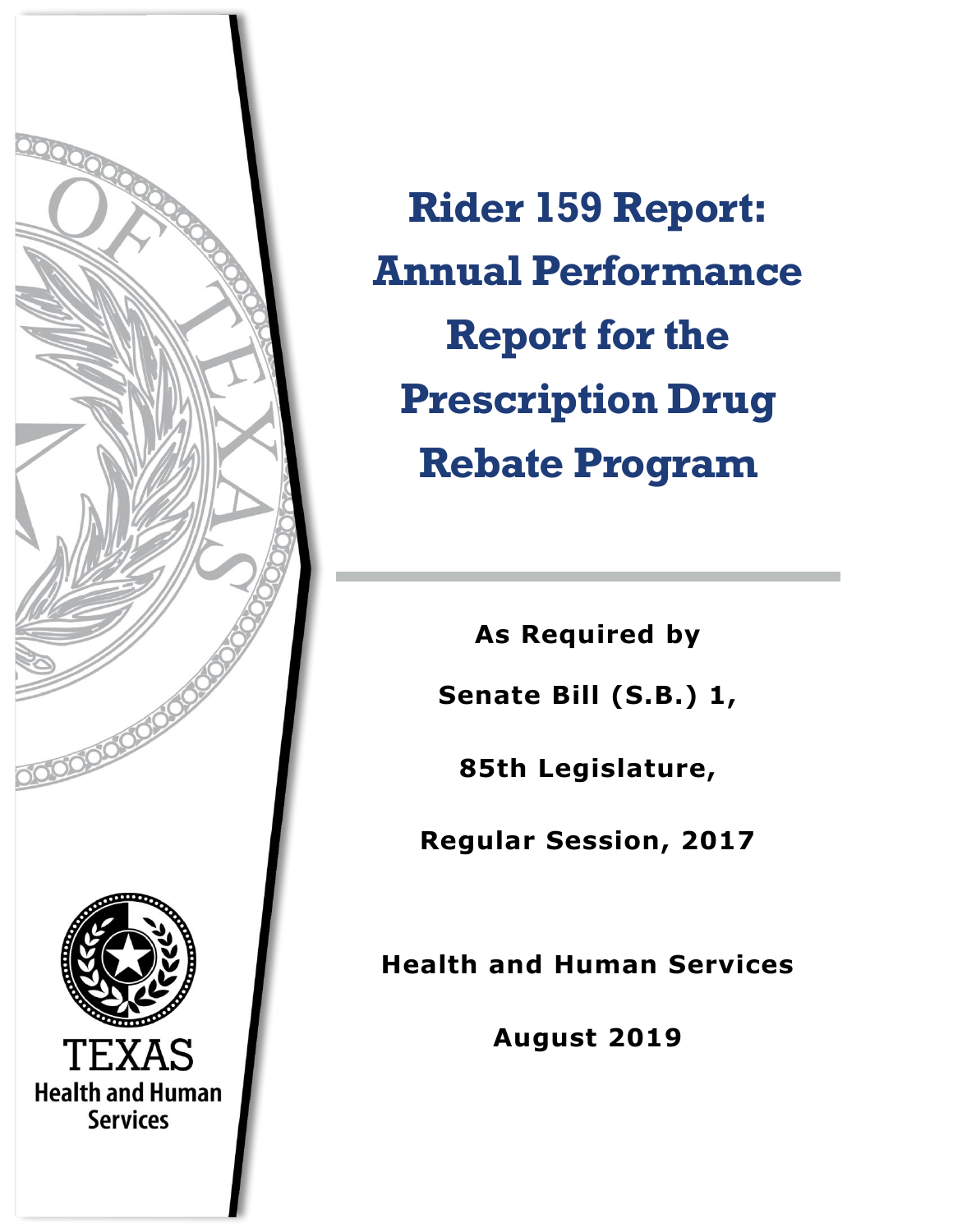# **Table of Contents**

| Children's Health Insurance Program Rebate Program11                      |
|---------------------------------------------------------------------------|
|                                                                           |
|                                                                           |
|                                                                           |
|                                                                           |
| Appendix C. Medicaid Fee for Service Pharmacy Rebate Program  5           |
| Appendix D. Medicaid Fee for Service Pharmacy Supplemental Rebate         |
| Appendix E. Medicaid Fee for Services Enhanced Federal Medical Assistance |
| Appendix F. Medicaid Fee For Service Enhanced Federal Medical Assistance  |
| Appendix G. Medicaid Fee for Service Breast and Cervical Cancer Program   |
| <b>Appendix H. Medicaid Managed Care Organization Pharmacy Rebate</b>     |
| Appendix I. Medicaid Managed Care Organization Pharmacy Supplemental      |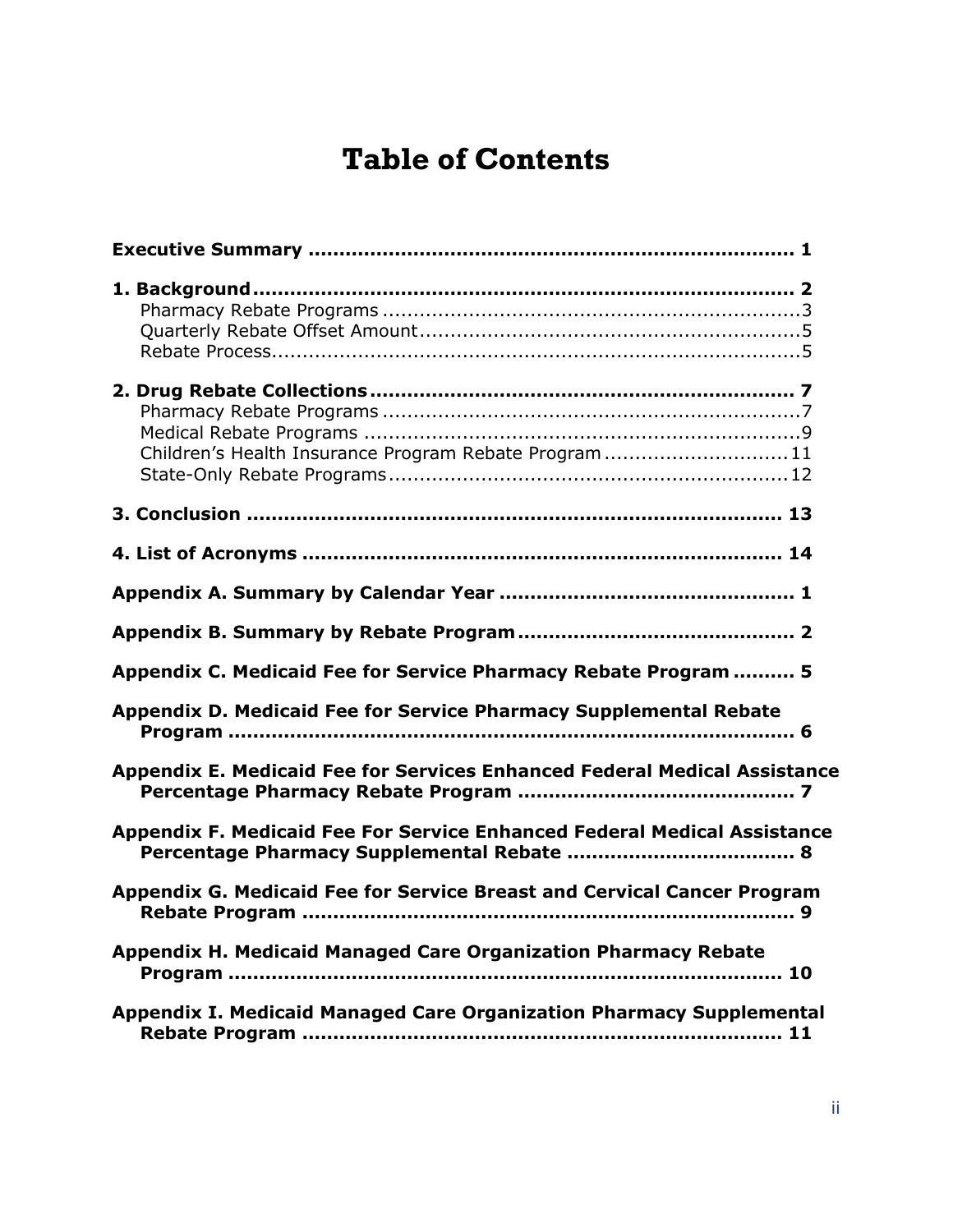| <b>Appendix J. Medicaid Managed Care Organization Enhanced Federal</b><br>Medical Assistance Percentage Pharmacy Rebate Program  12   |
|---------------------------------------------------------------------------------------------------------------------------------------|
| Appendix K. Medicaid Managed Care Organization Enhanced Federal<br>Medical Assistance Percentage Pharmacy Supplemental Rebate Program |
| Appendix L. Managed Care Breast and Cervical Cancer Program Rebate                                                                    |
| Appendix M. Medicaid Fee for Service Clinician Administered Drug Rebate                                                               |
| Appendix N. Medicaid Fee for Service Enhanced Federal Medical Assistance<br>Percentage Clinician Administered Drug Rebate Program  16 |
| Appendix O. Medicaid Managed Care Organization Clinician Administered                                                                 |
| Appendix P. Medicaid Managed Care Organization Enhanced Federal<br>Medical Assistance Percentage Clinician Administered Drug Rebate   |
| Appendix Q. Children's Health Insurance Program - National & State                                                                    |
| Appendix R. State Only Children with Special Health Care Needs Program                                                                |
|                                                                                                                                       |
|                                                                                                                                       |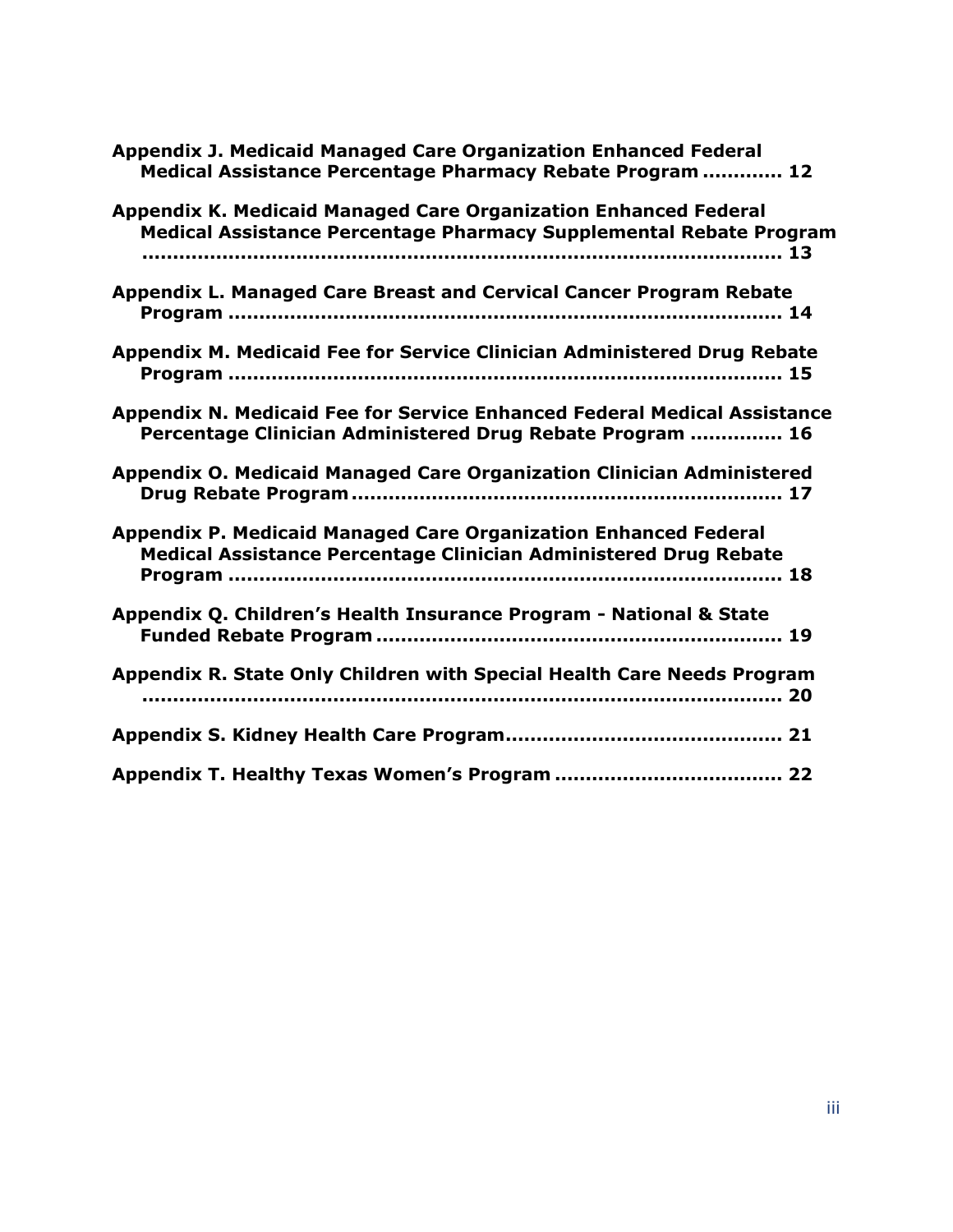### <span id="page-3-0"></span>**Executive Summary**

As directed in the 2018-19 General Appropriations Act, Senate Bill (S.B.) 1, 85th Legislature, Regular Session, 2017 (Article II, Health and Human Services Commission [HHSC], Rider 159(h)), HHSC submits the *Annual Performance Report for the Prescription Drug Rebate Program.* This report details the outstanding prescription drug rebate balances for the Texas Medicaid Program, Children's Health Insurance Program (CHIP), Kidney Health Care (KHC) Program, Children with Special Health Care Needs (CSHCN) Services Program and the Healthy Texas Women (HTW) Program. HHSC's Vendor Drug Program (VDP) operates the formularies and oversees the contractor responsible for administration of the rebate programs for Medicaid, CHIP, KHC, CSHCN and HTW.

The report appendices include tables that detail the prescription drug rebate outstanding principal and interest amounts, age of receivables, annual collection rates, billed amounts, dollar value of pricing and utilization adjustments, and dollars collected. This report includes a separate prescription drug rebate collection table for each managed care and fee-for-service (FFS) rebate program.

From calendar years 2014 through 2018, HHSC collected \$10,624,062,007 All Funds (AF) in principal for rebates—a collection rate of 99 percent. Interest collections were \$1,533,775 AF for 2014 through 2018.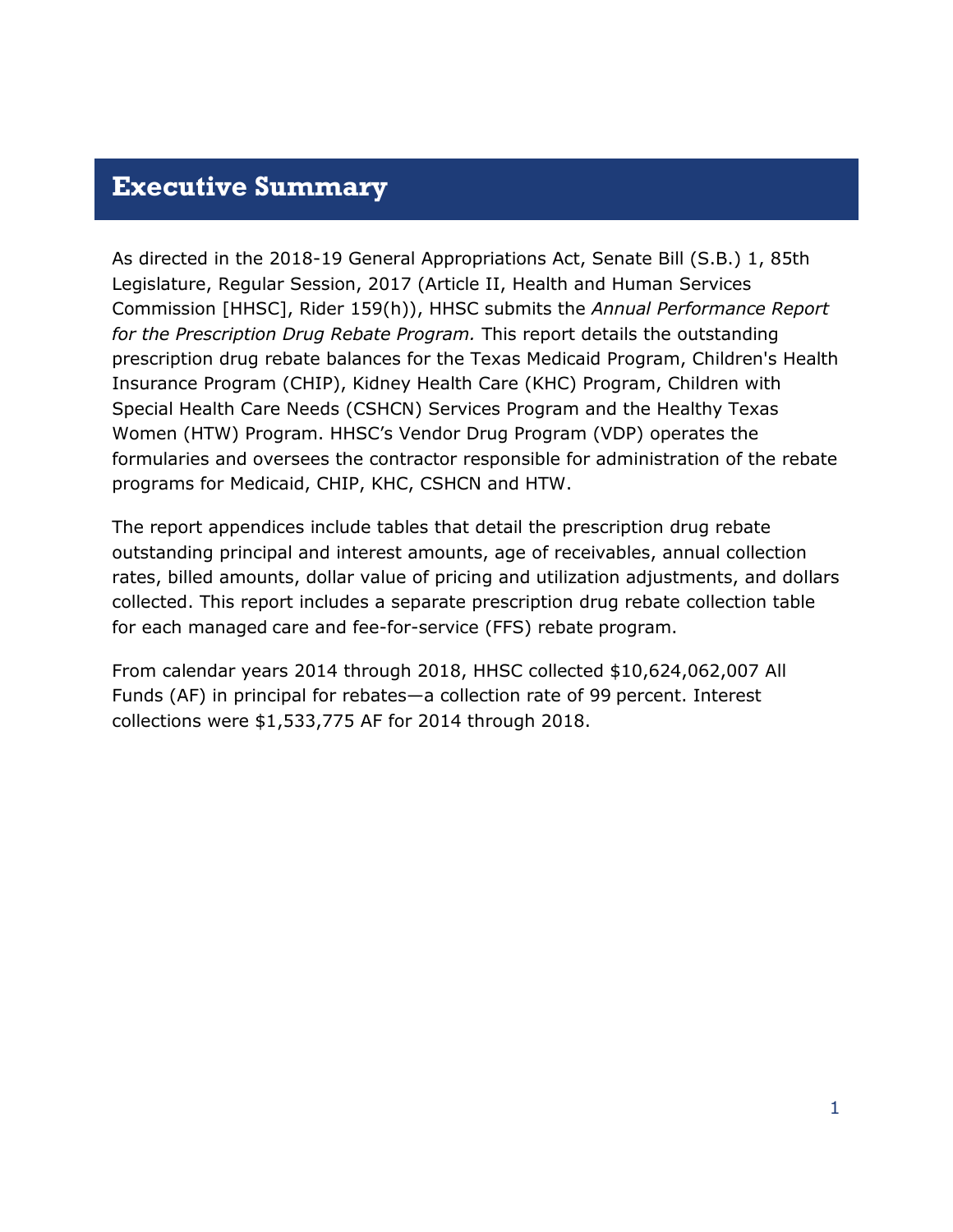### <span id="page-4-0"></span>**1. Background**

Rider 159 requires HHSC to report annually on the outstanding prescription drug rebate balances for Medicaid, CHIP, KHC programs, and the CSHCN services program. The report also includes rebate information about the HTW program. There are 18 different active rebate programs, based on varying levels of federal funding match rates, and federal reporting requirements. The VDP operates the formularies and oversees the contractor, Conduent, responsible for administration of the rebate programs for HHSC programs and services.

To ensure readability and relevance, the 20 appendices include detailed rebate information for only the most recent five-year period, from calendar year 2014 through 2018. The tables include the following information.

- Amounts billed;
- Cumulative dollar value of pricing and utilization adjustments;
- Dollars collected;
- Outstanding principal and interest; and
- Annual collection rates.

Rebate collections are reported on an accrual basis and are based on the calendar quarter in which the claims were originally paid. Collection amounts are subject to change because rebate programs allow retroactive adjustments to pricing and utilization data for up to 12 calendar quarters after their initial submission to CMS. Additionally, collection rates can temporarily exceed 100 percent when manufacturers experience a pricing change after the end of the reporting period, and before they officially update the rebate rates the next quarter.

Medicaid and CHIP prescription drug rebate revenue is the first source of funding used to pay FFS pharmacy providers and capitation payments to Managed Care Organizations (MCOs). Rebate collections are an important source of funding for the prescription drug programs across the agency. As such, HHSC staff work with the contracted entity to collect rebate outstanding balances. Projects to resolve the outstanding balances have included: focusing on rebate programs that are no longer funded to assure that remaining balances are collected; targeting specific manufacturers with large outstanding balances; educating manufacturers about all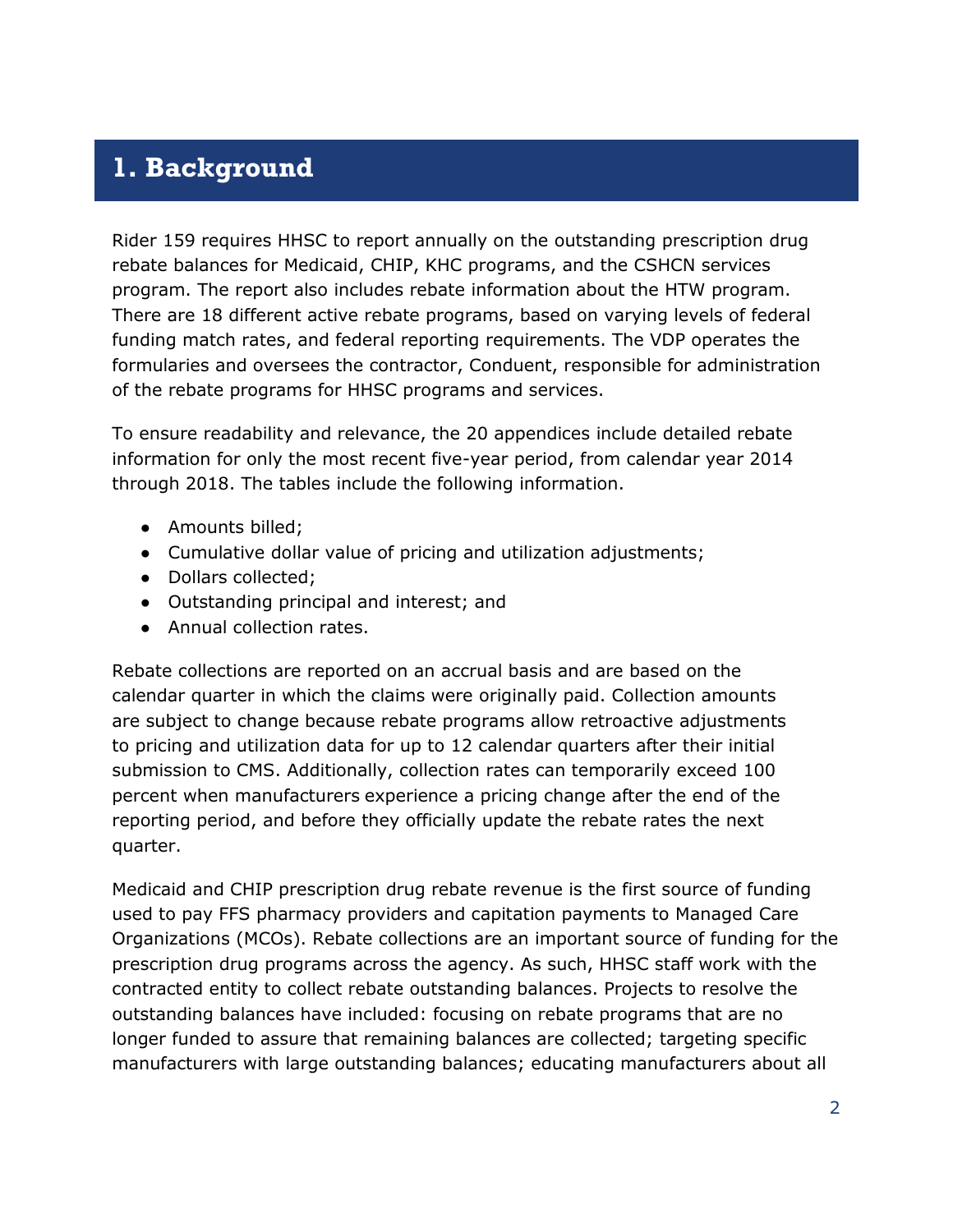the rebate programs with CMS approvals so invoices are paid timely; and converting the Clinician Administered Drug (CAD) units of measure into rebate units of measures prior to invoicing to minimize disputes with the manufacturers.

## <span id="page-5-0"></span>**Pharmacy Rebate Programs**

#### **Omnibus Budget Reconciliation Act of 1990 Rebate Programs**

The Omnibus Budget Reconciliation Act of 1990 (OBRA '90) required drug manufacturers to enter into a contract (known as a national rebate agreement) with CMS. As part of this agreement, contracted manufacturers report their current product and pricing information to CMS within 30 days of the end of the calendar quarter and pay the agreed-upon rebate amount on quantities of products dispensed to a Medicaid-eligible person in an outpatient setting. The rebate amount is based on the manufacturers' reported product and pricing information. CMS requires participating states to add contracted manufacturers' drugs to the state's Medicaid formulary and to invoice manufacturers for rebate collection. States may also collect Medicaid rebates for drugs dispensed through CMS-approved Medicaid waivers. All states share the rebate revenue with CMS at the same rate as the Federal Medical Assistance Percentage (FMAP).

The Affordable Care Act (ACA) requires drug manufacturers to pay rebates for drugs dispensed to Medicaid members provided services through Medicaid MCOs and allows Medicaid to collect supplemental rebates on these managed care encounters. HHSC includes pharmacy services in the array of services provided by Medicaid MCOs. MCOs are also required to follow HHSC's Medicaid and CHIP formularies and Medicaid Preferred Drug List (PDL). The managed care rebate programs are outlined in Appendices H, I, J, K, L, O, and P.

#### **Supplemental Rebate Program**

In addition to the federally-mandated Medicaid OBRA '90 rebates, Texas has a Medicaid supplemental rebate program through which drug manufacturers provide cash rebates or services in lieu of cash rebates (e.g., Program Benefit Agreement) to the Medicaid program. Drug manufacturers enter into supplemental rebate contracts with the Texas Medicaid Program to have their products considered for preferred status on the PDL. The HHSC Drug Utilization Review (DUR) Board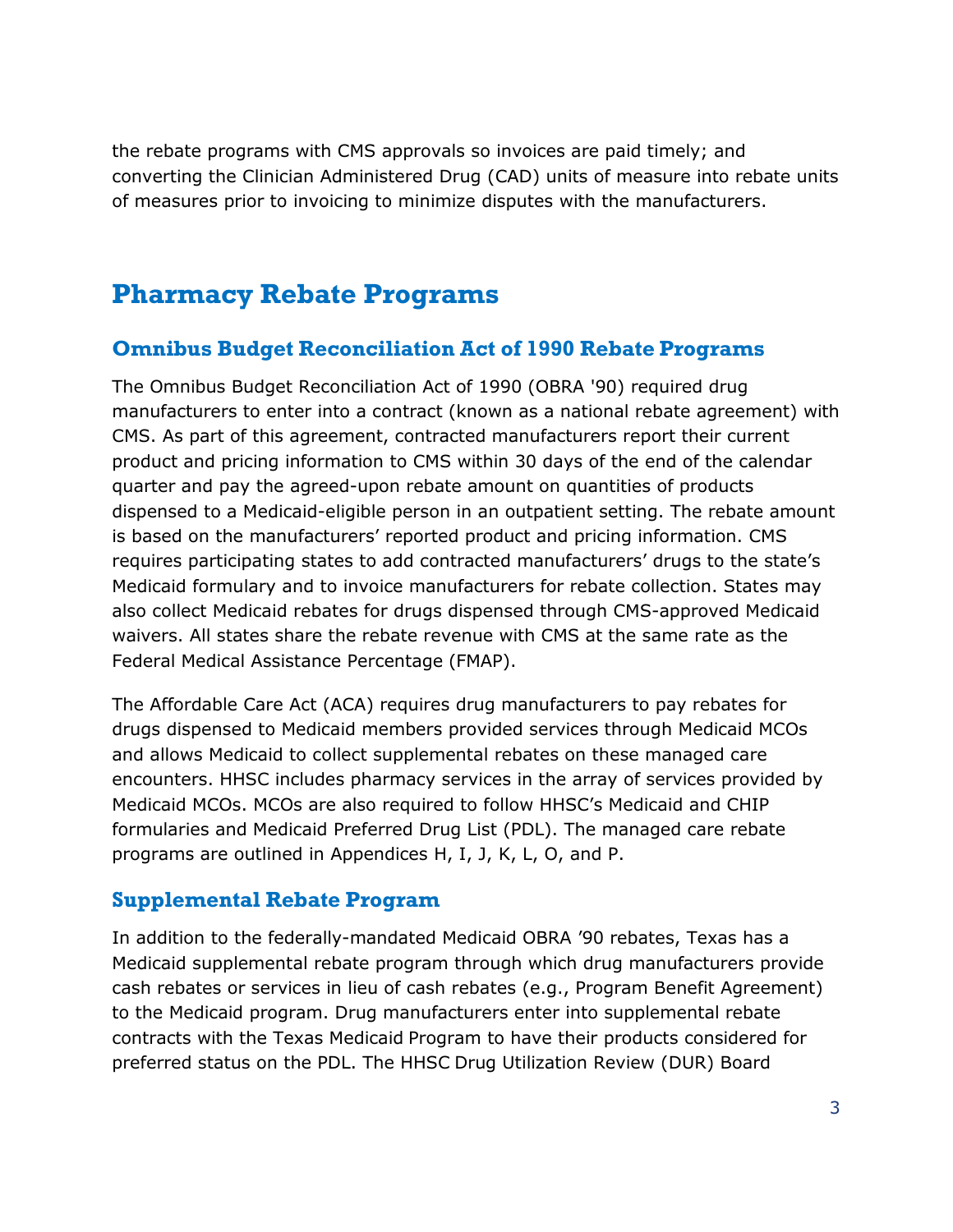recommends a drug's PDL status - designated as "preferred" or "non-preferred"based on the safety, clinical effectiveness, and cost (including rebates) of the product. Non-preferred drugs do not have supplemental rebate contracts with the Texas Medicaid Program and require a prior authorization (PA) before dispensing. Preferred products do not require a PDL PA, although they may still require a clinical PA. A preferred status serves as an incentive to encourage drug manufacturers to participate in the Medicaid supplemental rebate program.

HHSC invoices and collects Medicaid supplemental rebates from manufacturers for their preferred products based on pharmacy claims submitted for people in FFS and managed care. These rebate dollars are also shared with CMS at the FMAP rate.

House Bill 1917, 85th Legislature, Regular Session, 2017, extended the statutory requirement for HHSC to maintain a single state-wide formulary for Medicaid and CHIP and a Medicaid PDL until August 31, 2023. This extension will allow the State to continue to maximize supplemental rebate revenue.

#### **Medical Rebate Programs**

Medical rebates are sometimes referred to as Physician-Administered Drugs, CAD or 'J-Code Drugs,' which refers to the Healthcare Common Procedure Codes Set (HCPCS) used to bill for certain drugs administered in the outpatient setting. The definition of a covered outpatient drug in the Social Security Act includes drugs administered by a physician in an outpatient (office/professional or institutional) setting. Like OBRA '90 rebates, medical rebates are collected for both FFS and managed care, and for all Medicaid programs (including waivers) and are shared with CMS at the program's FMAP.

#### **Children's Health Insurance Program Rebate Program**

The CHIP rebate program is a voluntary program and the state shares the rebate revenue from the CHIP National State Funded program with CMS. The CHIP funding is furnished to the Texas CHIP program by both the Texas CHIP program and federal government. All funds collected from rebates for this program are shared with the federal government in a matching percentage from the funds received.

#### **Other State Rebate Programs**

A number of manufacturers also voluntarily participate in separate KHC, CSHCN, and HTW rebate programs. Rebate dollars collected for the KHC and CSHCN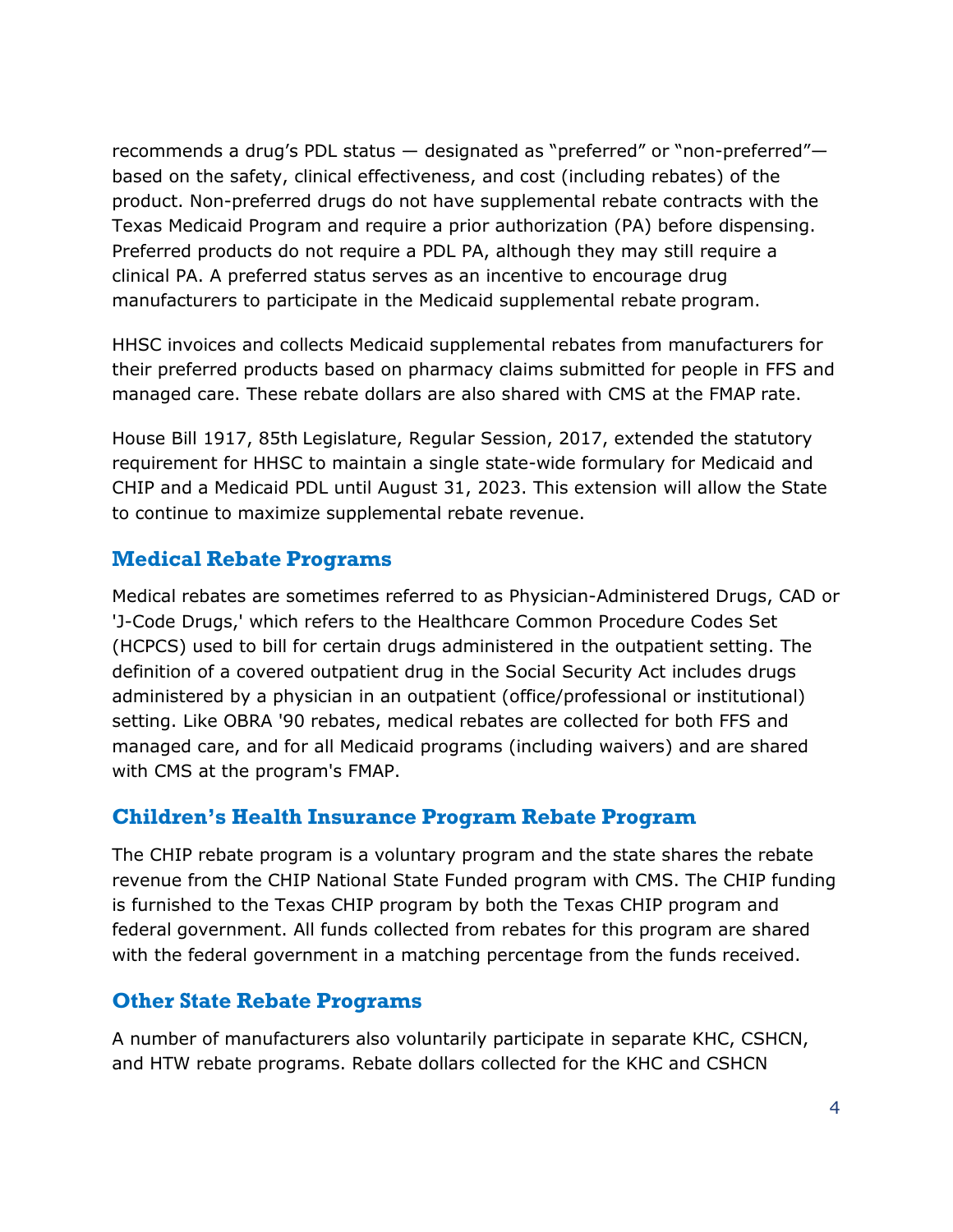programs become the first source of funding for the respective state program budgets for use in their pharmacy programs. Drug rebates collected for the HTW program are returned to the state's General Fund.

## <span id="page-7-0"></span>**Quarterly Rebate Offset Amount**

Section 2501 of the ACA increased the minimum federal Medicaid OBRA '90 rebate amount and required the state to remit 100 percent of the additional increase to CMS. This increased rebate established by the ACA is called the Quarterly Rebate Offset Amount (QROA). As of April 30, 2019, the QROA amount paid to CMS for all periods was \$429,435,428. All collections in the report's tables and appendices include the QROA amounts returned to CMS. The table below includes the QROA amounts paid to CMS for 2014-2018.

| Year  | QROA          |
|-------|---------------|
| 2014  | \$70,177,457  |
| 2015  | \$73,008,105  |
| 2016  | \$92,308,763  |
| 2017  | \$101,667,362 |
| 2018  | \$92,273,741  |
| Total | \$429,435,428 |

|  |  |  |  | Table 1. QROA Payments Associated with Rebate Invoices |  |  |  |
|--|--|--|--|--------------------------------------------------------|--|--|--|
|--|--|--|--|--------------------------------------------------------|--|--|--|

### <span id="page-7-1"></span>**Rebate Process**

CMS uses pricing data submitted by manufacturers to calculate the rebate rate and QROA and sends this data to states quarterly. In compliance with federal law, HHSC matches the CMS rate and utilization based on claims paid during the quarter. HHSC sends invoices to the manufacturers within 60 days after the end of the calendar quarter. Manufacturers have 37 days to pay the balance before interest accrues. The following table illustrates the rebate process timeline.

#### **Table 2. Rebate Process Timeline**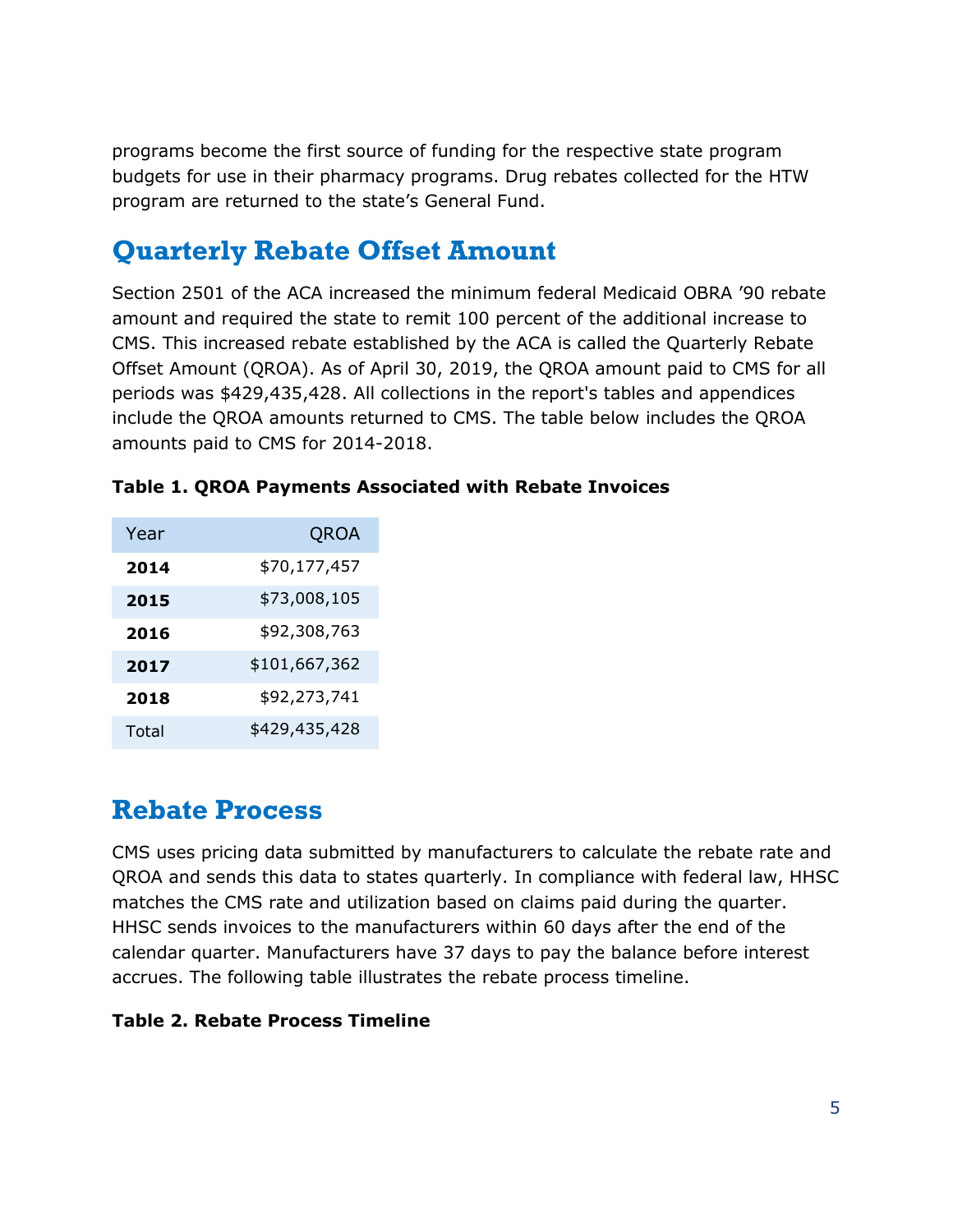| Claims Paid           | Invoices Sent | Payment Due |
|-----------------------|---------------|-------------|
| January-March (Q1)    | May 30        | July 7      |
| April-June (Q2)       | August 29     | October 6   |
| July-September (Q3)   | November 29   | January 6   |
| October-December (Q4) | March 1       | April 8     |

Manufacturers are required to calculate and pay rebates based on their most current pricing and sales information. The rebate rate can change between the time HHSC submits the invoices and the time the manufacturer makes payment. In those cases, the payments include price adjustments and differ from the invoiced amounts, which then appear as an under or overpayment in the rebate reporting system. For Medicaid rebates, the difference remains in the system until CMS receives the pricing changes from the manufacturer and transmits the changes to the state with their next quarterly update. Changes made after the original invoice, in either rates or utilization, may lead to a collection rate greater than a 100 percent.

Manufacturers can make retroactive price adjustments for up to 12 calendar quarters after their original submission to CMS. For CHIP and CSHCN, HHSC relies on manufacturers to provide rebate pricing information. If the data submitted by a manufacturer contains errors, the rebate amount per unit can be overstated or understated and may result in large rebate adjustments when corrected. Performance measures have been put in place to check calculations in the rebate system to recognize errors. Utilization changes can also be retroactive. Since manufacturers have the right to dispute the number of units a state invoices, they may withhold payment, pending resolution of the dispute.

In Appendices A-T, the principal outstanding represents the total receivables, the difference between the adjusted billed amount and cumulative rebates collected. The principal outstanding is also based on the calendar year. Collection rates use the principal payments only.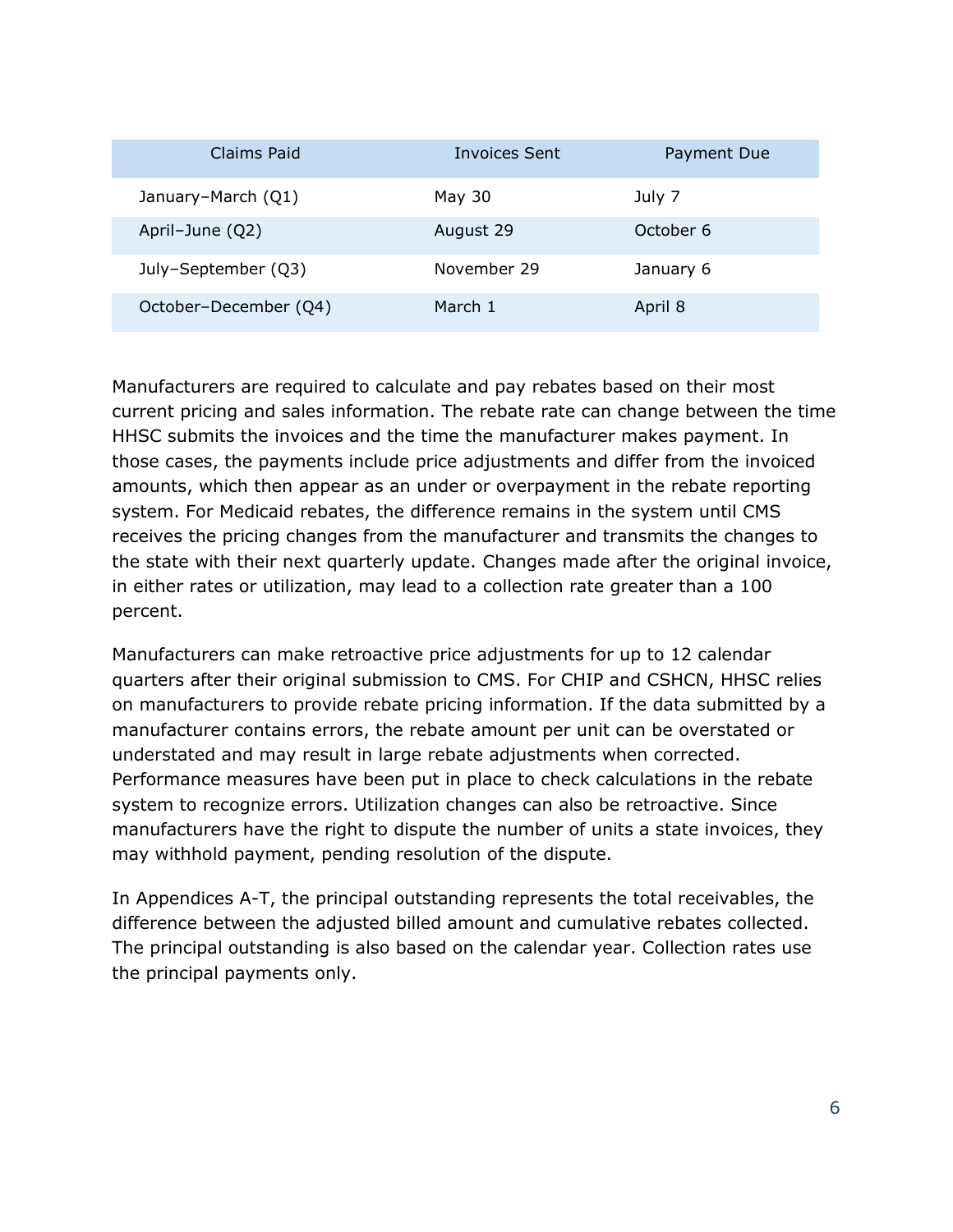## <span id="page-9-0"></span>**2. Drug Rebate Collections**

The following rebate collection amounts and collection rates reflect AF principal collected for calendar years 2014 through 2018.

### <span id="page-9-1"></span>**Pharmacy Rebate Programs**

#### **Fee-for-Service Pharmacy Program**

The FFS pharmacy claims are subject to CMS' federal Medicaid drug rebate program (OBRA '90). As shown in [Appendix C,](#page-22-0) the collections totaled \$1,196,833,231 AF for the FFS Pharmacy Medicaid rebate program, which is a 100 percent principal collection rate.

#### **Fee-for-Service Supplemental Rebate Program**

The Medicaid supplemental rebate rate is particularly fluid because it is dependent on the Medicaid OBRA '90 rebate rate. Retroactive manufacturer price changes can affect the Medicaid OBRA '90 rebate rates. This causes a change in the amount owed in the Medicaid supplemental rebate program. Retroactive pricing adjustments cause manufacturers to reallocate their payments between the Medicaid OBRA '90 rebates and Medicaid supplemental rebates. The debits and credits will eventually balance but may take as long as three years to resolve due to the retroactivity described above.

HHSC has collected \$94,971,259 AF in Medicaid supplemental rebates which is a 96 percent principal collection rate (see [Appendix D\)](#page-23-0).

### **Fee-for-Service Enhanced Federal Medical Assistance Percentage Pharmacy Rebate Program**

The Enhanced Federal Match Assistance Percentage (EFMAP) Rebate Program is a combination of the Medicaid waiver for Qualified Aliens (QA) (established in 2011) and Medicaid expansion CHIP (M-CHIP). The M-CHIP program, required by the ACA, shifted CHIP children ages six to 18 with incomes between 100 and 133 percent federal poverty level to Medicaid in 2014. The EFMAP rebate programs cover many of the people previously covered under CHIP and qualifies for the CMS enhanced federal match.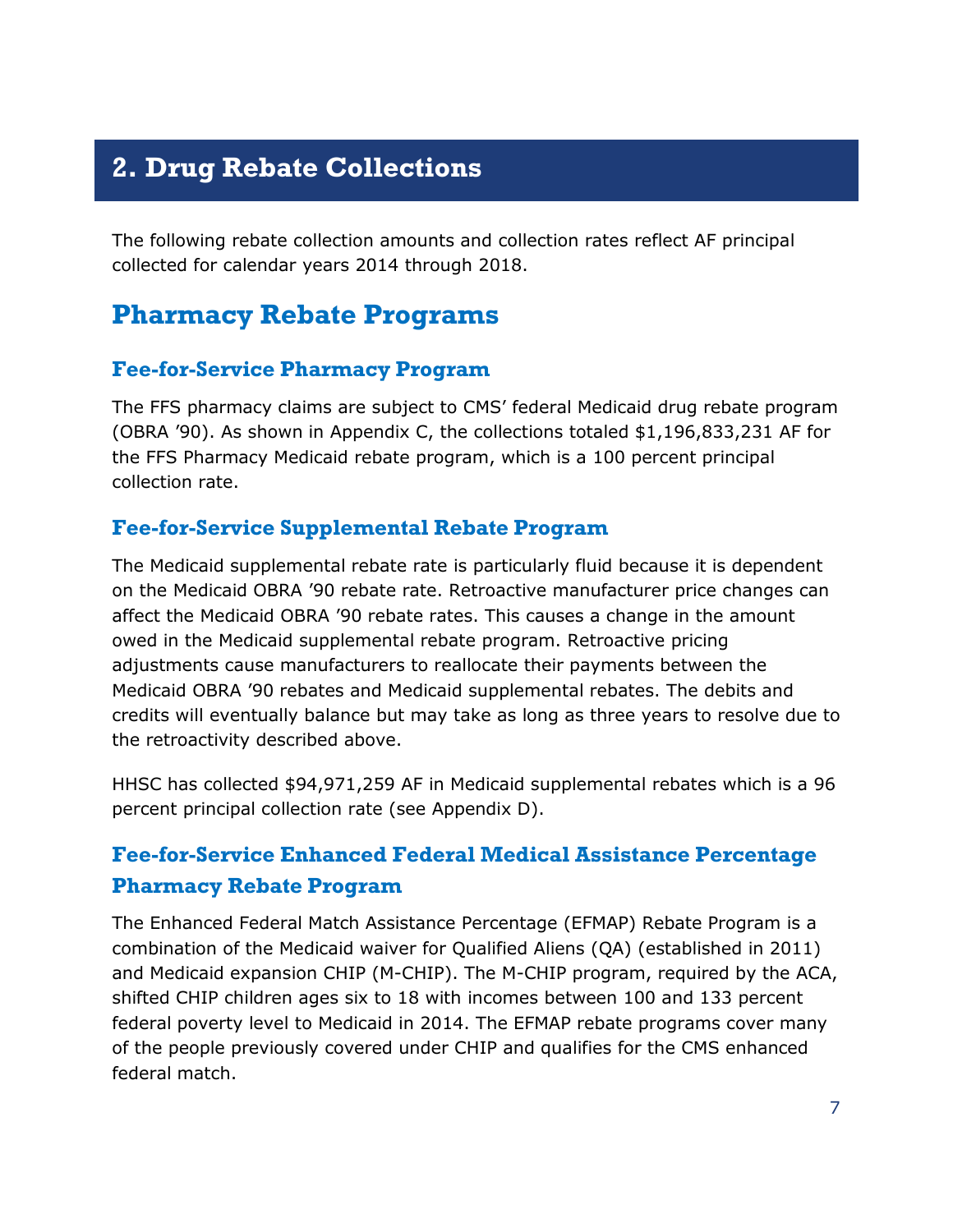As shown in [Appendix E,](#page-24-0) the collections totaled \$8,291,667 AF for the EFMAP rebate program, which is a 98 percent principal collection rate.

### **Fee-for-Service Enhanced Federal Medical Assistance Percentage Pharmacy Supplemental Rebate Program**

The EFMAP rebate programs are subject to both the PDL and to supplemental drug rebates. HHSC has collected \$836,509 AF which is a 99 percent principal collection rate, as shown in [Appendix F.](#page-25-0) Changes to the system to accommodate the addition of a new program were fully implemented in 2017 and this resulted in an increase for all collections in subsequent years.

### **Fee-for-Service Breast and Cervical Cancer Program Rebate Program**

Medicaid for Breast and Cervical Cancer Program (MBCC) is an optional coverage group. While the MBCC program qualifies for enhanced federal match, it is separate from the other EFMAP rebate programs listed above due to federal reporting requirements.

As shown in [Appendix G,](#page-26-0) the rebate principal collections totaled \$63,041,171 AF for the MBCC pharmacy program, which is a 98 percent principal collection rate.

#### **Managed Care Organization Pharmacy Program**

Managed care pharmacy encounters are subject to CMS' federal Medicaid drug rebate program. As shown in [Appendix H,](#page-27-0) the collections totaled \$7,774,986,397 AF for the MCO OBRA '90 Medicaid rebate program, which is a 99 percent principal collection rate.

### **Managed Care Organization Pharmacy Supplemental Rebate Program**

MCOs are required to follow the state's PDL. HHSC has collected \$652,682,982 AF in Medicaid managed care supplemental rebates (see [Appendix I\)](#page-28-0). The current principal collection rate is 99 percent.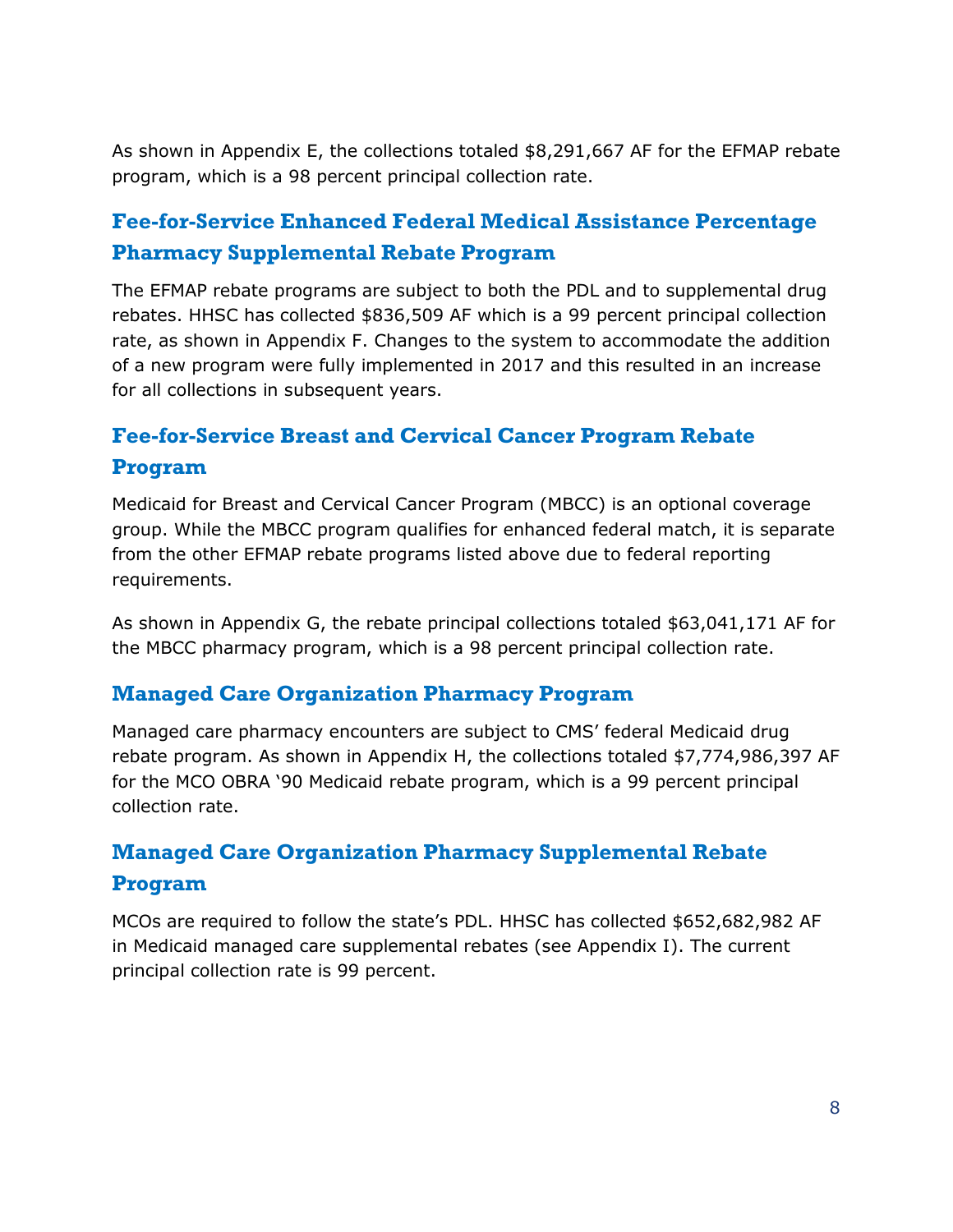### **Managed Care Organization Enhanced Federal Medical Assistance Percentage Pharmacy Rebate Program**

As shown in [Appendix J,](#page-29-0) the collections totaled \$239,248,106 AF for the managed care EFMAP rebate program. The principal collection rate is 99 percent.

### **Managed Care Organization Enhanced Federal Medical Assistance Percentage Pharmacy Supplemental Rebate Program**

As shown in [Appendix K,](#page-30-0) the collections totaled \$28,858,548 AF for the MCO EFMAP Supplemental rebate program. The principal collection rate is 98 percent. Changes to the system to accommodate the addition of a new program were fully implemented in 2017 and this resulted in an increase for all collections in subsequent years.

### **Managed Care Breast and Cervical Cancer Program Rebate Program**

The MCO Breast and Cervical Cancer Program (MCO MBCC) is an optional coverage group that transferred on September 1, 2017 from FFS coverage to MCO coverage, creating a new rebate program. A shift in rebate funds collected occurred starting in the fourth calendar quarter of 2017.

As shown in [Appendix L,](#page-31-0) the collections totaled \$22,321,853 AF for the MCO MBCC pharmacy program, which is an 89 percent principal collection rate. The shift from FFS to MCO rebate programs that required manufacturers to reprogram their systems, which affected rebate collections for several quarters of 2018. This caused lower than normal collection rates for MCO MBCC. Systems changes were fully implemented by the first quarter of 2019, so the collection rate should increase for subsequent years. Since April of 2019, collection rates for 2017 have risen from 88 percent to 97 percent in 2018 illustrating an increase.

### <span id="page-11-0"></span>**Medical Rebate Programs**

HHSC invoices and collects federal Medicaid rebates for outpatient drugs administered in a physician's office, clinic, or hospital outpatient setting. VDP pays for pharmacy-dispensed drugs identified by their National Drug Code (NDC). Texas' acute care claims administrator vendor pays for drugs administered in an outpatient medical setting as identified on medical claims using Healthcare Common Procedure Codes Set (HCPCS) codes. A drug product identified by a single HCPCS code may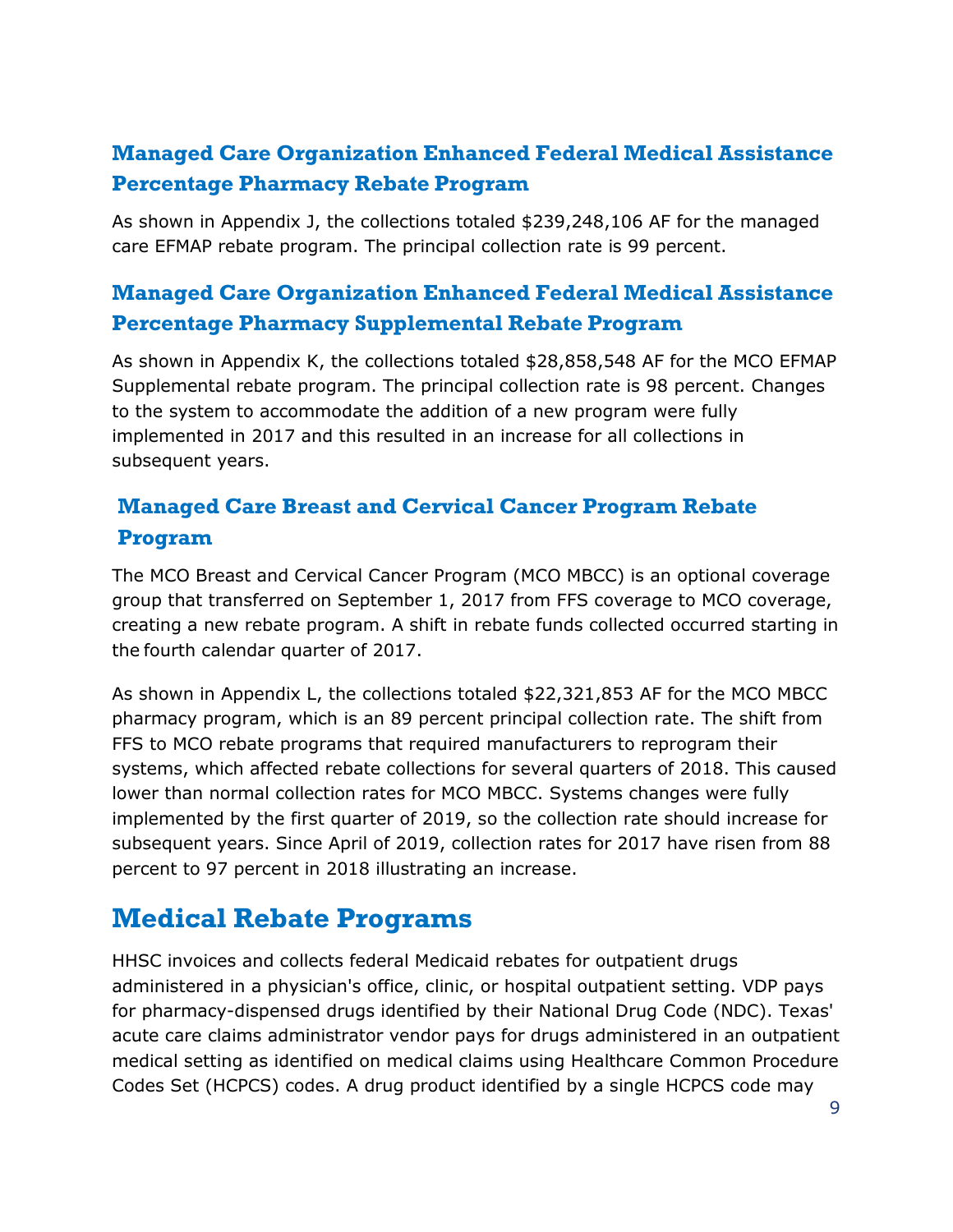refer to one or many NDCs. The unit of measure for the HCPCS code is different from that used for NDCs and is converted into NDC units for rebate invoicing. These differences cause drug manufacturers to dispute a larger portion of their invoices and have historically resulted in a lower percentage collection rate for this class of drug rebates while the dispute is being resolved. HHSC has provided guidance to providers on the process to convert HCPCS to NDC units, which has resulted in billed amounts and collections increasing.

#### **Fee-for-Service Clinician Administered Drug Rebate Program**

Physicians' offices, hospitals, and clinics are required to submit the NDC of the specific drug administered in addition to the HCPCS code. The HHSC NDC-HCPCS Crosswalk assists physicians and other providers in determining the number of NDC units administered.

HHSC has collected \$174,758,239 AF in rebates for CADs (see [Appendix M\)](#page-32-0), and the principal collection rate is 97 percent. There has been an increase in collections because of increased NDC enforcement.

### **Fee-for-Service Enhanced Federal Medical Assistance Percentage Clinician Administered Drug Rebate Program**

HHSC has collected \$56,605 AF in rebates for FFS EFMAP CADs (see [Appendix N\)](#page-33-0), and the principal collection rate is 97 percent.

### **Managed Care Organization Clinician Administered Drug Rebate Program**

Drug manufacturers are required to pay rebates for drugs dispensed to Medicaid beneficiaries who receive care through a Medicaid MCO. In March 2015, CMS provided guidance that states could pursue rebates for claims covered under a capitated arrangement between the MCO and the provider.

HHSC has collected \$193,997,383 AF in MCO CAD rebates (see [Appendix O\)](#page-34-0) and the principal collection rate is 97 percent.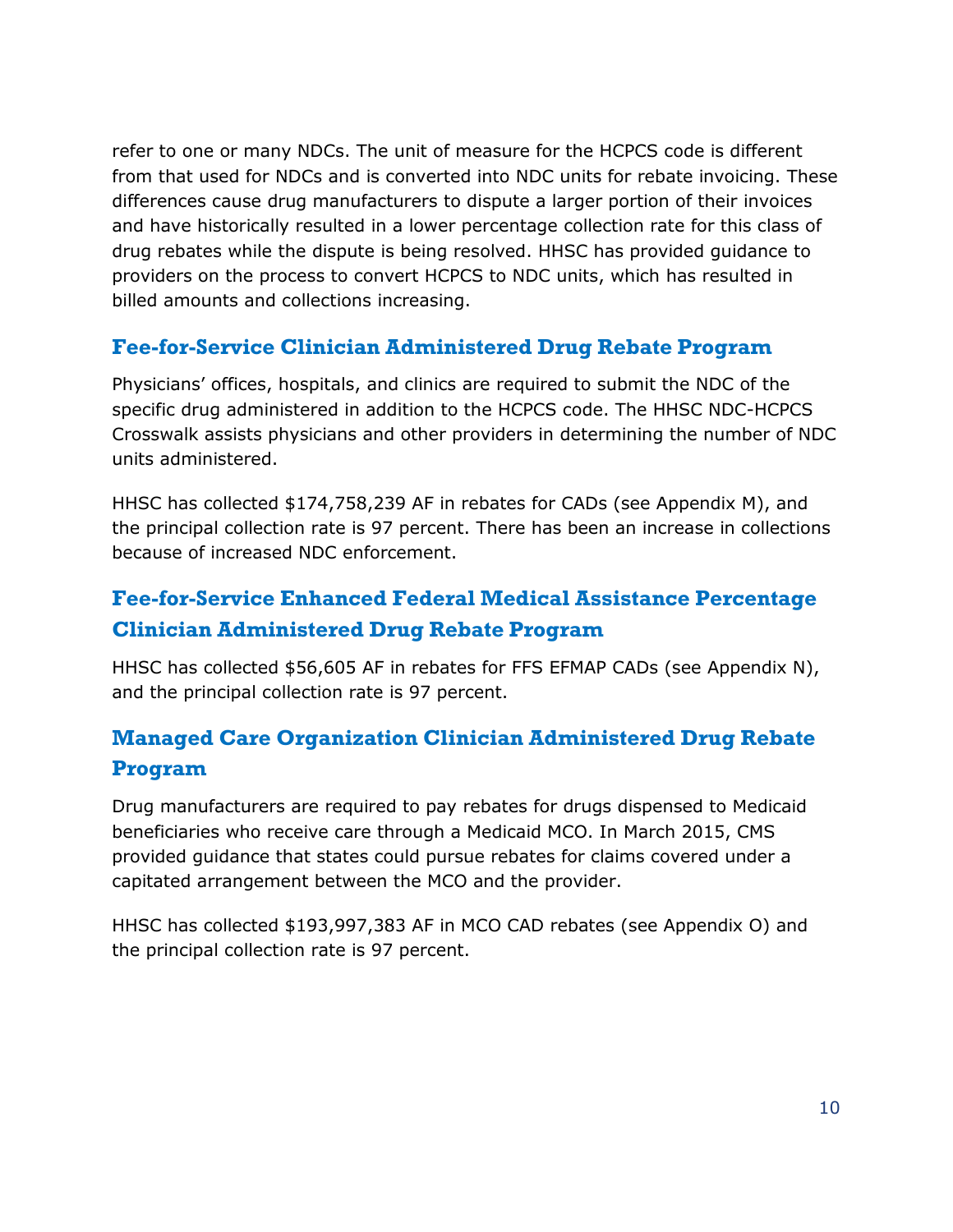### **Managed Care Organization Enhanced Federal Medical Assistance Percentage Clinician Administered Drug Rebate Program**

MCO EFMAP CAD rebates resulted in collections of \$3,132,871 AF (see [Appendix P\)](#page-35-0). The current principal collection rate is 99 percent. Changes to the system to accommodate the addition of a new program were fully implemented in 2017 and this resulted in an increase for all collections in subsequent years.

# <span id="page-13-0"></span>**Children's Health Insurance Program Rebate Program**

The CHIP rebate program is a voluntary state rebate program. Because of the Medicaid "best price" requirements included in Section 1927 of the Social Security Act, CHIP rebate rates are below the Medicaid rates to protect manufacturer's Medicaid best price and to incentivize CHIP participation.

For the CHIP rebate program, manufacturers are required to report rebate pricing to HHSC on a quarterly basis. If a manufacturer fails to comply with price reporting requirements, HHSC mails an invoice reporting the utilization of each NDC, but the invoice does not include the amount due because there is no reported current rate in the system and it defaults to zero. Pursuant to the terms of the contract, the manufacturer is responsible for calculating and paying the rebate amount. As a result, it appears in the rebate system as though HHSC has been overpaid (greater than 100 percent collections) until the manufacturer corrects and provides the pricing data from the previous quarter. If a manufacturer's pricing file contains errors, it could result in large price adjustments when corrected. This was the case in all five quarters represented in [Appendix Q.](#page-36-0)

#### **Children's Health Insurance Program National and State-Funded**

For the CHIP NSF program, HHSC has collected \$113,546,544 AF in rebates (see [Appendix Q\)](#page-36-0), and the principal collection rate is 123 percent. The principal collection rate is dependent on the manufacturers sending in their rates for invoicing. When the state does not receive the rebate rates, the collection rates will be more than 100 percent.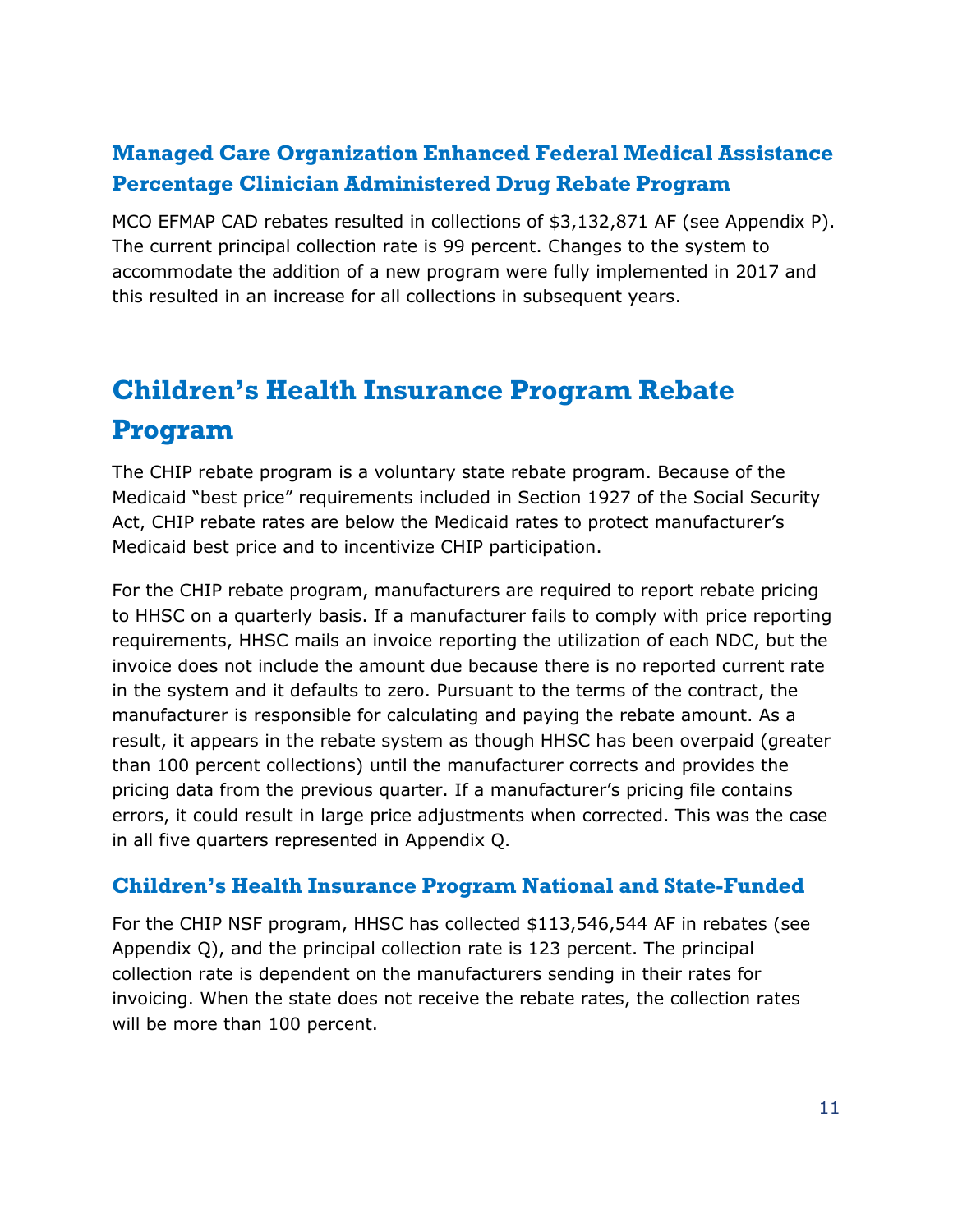## <span id="page-14-0"></span>**State-Only Rebate Programs**

#### **Children with Special Health Care Needs Services Program**

The CSHCN Services program is a voluntary state rebate program. The program does not meet the CMS definition of a regular rebate program or of a State Pharmaceutical Assistance Program (SPAP). Therefore, its rebate rates are limited, as is the case in CHIP. HHSC continues to send zero-rate utilization invoices for which the manufacturers are responsible for calculation and payment. If a manufacturer fails to submit rates but pays the invoice, the outstanding balance in the system appears to be a credit to the manufacturer (a greater than 100 percent collections rate) until the manufacturer submits the required rates. This was the case in three of the five quarters represented in Appendix R.

Total collections for the CSHCN rebate program were \$5,790,275 GR (see [Appendix](#page-37-0)  [R\)](#page-37-0). The principal collection rate is 97 percent.

#### **Kidney Health Care Program**

The KHC rebate program is a voluntary state program. Because KHC qualifies as an SPAP under Section 1927 of the Social Security Act, the state is able to use the same rebate rates as Medicaid for participating manufacturers. The ACA changes that increased the Medicaid rates also increased KHC rebates.

HHSC has collected \$42,610,011 GR in KHC drug rebates (see [Appendix S\)](#page-38-0). The principal collection rate is 99 percent.

#### **Healthy Texas Women's Program**

The HTW program covers contraception and certain other medications for women who meet specific eligibility criteria. The program is an SPAP under Section 1927 of the Social Security Act. The state is able to use the same rebate rates as Medicaid for participating manufacturers, without jeopardizing the manufacturers' Medicaid rate. HHSC works with the manufacturers of long-acting reversible contraception products to obtain drug rebates to help offset costs. To date, HHSC has collected \$8,098,354 GR in rebates (see [Appendix T\)](#page-39-0) and the principal collection rate is 100 percent.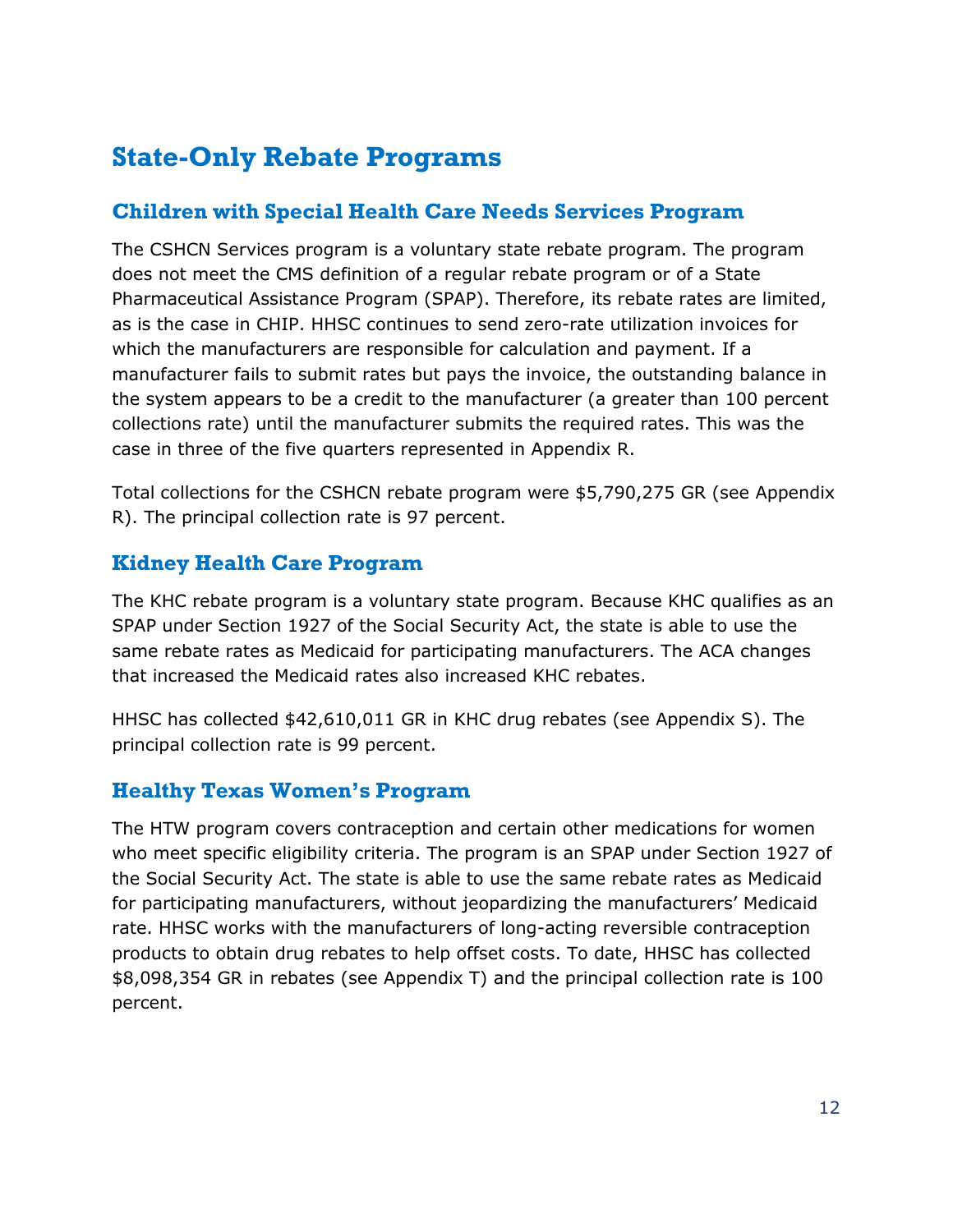## <span id="page-15-0"></span>**3. Conclusion**

This report reflects rebates collected as of April 30, 2019. Rebates are tracked on an accrual basis and are tied to the calendar year in which the claim was originally paid.

Rebates are being closely monitored through various oversight activities assuring adequate invoicing and maximum collection. Measures to track and identify rebate invoice reduction in rebate revenue have been developed and implemented. Performance measures for monthly collections and quarterly reporting are in place to ensure that rebate amounts are accurately determined and billed. Additionally, VDP is in the planning phase of a project to increase adherence by the MCOs and their PBMs to VDP's preferred drug list (PDL). HHSC will increase adherence by redesigning the report used to monitor compliance, creating performance standards and associated liquidated damages, and by performing targeted onsite reviews to examine MCOs that fall below performance standards. The estimated project completion date is September 2021.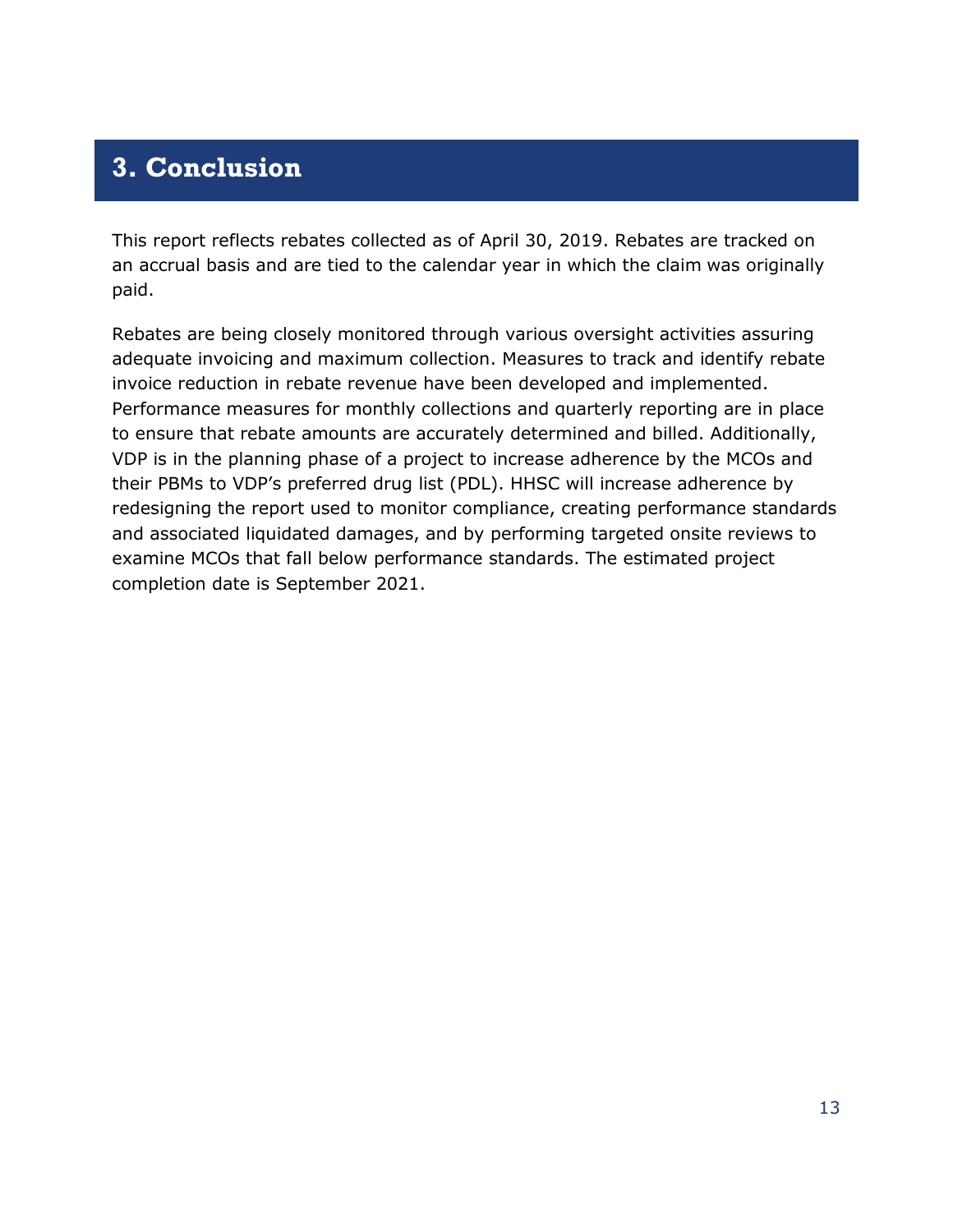# <span id="page-16-0"></span>**4. List of Acronyms**

| <b>Acronym</b> | <b>Full Name</b>                                 |
|----------------|--------------------------------------------------|
| <b>ACA</b>     | Affordable Care Act                              |
| AF             | All Funds                                        |
| <b>BCCP</b>    | Breast and Cervical Cancer Program               |
| <b>CAD</b>     | Clinician Administered Drugs                     |
| <b>CHIP</b>    | Children's Health Insurance Program              |
| <b>CMS</b>     | Center for Medicare and Medicaid Services        |
| <b>CNSF</b>    | <b>CHIP National and State-Funded</b>            |
| <b>CSHCN</b>   | Children with Special Health Care Services Needs |
| <b>DRA</b>     | Deficit Reduction Act of 2005                    |
| <b>DUR</b>     | Drug Utilization Review                          |
| <b>EFMAP</b>   | Enhanced Federal Medical Assistance Percentage   |
| <b>FFS</b>     | Fee for Service                                  |
| <b>FMAP</b>    | Federal Medical Assistance Percentage            |
| <b>GR</b>      | <b>General Revenue</b>                           |
| <b>HHSC</b>    | Health and Human Services Commission             |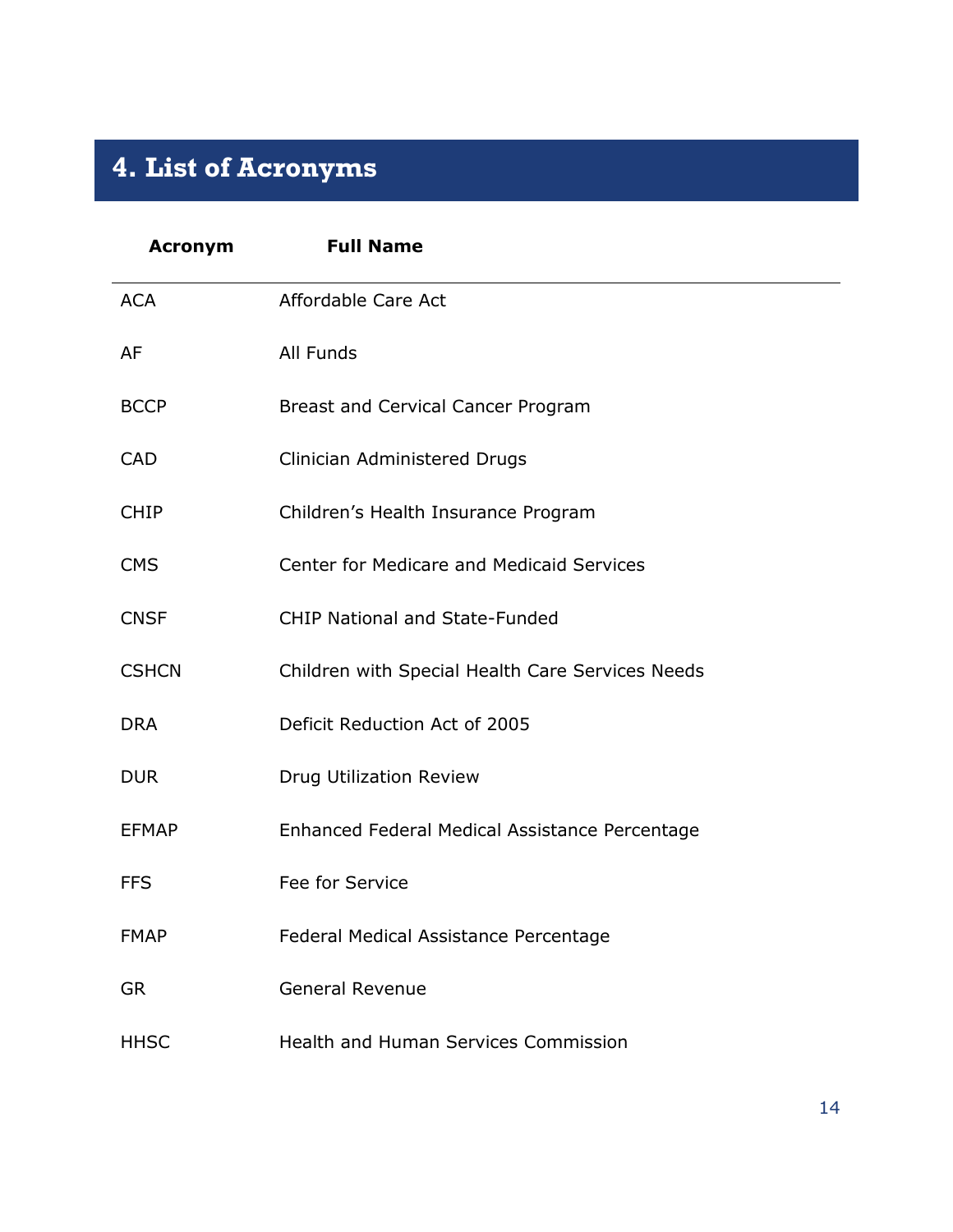| <b>Acronym</b> | <b>Full Name</b>                             |
|----------------|----------------------------------------------|
| <b>HCPCS</b>   | Healthcare Common Procedure Codes Set        |
| <b>HTW</b>     | Healthy Texas Women Program                  |
| <b>KHC</b>     | Kidney Health Care Program                   |
| <b>MCHIP</b>   | Medicaid Children's Health Insurance Program |
| <b>MCO</b>     | Managed Care Organization                    |
| <b>NDC</b>     | <b>National Drug Code</b>                    |
| OBRA '90       | Omnibus Budget Reconciliation Act of 1990    |
| PA             | <b>Prior Authorization</b>                   |
| <b>PDL</b>     | Preferred Drug List                          |
| QA             | <b>Qualified Aliens</b>                      |
| QROA           | Quarterly Rebate Offset Amount               |
| S.B.           | Senate Bill                                  |
| <b>SPAP</b>    | State Pharmaceutical Assistance Program      |
| <b>VDP</b>     | Vendor Drug Program                          |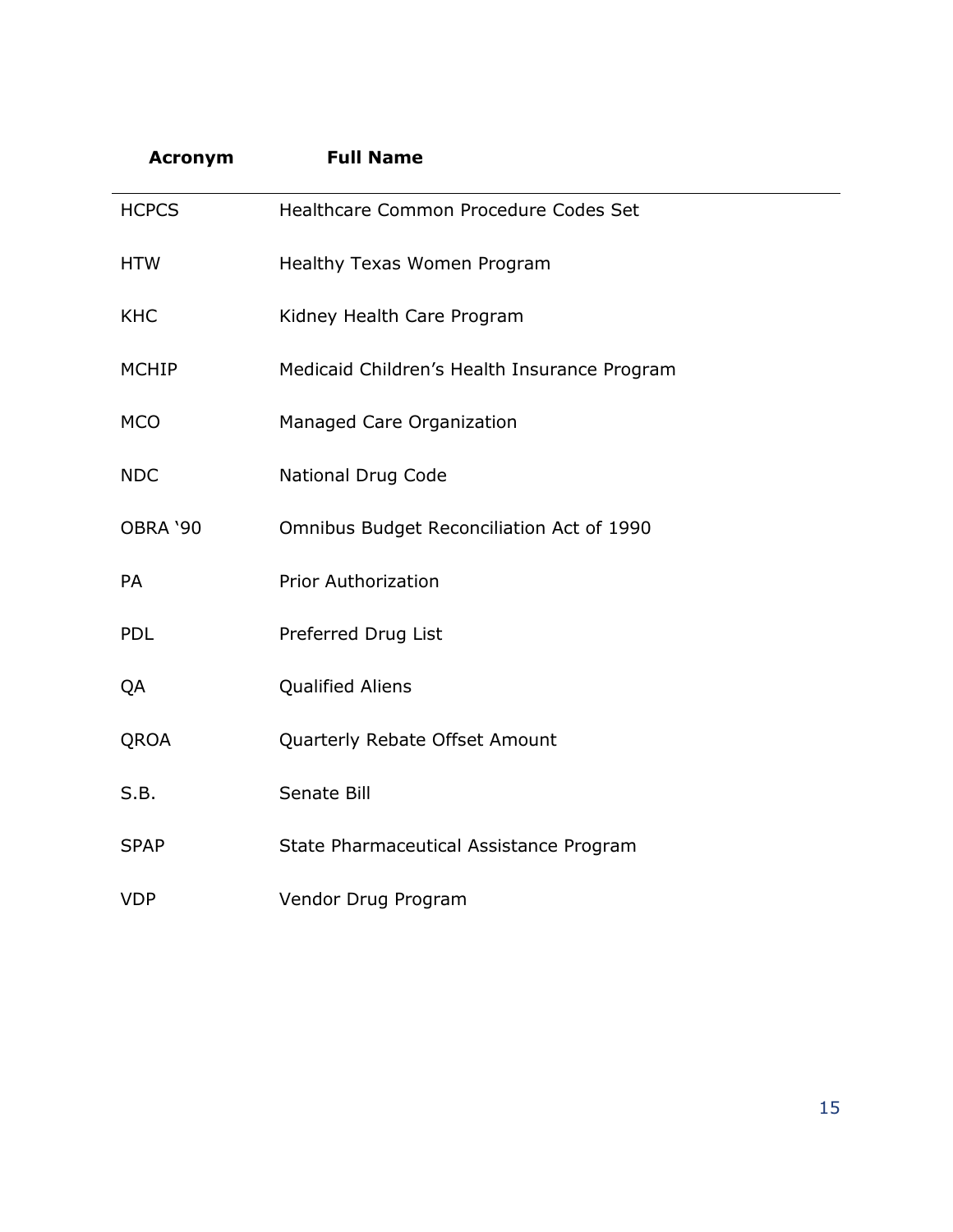## **Appendix A. Summary by Calendar Year**

For Calendar Years 2014 - 2018

All Funds as of April 30, 2019<sup>1</sup>

<span id="page-18-0"></span>

|               |                |                                         | <b>Amounts Billed</b>                              |                      |                                            |                                                             |                                     | <b>Collections</b>                 |                          | <b>Outstanding Balances</b> |                                |                                             |  |
|---------------|----------------|-----------------------------------------|----------------------------------------------------|----------------------|--------------------------------------------|-------------------------------------------------------------|-------------------------------------|------------------------------------|--------------------------|-----------------------------|--------------------------------|---------------------------------------------|--|
| Year          | Original       | Pricing<br>Adjustments<br>since billing | <b>Utilization</b><br>Adjustments<br>since billing | Other<br>Adjustments | <b>Current Value of</b><br><b>Invoices</b> | <b>Collections</b><br><b>Prior to Current</b><br><b>SFY</b> | <b>Total Principal</b><br>Collected | <b>Total Interest</b><br>Collected | <b>Total Collections</b> | Outstanding<br>Principal    | Outstanding<br><b>Interest</b> | Collection<br><b>Rates for</b><br>Principal |  |
| 2014          | 1,843,409,535  | $(*635,421)$                            | ( \$13,348,095)                                    | ( \$561)             | \$1,829,425,458                            | \$1,833,338,747                                             | \$1,833,961,040                     | \$86,674                           | \$1,834,047,713          | (4,535,582)                 | \$6,165,578                    | 100%                                        |  |
| 2015          | 2,056,575,788  | (24, 767, 410)                          | 26,074,459                                         | (253)                | 2,057,882,584                              | 2,053,940,285                                               | 2,051,989,057                       | 118,334                            | 2,052,107,391            | 5,893,527                   | 3,948,269                      | 100%                                        |  |
| 2016          | 2,291,624,171  | 8,751,432                               | (46, 704, 330)                                     | (59)                 | 2,253,671,214                              | 2,258,722,241                                               | 2,258,694,337                       | 379,764                            | 2,259,074,101            | (5,023,123)                 | 899,431                        | 100%                                        |  |
| 2017          | 2,302,615,710  | 23,233,730                              | (940, 706)                                         | $\mathbf 0$          | 2,324,908,734                              | 2,303,251,360                                               | 2,309,315,266                       | 613,209                            | 2,309,928,476            | 15,593,467                  | 74,115                         | 99%                                         |  |
| 2018          | 2,190,970,207  | 8,096,063                               | 20,498,468                                         | (19)                 | 2,219,564,719                              | 593,191,201                                                 | 2,170,102,307                       | 335,794                            | 2,170,438,101            | 49,462,413                  | 19,615                         | 98%                                         |  |
| <b>TOTALS</b> | 10,685,195,411 | \$14,678,393                            | ( \$14,420,204)                                    | ( \$892)             | \$10,685,452,709                           | \$9,042,443,835                                             | \$10,624,062,007                    | \$1,533,775                        | \$10,625,595,782         | \$61,390,702                | \$11,107,008                   | 99%                                         |  |

 $1$  Financial data in table is rounded to the nearest dollar.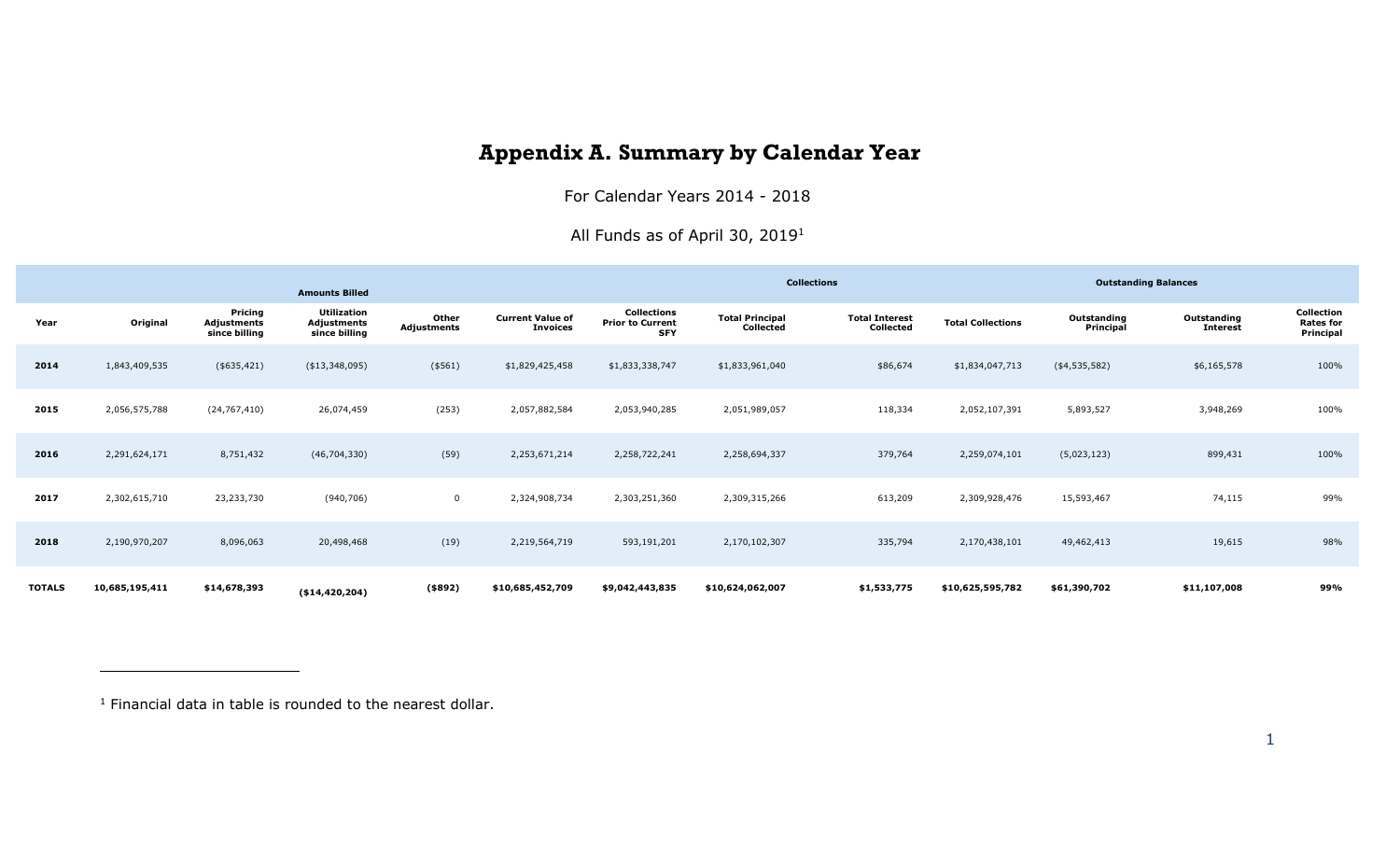## **Appendix B. Summary by Rebate Program**

For Calendar Years 2014 - 2018

All Funds as of April 30, 2019<sup>2</sup>

<span id="page-19-0"></span>

| <b>Amounts Billed</b>                               |                 |                                                |                                                    |                             |                                            | <b>Collections</b>                         |                                            |                                                     |                          | <b>Outstanding Balances</b> |                                |                           |
|-----------------------------------------------------|-----------------|------------------------------------------------|----------------------------------------------------|-----------------------------|--------------------------------------------|--------------------------------------------|--------------------------------------------|-----------------------------------------------------|--------------------------|-----------------------------|--------------------------------|---------------------------|
| Program                                             | Original        | Pricing<br>Adjustments<br>since billing        | <b>Utilization</b><br>Adjustments<br>since billing | Other<br><b>Adjustments</b> | <b>Current Value of</b><br><b>Invoices</b> | <b>Collections Prior</b><br>to Current SFY | <b>Total Principal</b><br><b>Collected</b> | Total<br><b>Interest</b><br><b>Collected</b>        | <b>Total Collections</b> | Outstanding<br>Principal    | Outstanding<br><b>Interest</b> | <b>Collection</b><br>Rate |
| <b>PHARMACY REBATES</b>                             |                 |                                                |                                                    |                             |                                            |                                            |                                            |                                                     |                          |                             |                                |                           |
| <b>FFS</b><br>Pharmacy                              | \$1,202,191,834 | \$5,265,928                                    | ( \$11,747,434)                                    | \$3                         | \$1,195,710,331                            | \$1,172,930,230                            | \$1,196,833,231                            | \$92,366                                            | \$1,196,925,597          | (\$1,122,900)               | \$619,331                      | 100%                      |
| <b>FFS</b><br>Pharmacy<br>Supplemental              | 100,450,761     | (37, 510, 595)                                 | 36,349,829                                         | $\mathbf{0}$                | 99,289,995                                 | 93,679,902                                 | 94,971,259                                 | 2,575                                               | 94,973,833               | 4,318,737                   | 559,364                        | 96%                       |
| <b>FFS EFMAP</b><br>Pharmacy                        | 8,491,497       | 81,799                                         | (116, 997)                                         | $\mathbf 0$                 | 8,456,299                                  | 7,178,182                                  | 8,291,667                                  | 6,836                                               | 8,298,503                | 164,632                     | 2,699                          | 98%                       |
| <b>FFS EFMAP</b><br><b>Pharmacy</b><br>Supplemental | 842,909         | 6,154                                          | (5, 515)                                           | $\mathbf 0$                 | 843,548                                    | 733,278                                    | 836,509                                    | 125                                                 | 836,633                  | 7,039                       | 1,062                          | 99%                       |
| Program                                             | Original        | Pricing<br><b>Adjustments</b><br>since billing | <b>Utilization</b><br>Adjustments<br>since billing | Other<br><b>Adjustments</b> | <b>Current Value of</b><br><b>Invoices</b> | <b>Collections Prior</b><br>to Current SFY | <b>Total Principal</b><br><b>Collected</b> | <b>Total</b><br><b>Interest</b><br><b>Collected</b> | <b>Total Collections</b> | Outstanding<br>Principal    | Outstanding<br><b>Interest</b> | Collection<br>Rate        |

<sup>2</sup> Financial data in table is rounded to the nearest dollar.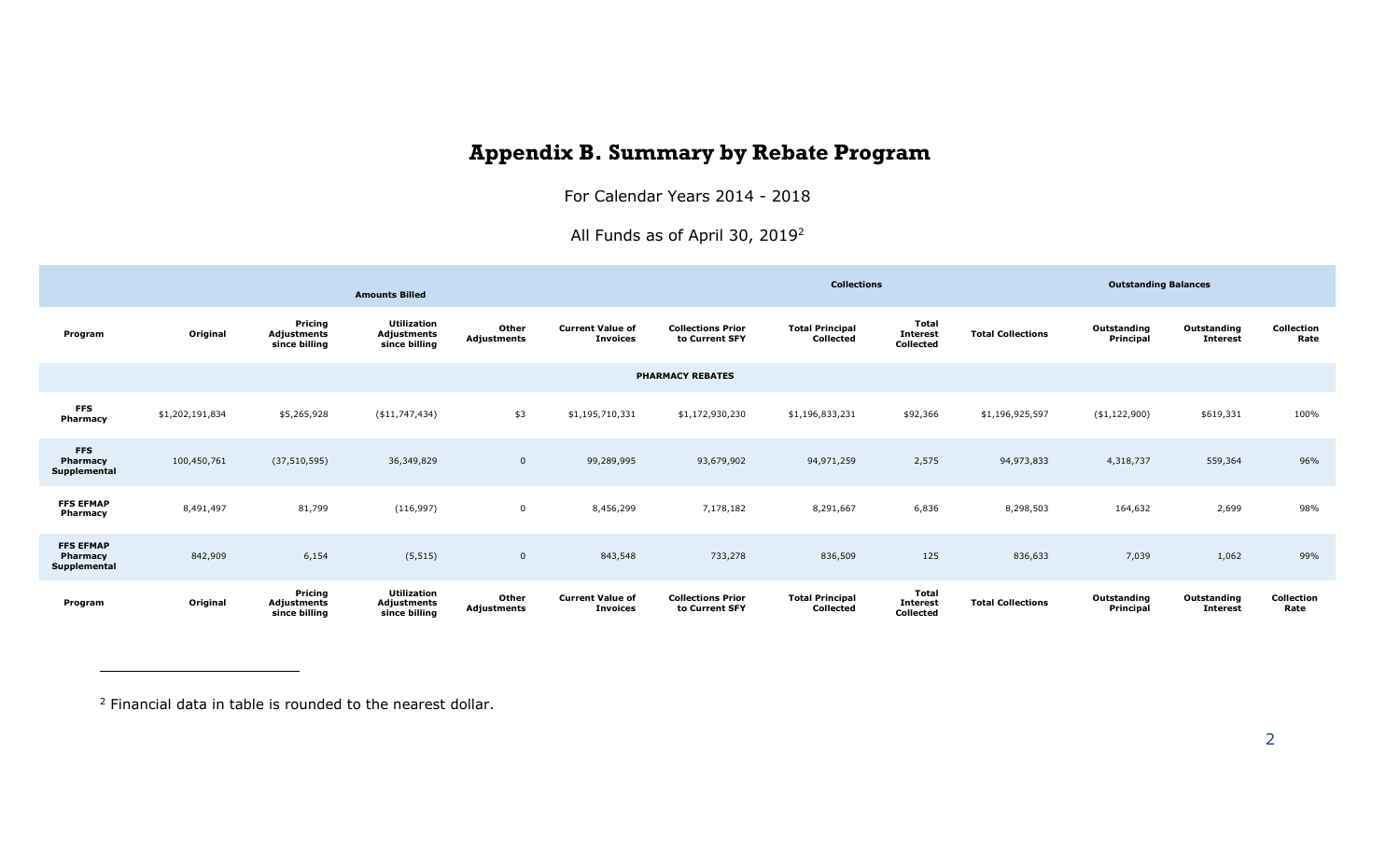|                                              |               |                | <b>Amounts Billed</b> |                |               |                              | <b>Outstanding Balances</b> |                 |               |            |              |     |
|----------------------------------------------|---------------|----------------|-----------------------|----------------|---------------|------------------------------|-----------------------------|-----------------|---------------|------------|--------------|-----|
| <b>FFS BCCP</b>                              | 65,712,989    | 325,385        | (1, 543, 925)         | (19)           | 64,494,431    | 61,660,489                   | 63,041,171                  | 19,306          | 63,060,477    | 1,453,259  | 107,340      | 98% |
| MCO<br>Pharmacy                              | 7,852,384,098 | 40,792,438     | (66,082,947)          | $\overline{2}$ | 7,827,093,591 | 6,457,246,239                | 7,774,986,397               | 908,811         | 7,775,895,208 | 52,107,193 | 4,583,915    | 99% |
| <b>MCO</b><br>Pharmacy<br>Supplemental       | 673,743,471   | (13, 312, 141) | 1,013,304             | $\overline{0}$ | 661,444,634   | 567,351,861                  | 652,682,982                 | 169,464         | 652,852,446   | 8,761,652  | 2,006,410    | 99% |
| <b>MCO EFMAP</b><br>Pharmacy                 | 239,636,782   | 2,053,920      | (957, 872)            | $\mathbf 0$    | 240,732,830   | 197,988,956                  | 239,248,106                 | 132,924         | 239,381,030   | 1,484,723  | 184,272      | 99% |
| <b>MCO EFMAP</b><br>Pharmacy<br>Supplemental | 29,720,948    | (1, 406, 153)  | 1,103,370             | $\overline{0}$ | 29,418,165    | 24,289,693                   | 28,858,548                  | 3,285           | 28,861,832    | 559,617    | 64,400       | 98% |
| <b>MCO BCCP</b>                              | 22,742,437    | (311, 519)     | 2,779,366             | $\mathbf{0}$   | 25,210,285    | 6,645,892                    | 22,321,853                  | 8,001           | 22,329,854    | 2,888,431  | $\mathbf 0$  | 89% |
|                                              |               |                |                       |                |               | <b>MEDICAL REBATES (CAD)</b> |                             |                 |               |            |              |     |
| <b>FFS CAD</b>                               | 199,461,560   | 835,922        | (19,806,533)          | $\overline{0}$ | 180,490,950   | 147,007,766                  | 174,758,239                 | 62,771          | 174,821,011   | 5,732,711  | 1,011,932    | 97% |
| <b>FFS EFMAP</b><br><b>CAD</b>               | 49,615        | 505            | 8,219                 | $\mathbf 0$    | 58,338        | 50,088                       | 56,605                      | $7\overline{ }$ | 56,612        | 1,733      | $\mathbf{1}$ | 97% |
| <b>MCO CAD</b>                               | 149,675,469   | 3,518,670      | 46,432,064            | $\mathbf 0$    | 199,626,203   | 159,178,679                  | 193,997,383                 | 65,583          | 194,062,966   | 5,628,820  | 1,926,574    | 97% |
| <b>MCO EFMAP</b><br>CAD                      | 2,755,063     | 1,572          | 399,049               | $\overline{0}$ | 3,155,684     | 3,157,155                    | 3,132,871                   | 1,746           | 3,134,617     | 22,813     | 8            | 99% |

**CHIP REBATES**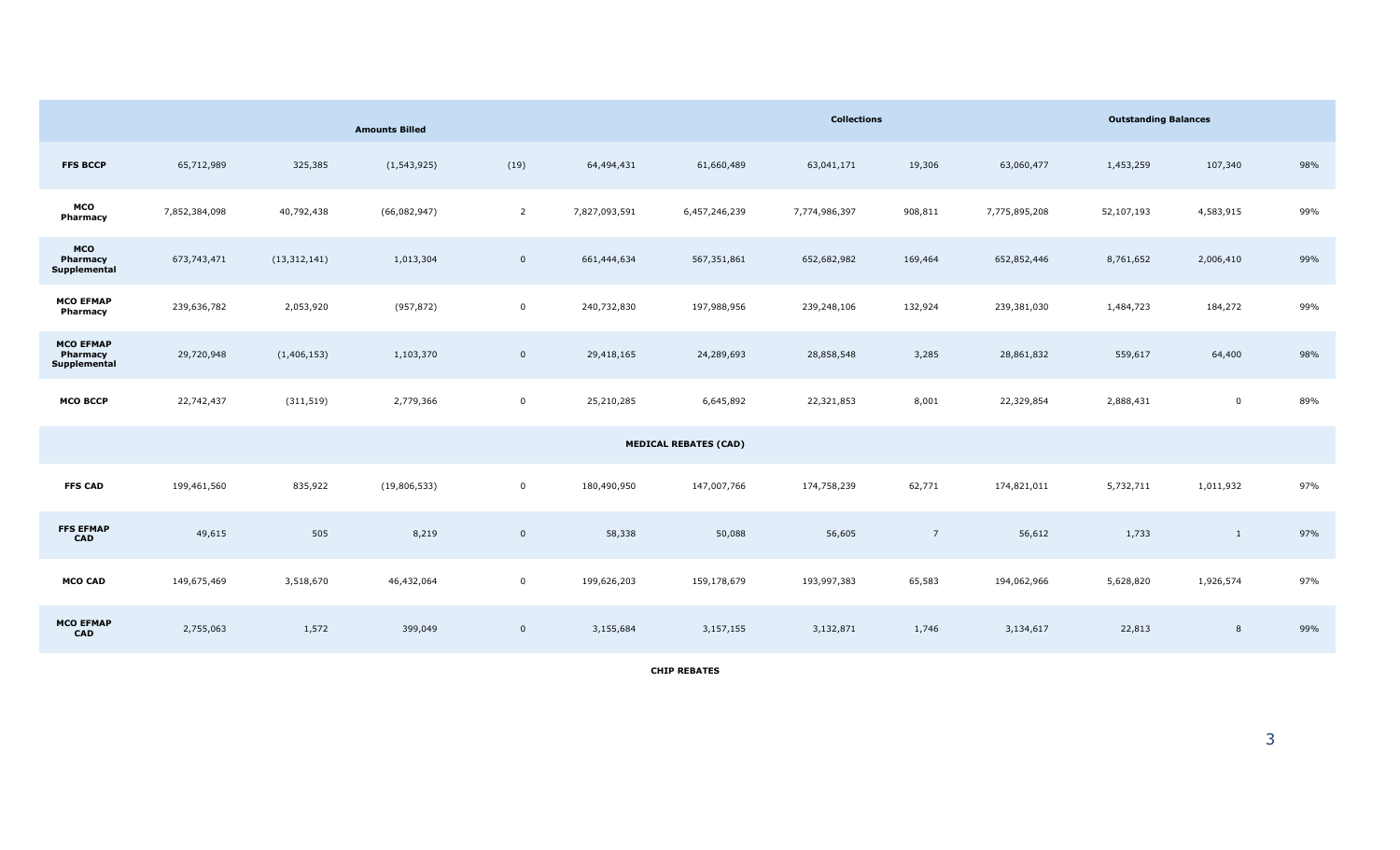|                                  |                  |                                                | <b>Amounts Billed</b>                                     |                      |                                            | <b>Collections</b>                         |                                     |                                                     |                          | <b>Outstanding Balances</b> |                                |                           |  |
|----------------------------------|------------------|------------------------------------------------|-----------------------------------------------------------|----------------------|--------------------------------------------|--------------------------------------------|-------------------------------------|-----------------------------------------------------|--------------------------|-----------------------------|--------------------------------|---------------------------|--|
| Program                          | Original         | Pricing<br><b>Adjustments</b><br>since billing | <b>Utilization</b><br><b>Adjustments</b><br>since billing | Other<br>Adjustments | <b>Current Value of</b><br><b>Invoices</b> | <b>Collections Prior</b><br>to Current SFY | <b>Total Principal</b><br>Collected | <b>Total</b><br><b>Interest</b><br><b>Collected</b> | <b>Total Collections</b> | Outstanding<br>Principal    | Outstanding<br><b>Interest</b> | <b>Collection</b><br>Rate |  |
| <b>CHIP - NSF</b>                | 82,037,786       | 8,921,921                                      | (1,603,682)                                               | (835)                | 92,328,344                                 | 94,728,635                                 | 113,546,544                         | 52,113                                              | 113,598,657              | (21, 218, 200)              | $\mathbf 0$                    | 123%                      |  |
| CHIP - SF                        | $\overline{0}$   | $\mathbf 0$                                    | $\overline{0}$                                            | $\mathbf 0$          | $\mathbf 0$                                | $\overline{0}$                             | $\mathbf 0$                         | $\mathbf{0}$                                        | $\mathbf{0}$             | $\overline{0}$              | $\overline{0}$                 | $\sim$                    |  |
| <b>STATE-ONLY REBATES</b>        |                  |                                                |                                                           |                      |                                            |                                            |                                     |                                                     |                          |                             |                                |                           |  |
| <b>CSHCN</b>                     | 4,223,120        | 1,812,663                                      | (50, 266)                                                 | (43)                 | 5,985,473                                  | 4,807,794                                  | 5,790,275                           | 894                                                 | 5,791,169                | 195,198                     | $\overline{0}$                 | 97%                       |  |
| KHC                              | 42,806,607       | 611,608                                        | (365, 146)                                                | $\mathbf 0$          | 43,053,068                                 | 38,088,317                                 | 42,610,011                          | 1,034                                               | 42,611,045               | 443,057                     | 35,448                         | 99%                       |  |
| Healthy<br><b>Texas</b><br>Women | 8,268,465        | 17,162                                         | (225,088)                                                 | $\overline{0}$       | 8,060,540                                  | 5,720,677                                  | 8,098,354                           | 5,937                                               | 8,104,291                | (37, 814)                   | 4,254                          | 100%                      |  |
| Totals                           | \$10,685,195,411 | \$11,705,240                                   | ( \$14,420,204)                                           | $($ \$892)           | \$10,685,452,709                           | \$9,042,443,835                            | \$10,624,062,007                    | \$1,533,775                                         | \$10,625,595,782         | \$61,390,702                | \$11,107,008                   | 99%                       |  |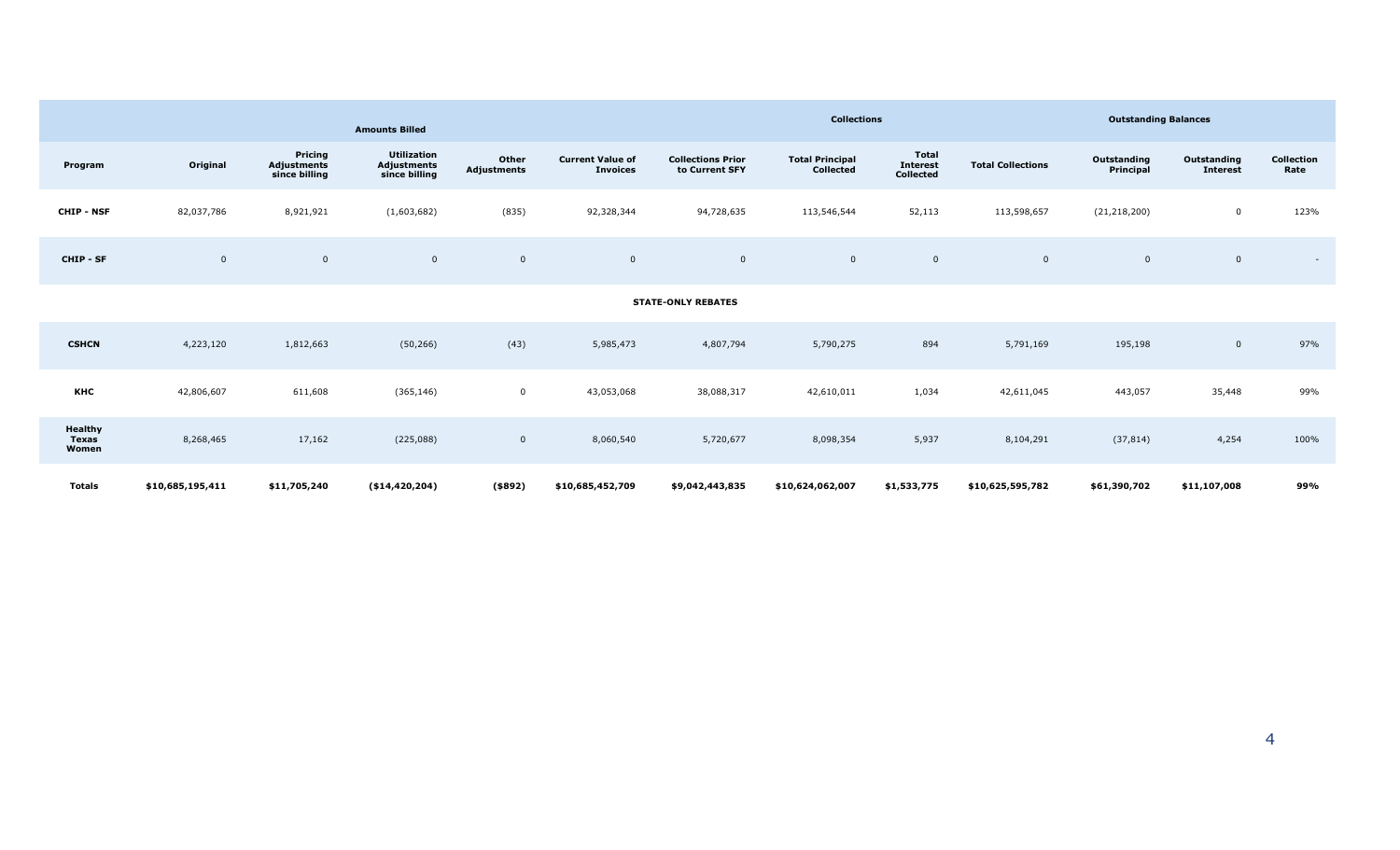## **Appendix C. Medicaid Fee for Service Pharmacy Rebate Program**

For Calendar Years 2014 - 2018

All Funds as of April 30, 2019<sup>3</sup>

<span id="page-22-0"></span>

|               |                 |                                         | <b>Amounts Billed</b>                                     |                      |                                            | <b>Collections</b>                         |                                     |                                       |                                    | <b>Outstanding Balances</b> |                                |                                                    |  |
|---------------|-----------------|-----------------------------------------|-----------------------------------------------------------|----------------------|--------------------------------------------|--------------------------------------------|-------------------------------------|---------------------------------------|------------------------------------|-----------------------------|--------------------------------|----------------------------------------------------|--|
| Year          | Original        | Pricing<br>Adjustments<br>since billing | <b>Utilization</b><br><b>Adjustments since</b><br>billing | Other<br>Adjustments | <b>Current Value of</b><br><b>Invoices</b> | <b>Collections Prior</b><br>to Current SFY | <b>Total Principal</b><br>Collected | Total<br><b>Interest</b><br>Collected | <b>Total</b><br><b>Collections</b> | Outstanding<br>Principal    | Outstanding<br><b>Interest</b> | <b>Collection</b><br><b>Rates for</b><br>Principal |  |
| 2014          | \$387,739,417   | $(*82, 884)$                            | \$1,635,978                                               | \$3                  | \$389,292,515                              | \$390,932,673                              | \$390,773,469                       | ( \$2,199)                            | \$390,771,270                      | ( \$1,480,954)              | \$412,075                      | 100%                                               |  |
| 2015          | 371,286,232     | 4,075,205                               | (4,964,353)                                               | $\mathbf 0$          | 370,397,084                                | 370,830,569                                | 370,907,262                         | 14,411                                | 370,921,673                        | (510, 178)                  | 44,029                         | 100%                                               |  |
| 2016          | 340,957,982     | 339,290                                 | (7,060,623)                                               | $\mathbf 0$          | 334,236,649                                | 334,175,600                                | 334,253,210                         | 42,228                                | 334,295,438                        | (16, 561)                   | 163,227                        | 100%                                               |  |
| 2017          | 68,653,003      | 804,626                                 | (809, 258)                                                | $\mathbf 0$          | 68,648,372                                 | 67,815,567                                 | 68,517,492                          | 29,263                                | 68,546,755                         | 130,880                     | $\mathbf 0$                    | 100%                                               |  |
| 2018          | 33,555,200      | 129,691                                 | (549, 179)                                                | $\mathbf 0$          | 33,135,711                                 | 9,175,821                                  | 32,381,798                          | 8,663                                 | 32,390,461                         | 753,913                     | $\mathbf 0$                    | 98%                                                |  |
| <b>Totals</b> | \$1,202,191,834 | \$5,265,928                             | ( \$11,747,434)                                           | \$3                  | \$1,195,710,331                            | \$1,172,930,230                            | \$1,196,833,231                     | \$92,366                              | \$1,196,925,597                    | ( \$1,122,900)              | \$619,331                      | 100%                                               |  |

<sup>&</sup>lt;sup>3</sup> Financial data in table is rounded to the nearest dollar.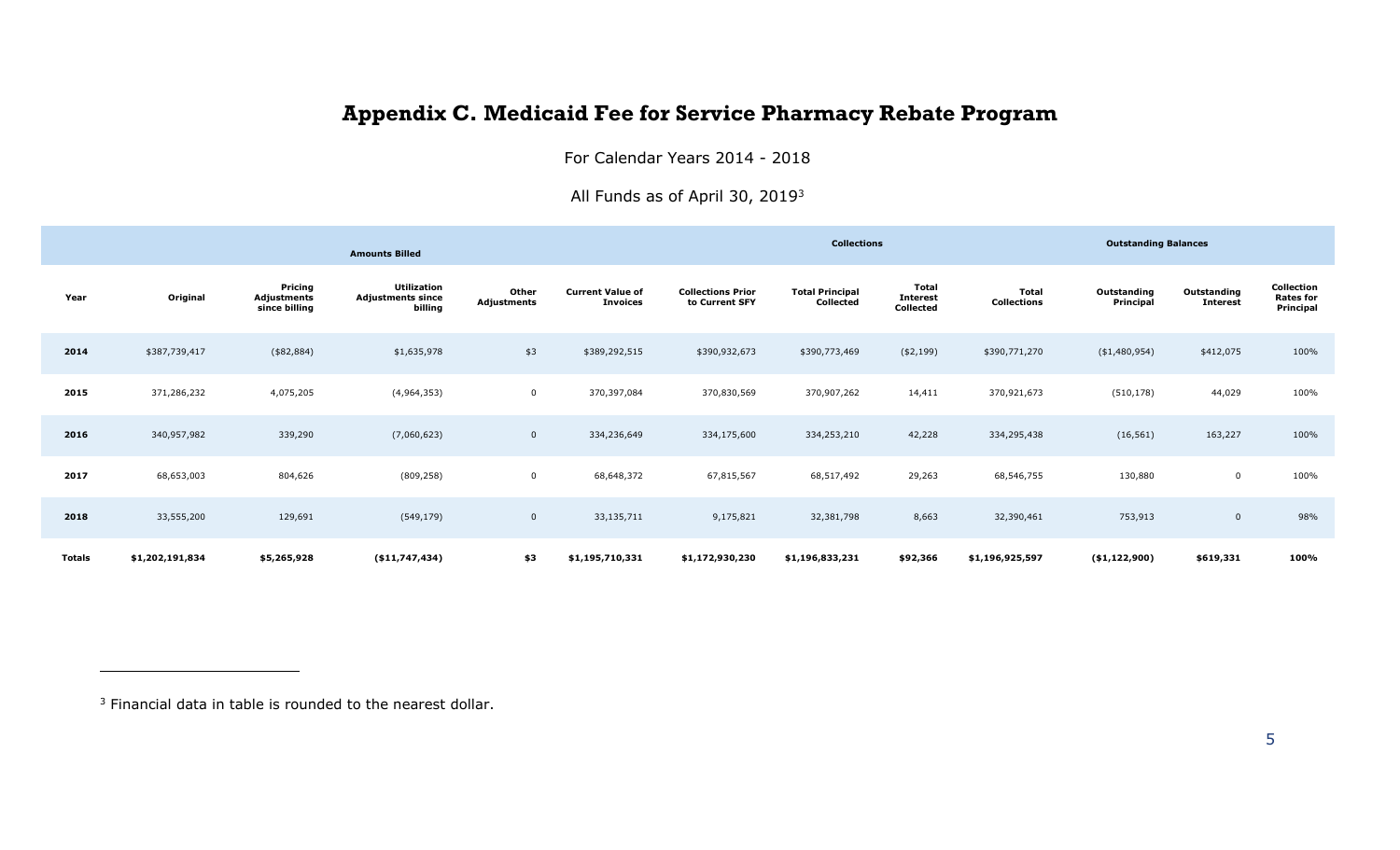## **Appendix D. Medicaid Fee for Service Pharmacy Supplemental Rebate Program**

For Calendar Years 2014 - 2018

#### All Funds as of April 30, 2019<sup>4</sup>

<span id="page-23-0"></span>

|               |               |                                             | <b>Amounts Billed</b>                                     |                      |                                            |                                                             | <b>Collections</b>                     |                                              |                                    |                          | <b>Outstanding Balances</b>    |                                             |
|---------------|---------------|---------------------------------------------|-----------------------------------------------------------|----------------------|--------------------------------------------|-------------------------------------------------------------|----------------------------------------|----------------------------------------------|------------------------------------|--------------------------|--------------------------------|---------------------------------------------|
| Year          | Original      | <b>Pricing Adjustments</b><br>since billing | <b>Utilization</b><br><b>Adjustments since</b><br>billing | Other<br>Adjustments | <b>Current Value of</b><br><b>Invoices</b> | <b>Collections</b><br><b>Prior to Current</b><br><b>SFY</b> | <b>Total</b><br>Principal<br>Collected | <b>Total</b><br><b>Interest</b><br>Collected | <b>Total</b><br><b>Collections</b> | Outstanding<br>Principal | Outstanding<br><b>Interest</b> | Collection<br><b>Rates for</b><br>Principal |
| 2014          | \$33,397,456  | $(*138,370)$                                | $(*479,497)$                                              | \$0\$                | \$32,779,588                               | \$32,058,934                                                | \$32,064,201                           | \$56                                         | \$32,064,256                       | \$715,387                | \$92,903                       | 98%                                         |
| 2015          | 30,857,729    | (37, 323, 933)                              | 37,415,098                                                | $\mathbf 0$          | 30,948,894                                 | 30,005,505                                                  | 29,979,586                             | 622                                          | 29,980,208                         | 969,309                  | 436,147                        | 97%                                         |
| 2016          | 26,806,926    | 171,612                                     | (347, 525)                                                | $\mathbf{0}$         | 26,631,012                                 | 25,355,889                                                  | 25,340,910                             | 1,428                                        | 25,342,339                         | 1,290,102                | 30,314                         | 95%                                         |
| 2017          | 6,707,550     | (212, 783)                                  | (189, 246)                                                | $\mathbf 0$          | 6,305,521                                  | 5,857,450                                                   | 5,858,330                              | 438                                          | 5,858,767                          | 447,191                  | $\mathbf 0$                    | 93%                                         |
| 2018          | 2,681,100     | (7, 120)                                    | (49,001)                                                  | $\mathbf{0}$         | 2,624,979                                  | 402,124                                                     | 1,728,232                              | 31                                           | 1,728,263                          | 896,747                  | $\mathbf 0$                    | 66%                                         |
| <b>Totals</b> | \$100,450,761 | ( \$37,510,595)                             | \$36,349,829                                              | \$0                  | \$99,289,995                               | \$93,679,902                                                | \$94,971,259                           | \$2,575                                      | \$94,973,833                       | \$4,318,737              | \$559,364                      | 96%                                         |

<sup>4</sup> Financial data in table is rounded to the nearest dollar.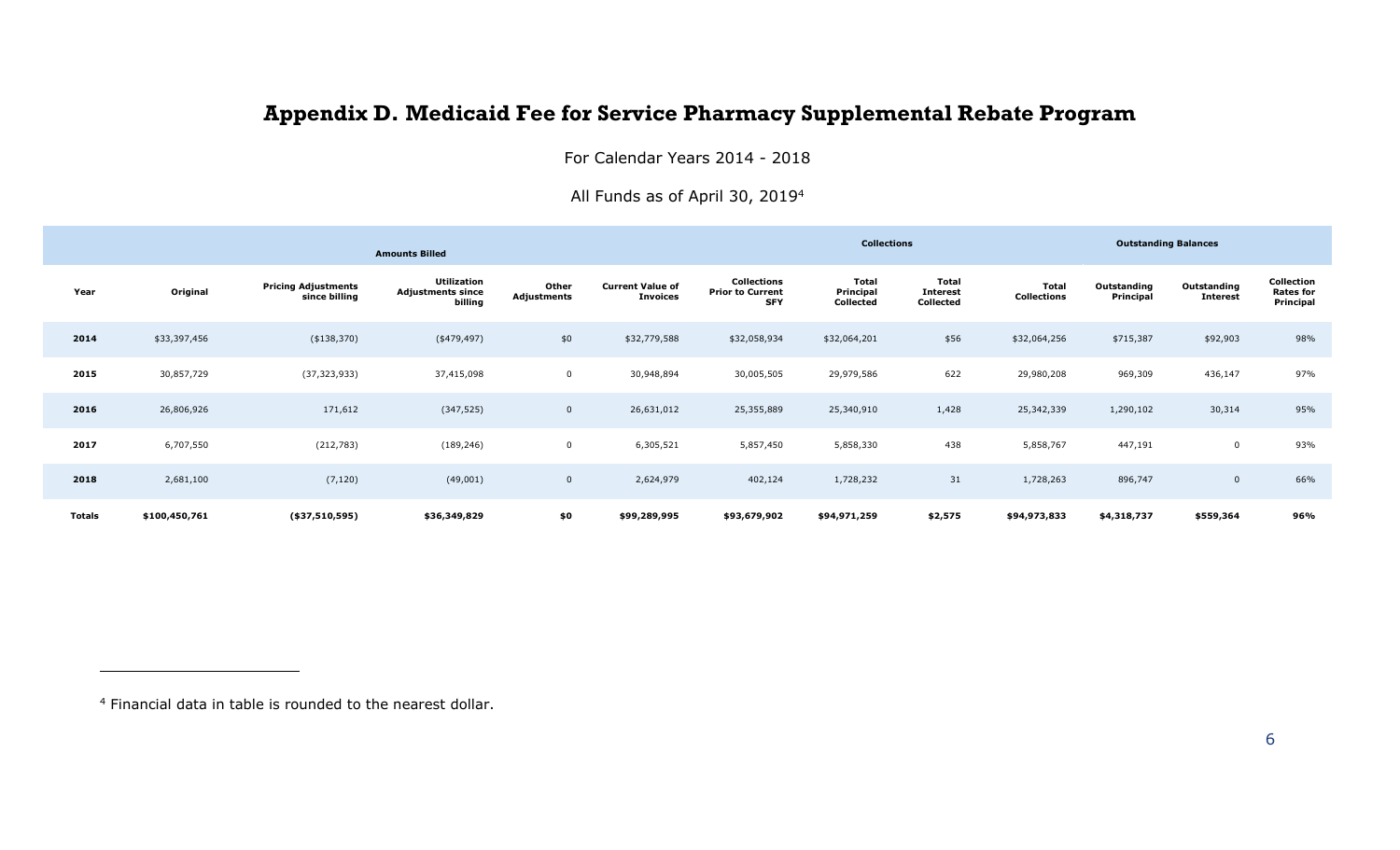## **Appendix E. Medicaid Fee for Services Enhanced Federal Medical Assistance Percentage Pharmacy Rebate Program**

For Calendar Years 2014 - 2018

|  | All Funds as of April 30, 2019 <sup>5</sup> |  |  |  |  |  |
|--|---------------------------------------------|--|--|--|--|--|
|--|---------------------------------------------|--|--|--|--|--|

<span id="page-24-0"></span>

|               |             |                                                | <b>Amounts Billed</b>                                     |                      |                                     |                                            | <b>Collections</b>                     |                                       |                             |                                 | <b>Outstanding Balances</b>    |                                          |
|---------------|-------------|------------------------------------------------|-----------------------------------------------------------|----------------------|-------------------------------------|--------------------------------------------|----------------------------------------|---------------------------------------|-----------------------------|---------------------------------|--------------------------------|------------------------------------------|
| Year          | Original    | Pricing<br><b>Adjustments since</b><br>billing | <b>Utilization</b><br><b>Adjustments since</b><br>billing | Other<br>Adjustments | <b>Current Value</b><br>of Invoices | <b>Collections Prior</b><br>to Current SFY | <b>Total</b><br>Principal<br>Collected | Total<br><b>Interest</b><br>Collected | Total<br><b>Collections</b> | Outstanding<br><b>Principal</b> | Outstanding<br><b>Interest</b> | <b>Collection Rates</b><br>for Principal |
| 2014          | \$232,437   | \$5017                                         | \$2,816                                                   | \$0                  | \$240,270                           | \$237,893                                  | \$237,877                              | \$7                                   | \$237,885                   | \$2,393                         | \$301                          | 99%                                      |
| 2015          | 2,147,894   | 42,837                                         | (17, 216)                                                 | $\mathbf 0$          | 2,173,515                           | 2,130,881                                  | 2,131,418                              | 350                                   | 2,131,768                   | 42,097                          | 1,788                          | 98%                                      |
| 2016          | 2,534,027   | (4, 211)                                       | (29, 173)                                                 | $\mathbf 0$          | 2,500,643                           | 2,478,771                                  | 2,479,750                              | 3,328                                 | 2,483,079                   | 20,893                          | 609                            | 99%                                      |
| 2017          | 2,048,717   | 33,256                                         | (17, 113)                                                 | 0                    | 2,064,860                           | 1,948,601                                  | 2,019,565                              | 2,259                                 | 2,021,824                   | 45,296                          |                                | 98%                                      |
| 2018          | 1,528,421   | 4,900                                          | (56, 311)                                                 | $\mathbf 0$          | 1,477,010                           | 382,035                                    | 1,423,057                              | 891                                   | 1,423,948                   | 53,954                          | 0                              | 96%                                      |
| <b>Totals</b> | \$8,491,497 | \$81,799                                       | ( \$116, 997)                                             | \$0                  | \$8,456,299                         | \$7,178,182                                | \$8,291,667                            | \$6,836                               | \$8,298,503                 | \$164,632                       | \$2,699                        | 98%                                      |

5Financial data in table is rounded to the nearest dollar.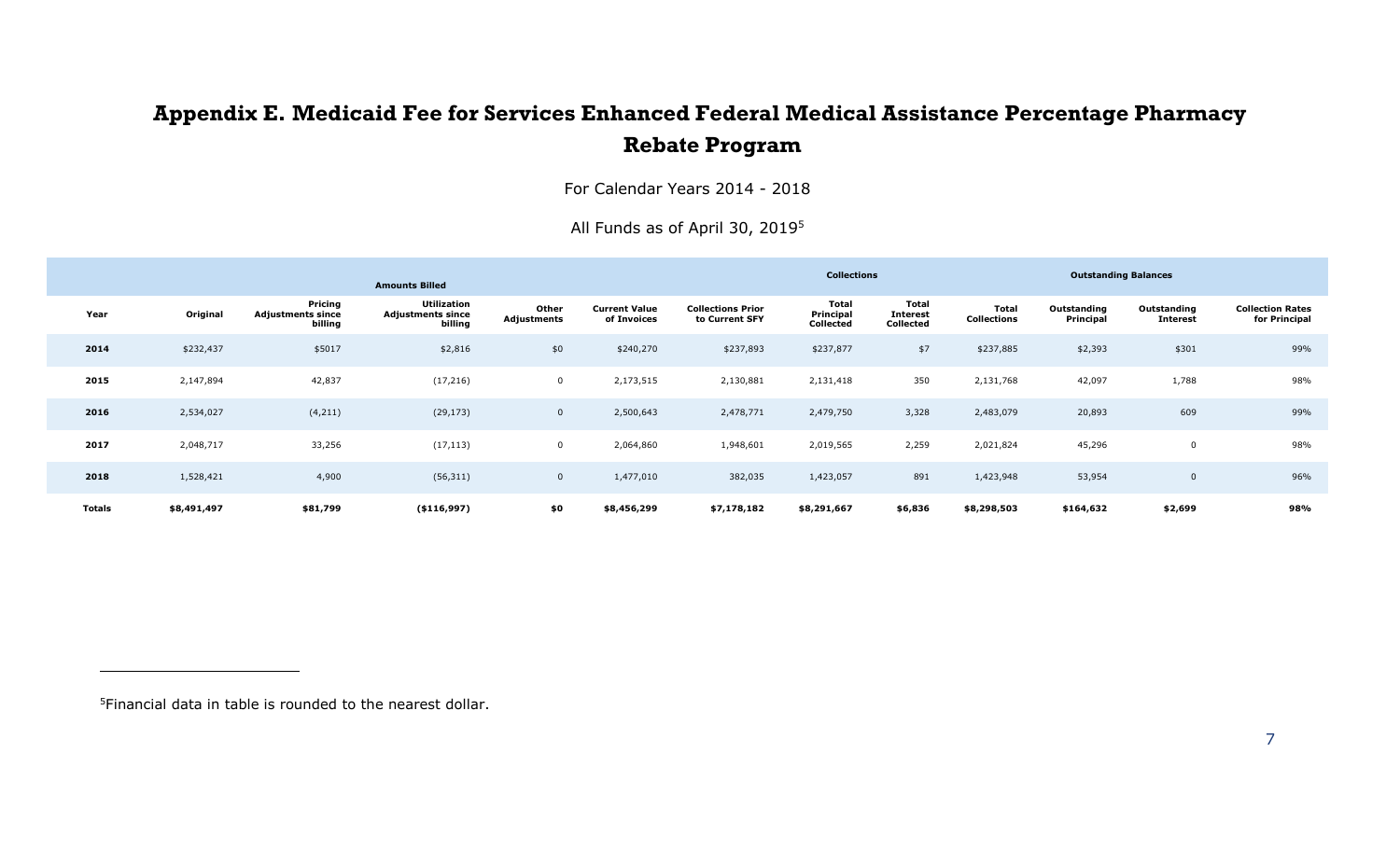## **Appendix F. Medicaid Fee For Service Enhanced Federal Medical Assistance Percentage Pharmacy Supplemental Rebate**

For Calendar Years 2014 - 2018

<span id="page-25-0"></span>

|                                          |                                | <b>Outstanding Balances</b> |                             |                                       | <b>Collections</b>              |                                               |                                            |                      | <b>Amounts Billed</b>                              |                                         |           |               |
|------------------------------------------|--------------------------------|-----------------------------|-----------------------------|---------------------------------------|---------------------------------|-----------------------------------------------|--------------------------------------------|----------------------|----------------------------------------------------|-----------------------------------------|-----------|---------------|
| <b>Collection Rates for</b><br>Principal | Outstanding<br><b>Interest</b> | Outstanding<br>Principal    | Total<br><b>Collections</b> | Total<br><b>Interest</b><br>Collected | Total<br>Principal<br>Collected | Collections<br>Prior to<br><b>Current SFY</b> | <b>Current Value of</b><br><b>Invoices</b> | Other<br>Adjustments | <b>Utilization</b><br>Adjustments<br>since billing | Pricing<br>Adjustments<br>since billing | Original  | Year          |
| 230%                                     | \$25                           | $(*13,586)$                 | \$24,068                    | \$6                                   | \$24,062                        | \$24,448                                      | \$10,475                                   | \$0                  | \$133                                              | \$116                                   | \$10,227  | 2014          |
| 94%                                      | 889                            | 18,348                      | 264,485                     | 46                                    | 264,439                         | 264,409                                       | 282,787                                    | $\mathbf 0$          | $(*1,047)$                                         | 5,231                                   | 278,603   | 2015          |
| 101%                                     | 149                            | (2, 122)                    | 199,420                     | 39                                    | 199,380                         | 197,965                                       | 197,258                                    | $\overline{0}$       | (714)                                              | 4,804                                   | 193,168   | 2016          |
| 99%                                      | 0                              | 3,052                       | 222,366                     | 33                                    | 222,333                         | 222,438                                       | 225,385                                    | $\mathbf 0$          | (2,087)                                            | (2,480)                                 | 229,952   | 2017          |
| 99%                                      | $\overline{0}$                 | 1,347                       | 126,295                     | $\mathbf 0$                           | 126,295                         | 24,019                                        | 127,642                                    | $\overline{0}$       | (1,800)                                            | (1, 517)                                | 130,960   | 2018          |
| 99%                                      | \$1,062                        | \$7,039                     | \$836,633                   | \$125                                 | \$836,509                       | \$733,278                                     | \$843,548                                  | \$0                  | $(*5,515)$                                         | \$6,154                                 | \$842,909 | <b>Totals</b> |

All Funds as of April 30, 2019<sup>6</sup>

<sup>6</sup> Financial data in table is rounded to the nearest dollar.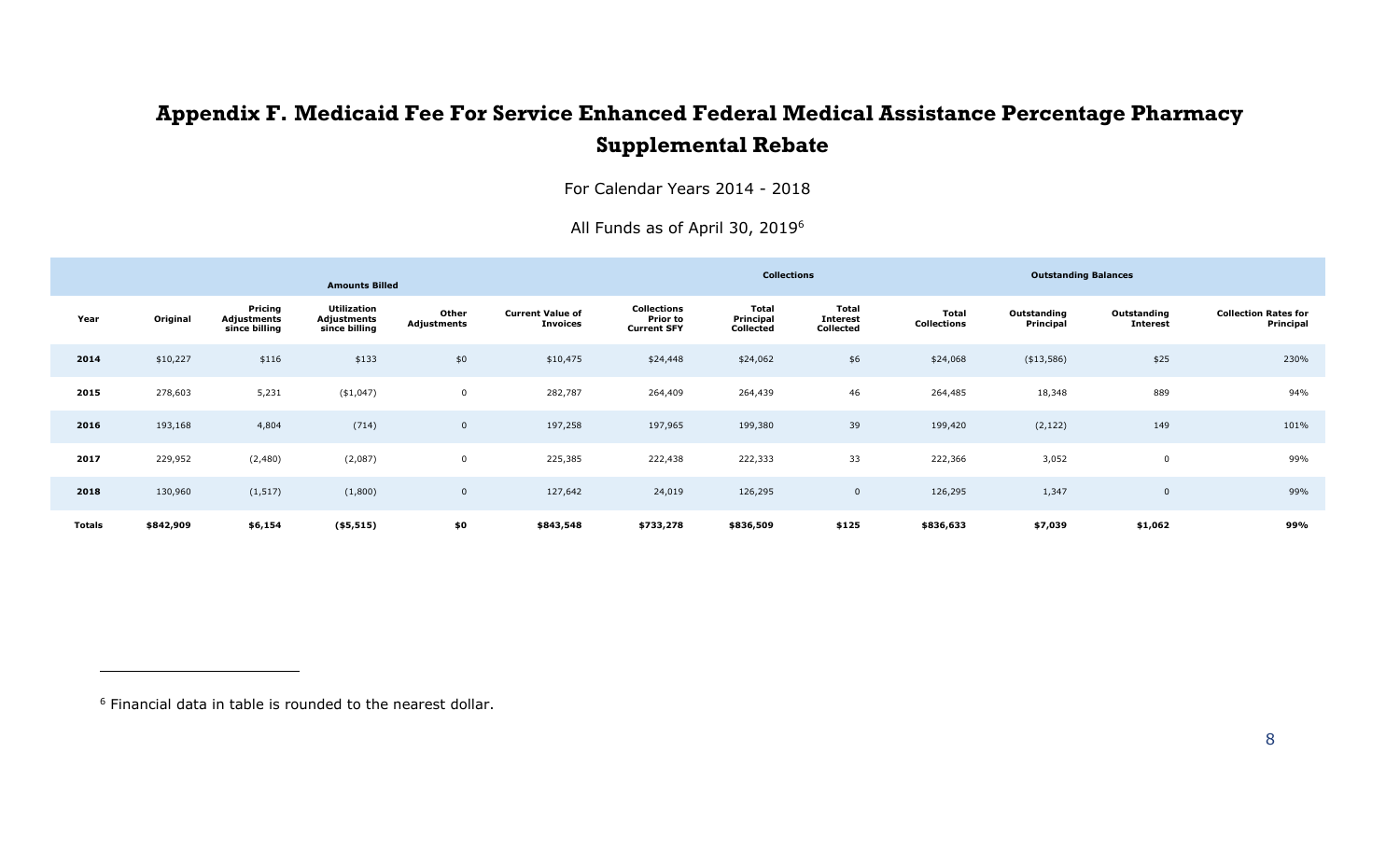## **Appendix G. Medicaid Fee for Service Breast and Cervical Cancer Program Rebate Program**

For Calendar Years 2014 - 2018

#### All Funds as of April 30, 2019<sup>7</sup>

<span id="page-26-0"></span>

|               |              |                                         | <b>Amounts Billed</b>                              |                      |                                     |                                                             | <b>Collections</b>              |                                       |                                    | <b>Outstanding Balances</b> |                                |                                             |
|---------------|--------------|-----------------------------------------|----------------------------------------------------|----------------------|-------------------------------------|-------------------------------------------------------------|---------------------------------|---------------------------------------|------------------------------------|-----------------------------|--------------------------------|---------------------------------------------|
| Year          | Original     | Pricing<br>Adjustments<br>since billing | Utilization<br><b>Adjustments since</b><br>billing | Other<br>Adjustments | <b>Current Value</b><br>of Invoices | <b>Collections</b><br><b>Prior to Current</b><br><b>SFY</b> | Total<br>Principal<br>Collected | Total<br><b>Interest</b><br>Collected | <b>Total</b><br><b>Collections</b> | Outstanding<br>Principal    | Outstanding<br><b>Interest</b> | Collection<br><b>Rates for</b><br>Principal |
| 2014          | \$9,766,086  | \$190,703                               | \$5,437,183                                        | \$0                  | \$15,393,972                        | \$14,697,399                                                | \$14,697,408                    | \$5,001                               | \$14,702,410                       | \$696,564                   | \$20,627                       | 95%                                         |
| 2015          | 14,336,540   | 57,058                                  | (2, 596, 717)                                      | $\mathbf 0$          | 11,796,882                          | 11,708,803                                                  | 11,699,824                      | 2,693                                 | 11,702,517                         | 97,057                      | 81,124                         | 99%                                         |
| 2016          | 19,569,733   | 20,232                                  | (1, 412, 987)                                      | $\overline{0}$       | 18,176,978                          | 18,123,246                                                  | 17,960,107                      | 5,741                                 | 17,965,848                         | 216,871                     | 5,589                          | 99%                                         |
| 2017          | 19,461,329   | 59,708                                  | (2,658,890)                                        | $\overline{0}$       | 16,862,146                          | 16,628,707                                                  | 16,547,448                      | 5,423                                 | 16,552,871                         | 314,698                     | 0                              | 98%                                         |
| 2018          | 2,579,302    | (2,316)                                 | (312, 514)                                         | (19)                 | 2,264,453                           | 502,334                                                     | 2,136,384                       | 447                                   | 2,136,831                          | 128,069                     | $\mathbf 0$                    | 94%                                         |
| <b>Totals</b> | \$65,712,989 | \$325,385                               | ( \$1,543,925 )                                    | (519)                | \$64,494,431                        | \$61,660,489                                                | \$63,041,171                    | \$19,306                              | \$63,060,477                       | \$1,453,259                 | \$107,340                      | 98%                                         |

7Financial data in table is rounded to the nearest dollar.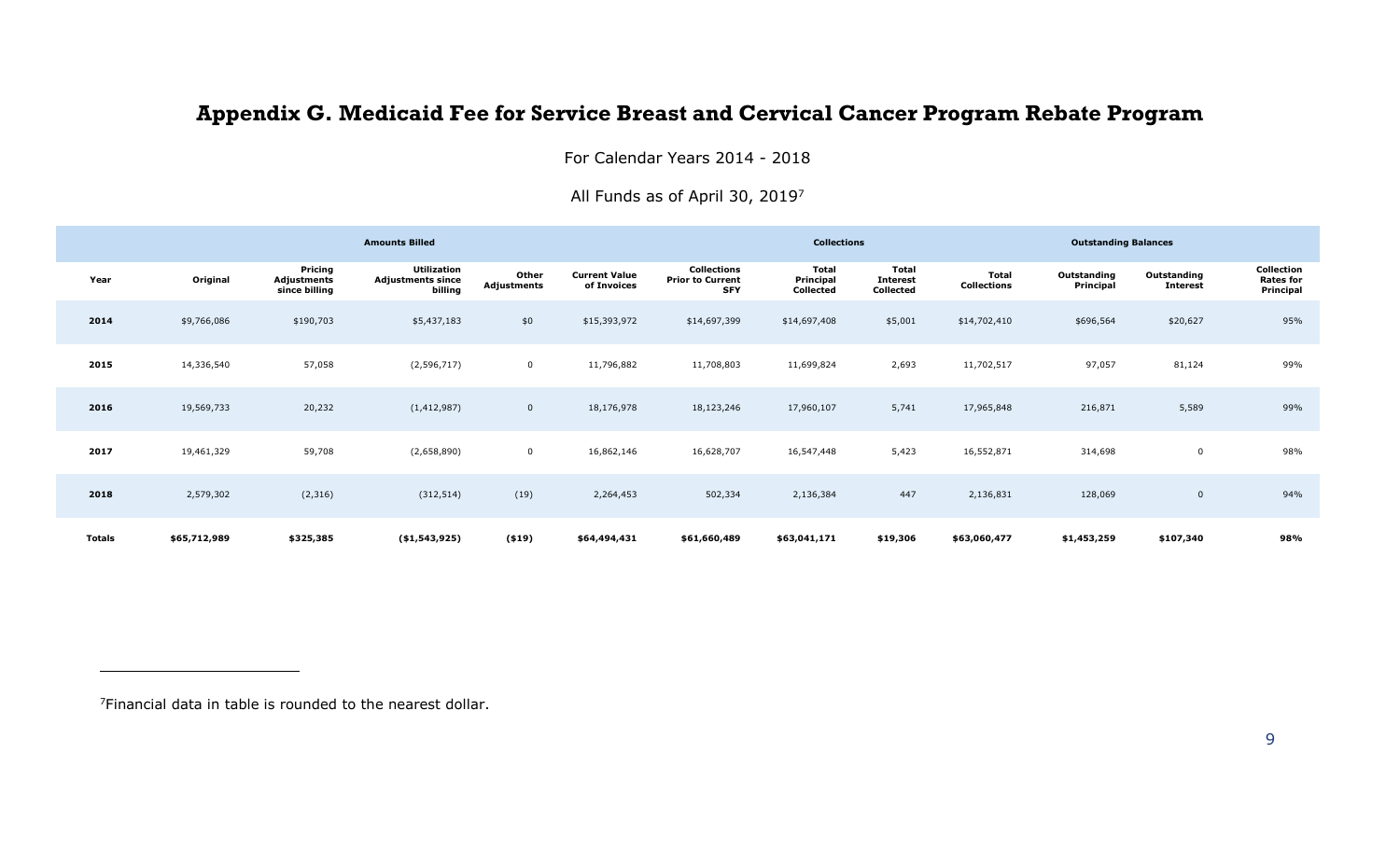## **Appendix H. Medicaid Managed Care Organization Pharmacy Rebate Program**

For Calendar Years 2014 - 2018

All Funds as of April 30, 2019<sup>8</sup>

<span id="page-27-0"></span>

|        |                 |                                         | <b>Amounts Billed</b>                       |                      |                                            |                                            | <b>Collections</b>                  |                                       |                                    | <b>Outstanding Balances</b> |                                |                                                    |
|--------|-----------------|-----------------------------------------|---------------------------------------------|----------------------|--------------------------------------------|--------------------------------------------|-------------------------------------|---------------------------------------|------------------------------------|-----------------------------|--------------------------------|----------------------------------------------------|
| Year   | Original        | Pricing<br>Adjustments<br>since billing | Utilization<br>Adjustments<br>since billing | Other<br>Adjustments | <b>Current Value of</b><br><b>Invoices</b> | <b>Collections Prior</b><br>to Current SFY | <b>Total Principal</b><br>Collected | Total<br><b>Interest</b><br>Collected | <b>Total</b><br><b>Collections</b> | Outstanding<br>Principal    | Outstanding<br><b>Interest</b> | <b>Collection</b><br><b>Rates for</b><br>Principal |
| 2014   | \$1,187,710,945 | (\$884,986)                             | ( \$9, 201, 838)                            | \$0                  | \$1,177,624,121                            | \$1,177,402,572                            | \$1,177,280,737                     | \$6,787                               | \$1,177,287,523                    | \$343,384                   | \$2,891,685                    | 100%                                               |
| 2015   | 1,365,084,479   | 14,000,252                              | (18,600,680)                                | $\mathbf 0$          | 1,360,484,050                              | 1,355,315,336                              | 1,354,956,270                       | 22,340                                | 1,354,978,610                      | 5,527,780                   | 1,256,885                      | 100%                                               |
| 2016   | 1,584,701,982   | 1,302,041                               | (35,820,832)                                | $\overline{2}$       | 1,550,183,192                              | 1,547,063,990                              | 1,546,893,712                       | 210,274                               | 1,547,103,986                      | 3,289,481                   | 341,615                        | 100%                                               |
| 2017   | 1,874,921,957   | 21,405,859                              | (6,931,866)                                 | 0                    | 1,889,395,950                              | 1,868,748,074                              | 1,872,136,299                       | 424,073                               | 1,872,560,372                      | 17,259,651                  | 74,115                         | 99%                                                |
| 2018   | 1,839,964,736   | 4,969,272                               | 4,472,270                                   | $\mathbf{0}$         | 1,849,406,278                              | 508,716,267                                | 1,823,719,380                       | 245,337                               | 1,823,964,717                      | 25,686,898                  | 19,615                         | 99%                                                |
| Totals | \$7,852,384,098 | \$40,792,438                            | ( \$66,082,947)                             | \$2                  | \$7,827,093,591                            | \$6,457,246,239                            | \$7,774,986,397                     | \$908,811                             | \$7,775,895,208                    | \$52,107,193                | \$4,583,915                    | 99%                                                |

<sup>8</sup> Financial data in table is rounded to the nearest dollar.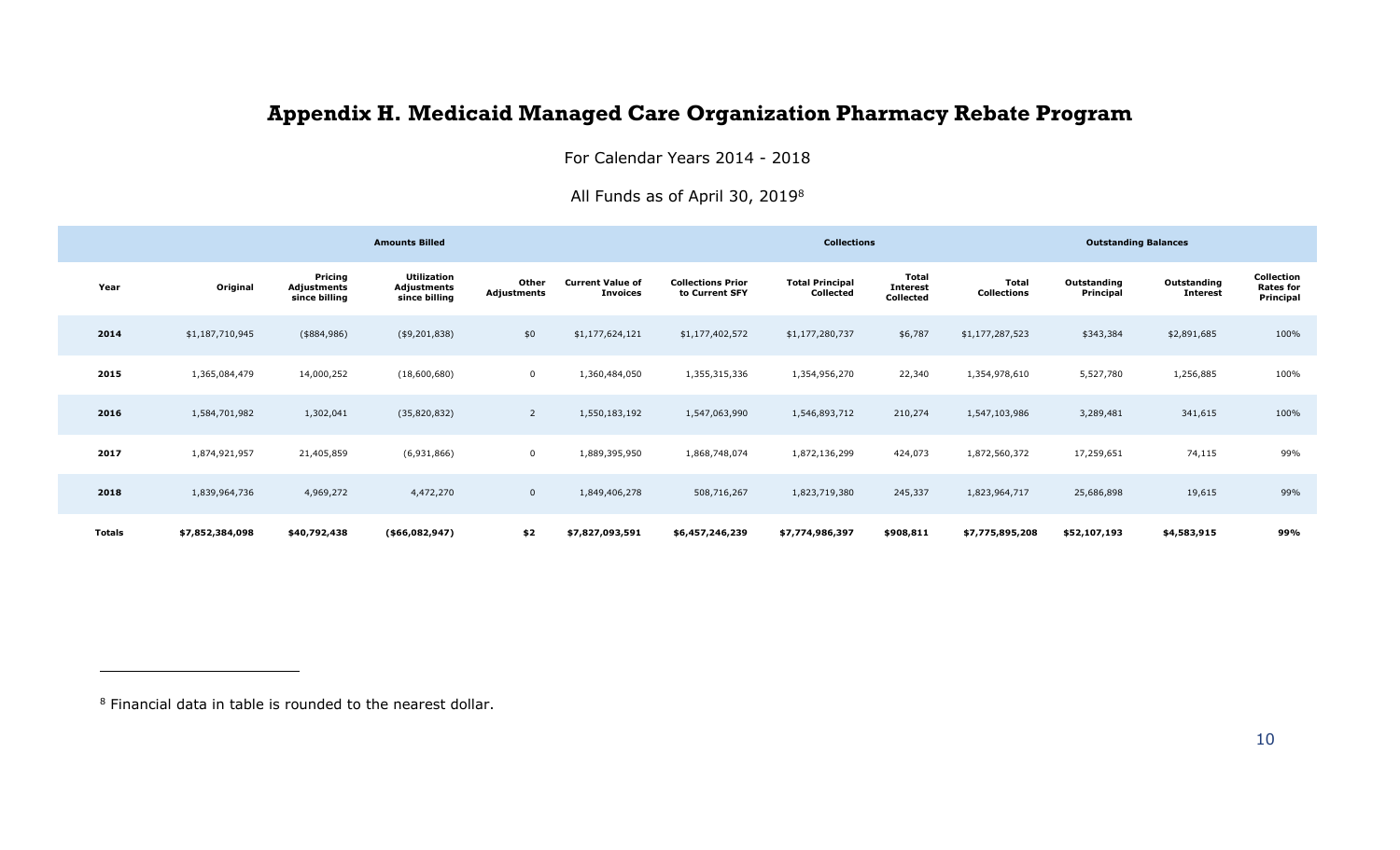## **Appendix I. Medicaid Managed Care Organization Pharmacy Supplemental Rebate Program**

For Calendar Years 2014 - 2018

#### All Funds as of April 30, 2019<sup>9</sup>

<span id="page-28-0"></span>

|               |               |                                         | <b>Amounts Billed</b>                              |                             |                                     |                                                             |                                 | <b>Collections</b>                    |                          | <b>Outstanding Balances</b> |                                |                                             |
|---------------|---------------|-----------------------------------------|----------------------------------------------------|-----------------------------|-------------------------------------|-------------------------------------------------------------|---------------------------------|---------------------------------------|--------------------------|-----------------------------|--------------------------------|---------------------------------------------|
| Year          | Original      | Pricing<br>Adjustments<br>since billing | <b>Utilization</b><br>Adjustments<br>since billing | Other<br><b>Adjustments</b> | <b>Current Value</b><br>of Invoices | <b>Collections</b><br><b>Prior to</b><br><b>Current SFY</b> | Total<br>Principal<br>Collected | Total<br><b>Interest</b><br>Collected | <b>Total Collections</b> | Outstanding<br>Principal    | Outstanding<br><b>Interest</b> | Collection<br><b>Rates for</b><br>Principal |
| 2014          | \$117,863,044 | ( \$931, 890)                           | $(*748,038)$                                       | \$0                         | \$116,183,117                       | \$116,918,784                                               | \$116,992,452                   | \$57,244                              | \$117,049,696            | $(*809,335)$                | \$917,025                      | 101%                                        |
| 2015          | 133,861,616   | (10, 107, 579)                          | 9,883,128                                          | $\mathbf 0$                 | 133,637,165                         | 131,062,489                                                 | 130,770,105                     | 49,589                                | 130,819,694              | 2,867,059                   | 919,790                        | 98%                                         |
| 2016          | 148,085,318   | 2,872,681                               | (4,826,450)                                        | $\mathbf{0}$                | 146,131,549                         | 145,667,373                                                 | 145,965,924                     | 42,492                                | 146,008,416              | 165,625                     | 169,594                        | 100%                                        |
| 2017          | 149,753,098   | (4,466,268)                             | (2,441,008)                                        | $\mathbf 0$                 | 142,845,823                         | 145,330,863                                                 | 145,371,976                     | 18,906                                | 145,390,882              | (2,526,154)                 | $\mathbf 0$                    | 102%                                        |
| 2018          | 124,180,396   | (679, 086)                              | (854, 329)                                         | $\mathbf 0$                 | 122,646,981                         | 28,372,352                                                  | 113,582,525                     | 1,233                                 | 113,583,758              | 9,064,456                   | $\overline{0}$                 | 93%                                         |
| <b>Totals</b> | \$673,743,471 | ( \$13,312,141)                         | \$1,013,304                                        | \$0                         | \$661,444,634                       | \$567,351,861                                               | \$652,682,982                   | \$169,464                             | \$652,852,446            | \$8,761,652                 | \$2,006,410                    | 99%                                         |

<sup>9</sup> Financial data in table is rounded to the nearest dollar.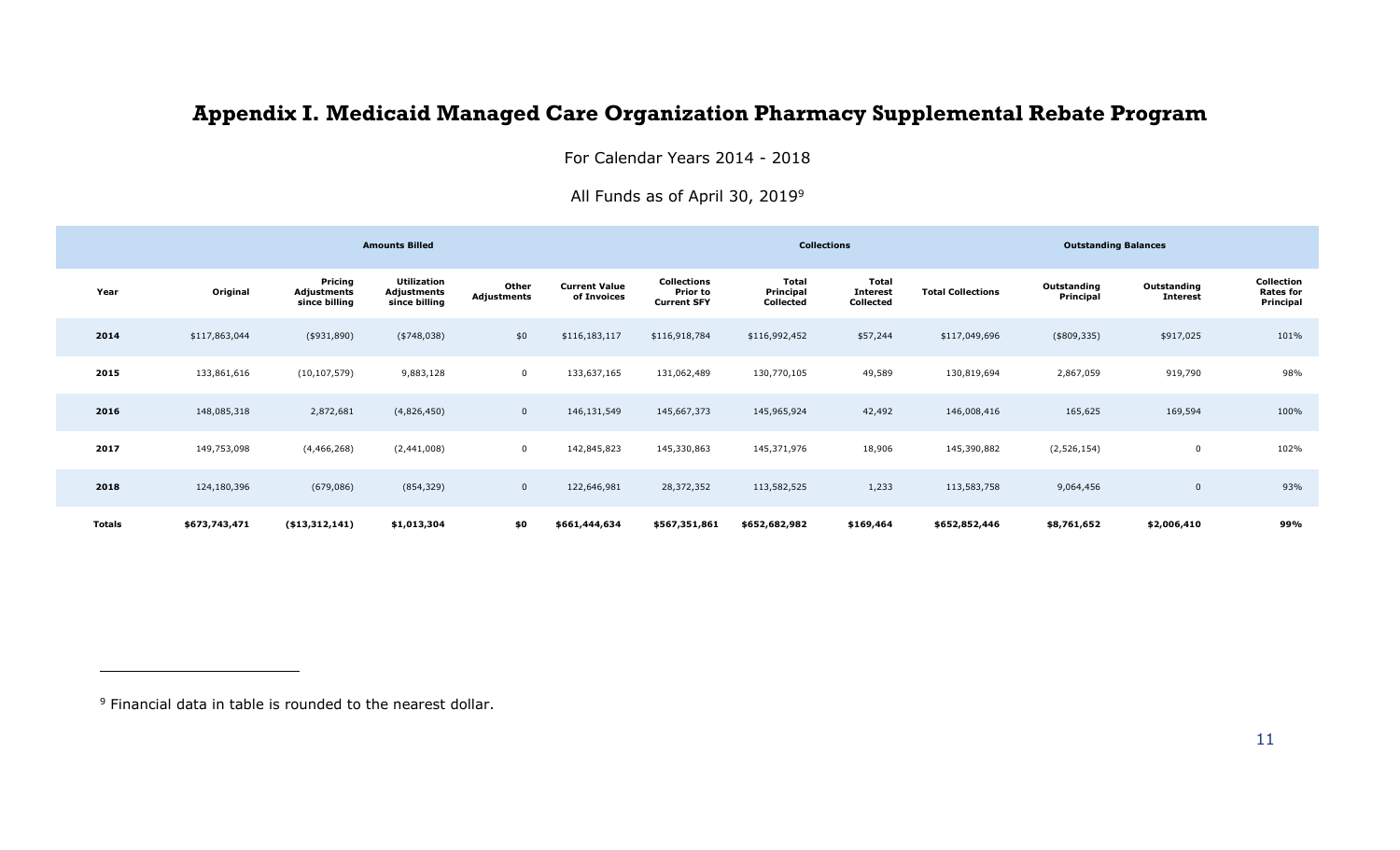## **Appendix J. Medicaid Managed Care Organization Enhanced Federal Medical Assistance Percentage Pharmacy Rebate Program**

For Calendar Years 2014 - 2018

All Funds as of April 30, 2019<sup>10</sup>

<span id="page-29-0"></span>

|               |               |                                         | <b>Amounts Billed</b>                       |                      |                                     |                                                      | <b>Collections</b>              |                                       |                             | <b>Outstanding Balances</b> |                                |                                             |
|---------------|---------------|-----------------------------------------|---------------------------------------------|----------------------|-------------------------------------|------------------------------------------------------|---------------------------------|---------------------------------------|-----------------------------|-----------------------------|--------------------------------|---------------------------------------------|
| Year          | Original      | Pricing<br>Adjustments<br>since billing | Utilization<br>Adjustments<br>since billing | Other<br>Adjustments | <b>Current Value</b><br>of Invoices | <b>Collections</b><br>Prior to<br><b>Current SFY</b> | Total<br>Principal<br>Collected | Total<br><b>Interest</b><br>Collected | Total<br><b>Collections</b> | Outstanding<br>Principal    | Outstanding<br><b>Interest</b> | Collection<br><b>Rates for</b><br>Principal |
| 2014          | \$2,714,015   | \$3,983                                 | \$96,809                                    | \$0                  | \$2,814,808                         | \$2,724,976                                          | \$2,741,316                     | \$122                                 | \$2,741,438                 | \$73,492                    | \$23,684                       | 97%                                         |
| 2015          | 53,076,346    | 863,070                                 | (418, 434)                                  | $\mathbf 0$          | 53,520,982                          | 54,811,722                                           | 53,330,841                      | 9,999                                 | 53,340,840                  | 190,141                     | 113,251                        | 100%                                        |
| 2016          | 63,618,614    | 14,277                                  | (551, 948)                                  | $\mathbf 0$          | 63,080,942                          | 63,791,475                                           | 63,793,026                      | 29,437                                | 63,822,464                  | (712, 084)                  | 47,336                         | 101%                                        |
| 2017          | 64,939,782    | 990,817                                 | 24,357                                      | $\mathbf 0$          | 65,954,957                          | 62,040,559                                           | 65,407,722                      | 63,178                                | 65,470,899                  | 547,235                     | $\overline{0}$                 | 99%                                         |
| 2018          | 55,288,025    | 181,773                                 | (108, 657)                                  | $\overline{0}$       | 55,361,141                          | 14,620,225                                           | 53,975,202                      | 30,188                                | 54,005,390                  | 1,385,939                   | $\overline{0}$                 | 97%                                         |
| <b>Totals</b> | \$239,636,782 | \$2,053,920                             | $($ \$957,872)                              | \$0                  | \$240,732,830                       | \$197,988,956                                        | \$239,248,106                   | \$132,924                             | \$239,381,030               | \$1,484,723                 | \$184,272                      | 99%                                         |

<sup>&</sup>lt;sup>10</sup> Financial data in table is rounded to the nearest dollar.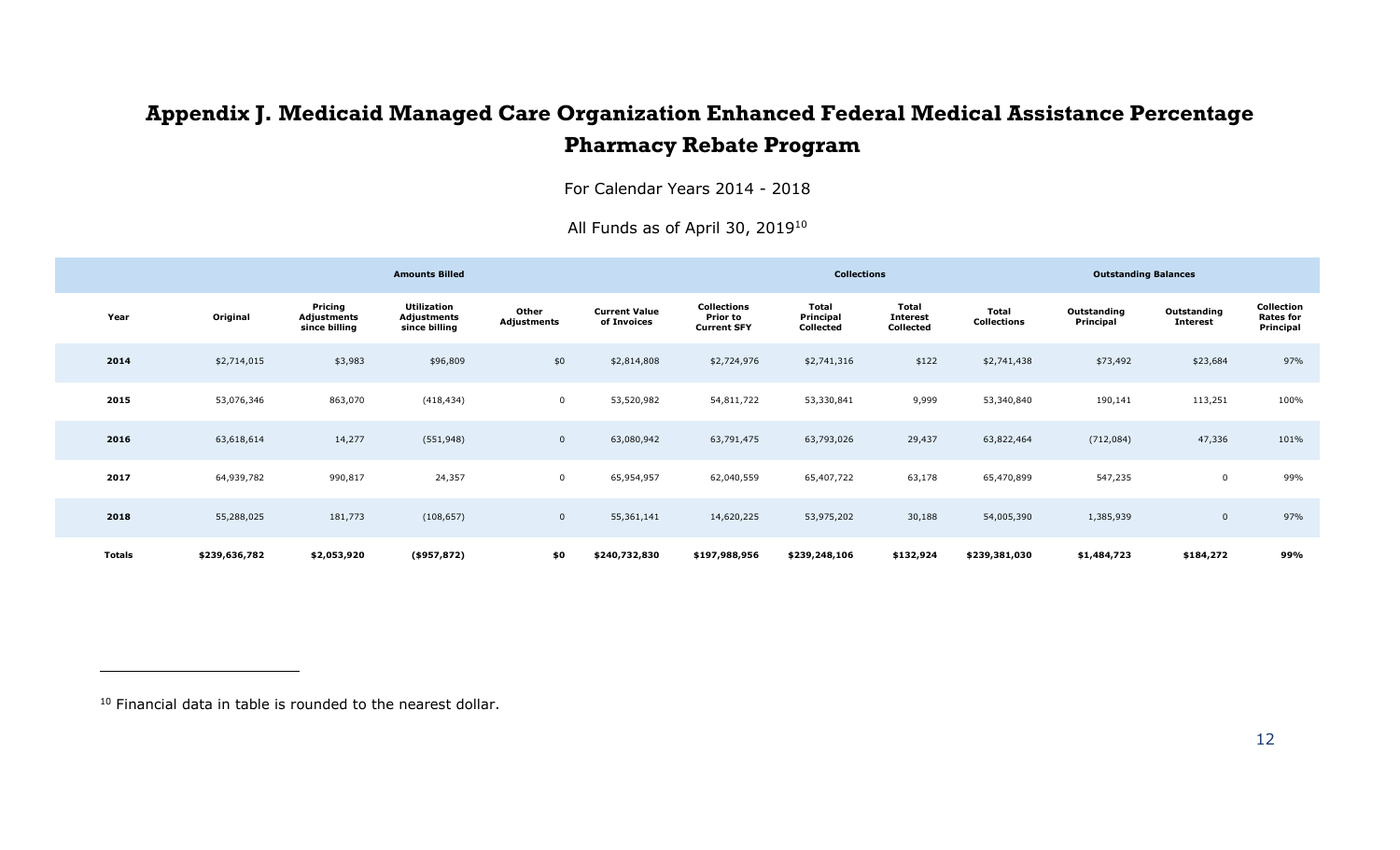## **Appendix K. Medicaid Managed Care Organization Enhanced Federal Medical Assistance Percentage Pharmacy Supplemental Rebate Program**

For Calendar Years 2014 - 2018

<span id="page-30-0"></span>

|        |              |                                                | <b>Amounts Billed</b>                              |                      |                                     |                                                             | <b>Collections</b>                     |                                       |                                    | <b>Outstanding Balances</b> |                                |                                             |
|--------|--------------|------------------------------------------------|----------------------------------------------------|----------------------|-------------------------------------|-------------------------------------------------------------|----------------------------------------|---------------------------------------|------------------------------------|-----------------------------|--------------------------------|---------------------------------------------|
| Year   | Original     | Pricing<br><b>Adjustments</b><br>since billing | <b>Utilization</b><br>Adjustments<br>since billing | Other<br>Adjustments | <b>Current Value</b><br>of Invoices | <b>Collections</b><br><b>Prior to</b><br><b>Current SFY</b> | <b>Total</b><br>Principal<br>Collected | Total<br><b>Interest</b><br>Collected | <b>Total</b><br><b>Collections</b> | Outstanding<br>Principal    | Outstanding<br><b>Interest</b> | Collection<br><b>Rates for</b><br>Principal |
| 2014   | \$326,681    | \$3,036                                        | \$5,864                                            | \$0                  | \$335,580                           | \$340,830                                                   | \$341,502                              | \$30                                  | \$341,532                          | (\$5,922)                   | \$427                          | 102%                                        |
| 2015   | 7,663,648    | (1, 109, 761)                                  | 1,137,619                                          | $\mathbf 0$          | 7,691,506                           | 7,568,653                                                   | 7,576,146                              | 714                                   | 7,576,859                          | 115,361                     | 51,873                         | 99%                                         |
| 2016   | 8,609,712    | (32, 731)                                      | (40, 546)                                          | $\overline{0}$       | 8,536,434                           | 8,624,753                                                   | 8,634,572                              | 2,429                                 | 8,637,001                          | (98, 137)                   | 12,100                         | 101%                                        |
| 2017   | 6,972,781    | (191, 151)                                     | 282                                                | $\mathbf 0$          | 6,781,912                           | 6,366,957                                                   | 6,367,489                              | 93                                    | 6,367,582                          | 414,423                     | $\mathbf 0$                    | 94%                                         |
| 2018   | 6,148,126    | (75, 545)                                      | 152                                                | $\overline{0}$       | 6,072,733                           | 1,388,500                                                   | 5,938,840                              | 19                                    | 5,938,859                          | 133,893                     | $\mathbf 0$                    | 98%                                         |
| Totals | \$29,720,948 | ( \$1,406,153)                                 | \$1,103,370                                        | \$0                  | \$29,418,165                        | \$24,289,693                                                | \$28,858,548                           | \$3,285                               | \$28,861,832                       | \$559,617                   | \$64,400                       | 98%                                         |

All Funds as of April 30, 2019<sup>11</sup>

<sup>11</sup> Financial data in table is rounded to the nearest dollar.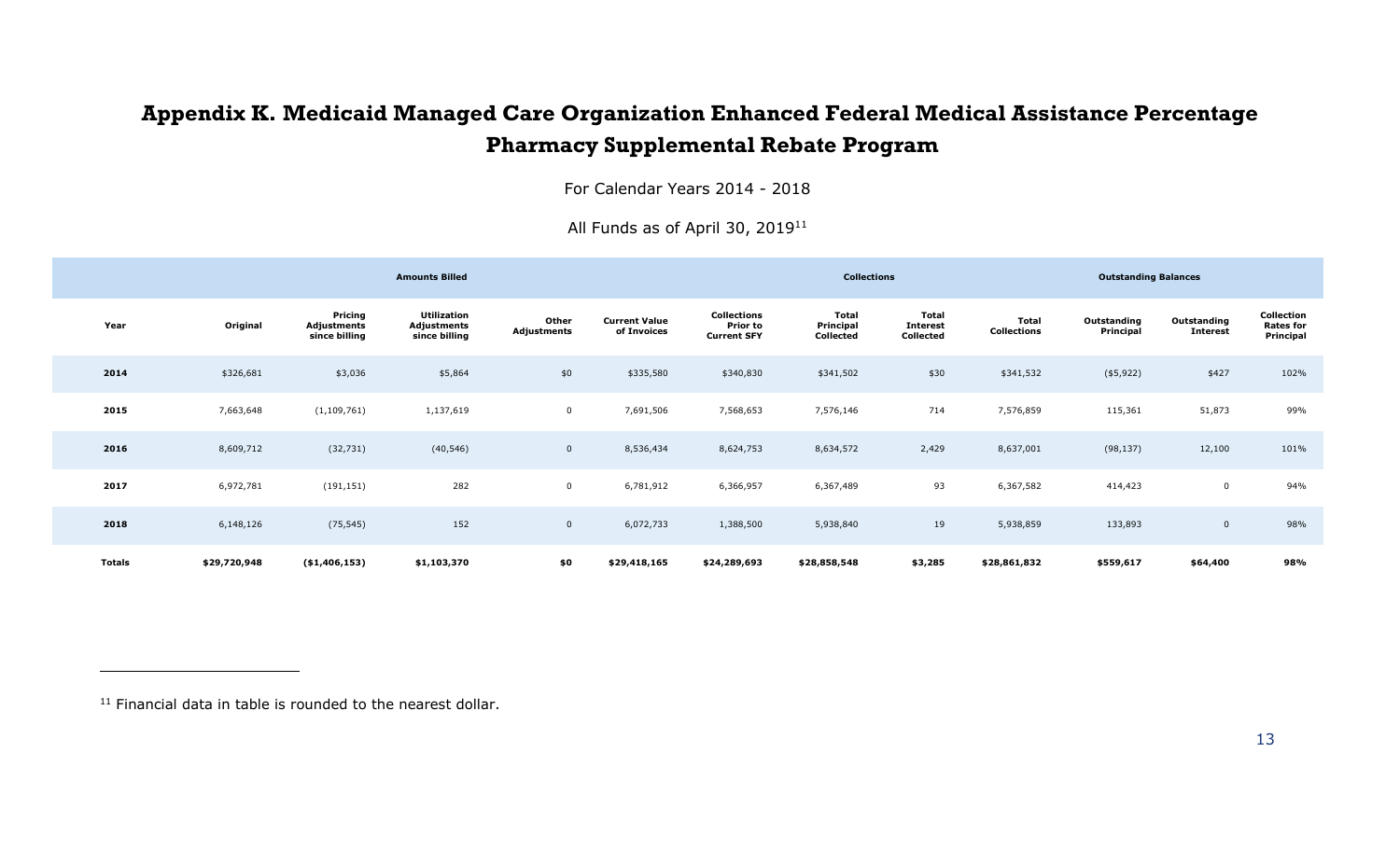## **Appendix L. Managed Care Breast and Cervical Cancer Program Rebate Program**

For Calendar Years 2014 - 2018

All Funds as of April 30, 2019<sup>12</sup>

<span id="page-31-0"></span>

|        |              |                                         | <b>Amounts Billed</b>                       |                      |                                     |                                               | <b>Collections</b>              |                                       |                             | <b>Outstanding Balances</b> |                                |                                             |
|--------|--------------|-----------------------------------------|---------------------------------------------|----------------------|-------------------------------------|-----------------------------------------------|---------------------------------|---------------------------------------|-----------------------------|-----------------------------|--------------------------------|---------------------------------------------|
| Year   | Original     | Pricing<br>Adjustments<br>since billing | Utilization<br>Adjustments<br>since billing | Other<br>Adjustments | <b>Current Value</b><br>of Invoices | Collections<br>Prior to<br><b>Current SFY</b> | Total<br>Principal<br>Collected | Total<br><b>Interest</b><br>Collected | Total<br><b>Collections</b> | Outstanding<br>Principal    | Outstanding<br><b>Interest</b> | Collection<br><b>Rates for</b><br>Principal |
| 2014   | \$0          | \$0                                     | \$0                                         | \$0                  | \$0                                 | \$0                                           | \$0                             | \$0                                   | \$0                         | \$0                         | \$0                            | \$0                                         |
| 2015   | $\mathbf 0$  | $\pmb{0}$                               | $\mathbf 0$                                 | $\mathbf 0$          | $\mathbf 0$                         | $\mathsf 0$                                   | 0                               | $\mathbf 0$                           | $\overline{0}$              | $\mathbf 0$                 | $\pmb{0}$                      | $\mathbf 0$                                 |
| 2016   | $\mathbf 0$  | $\mathbf 0$                             | 52                                          | $\mathbf 0$          | 52                                  | 15                                            | 51                              |                                       | 52                          |                             | $\overline{0}$                 | 99%                                         |
| 2017   | 3,399,566    | 6,020                                   | 596,462                                     | $\mathbf 0$          | 4,002,048                           | 2,840,924                                     | 3,333,994                       | 1,751                                 | 3,335,746                   | 668,053                     | $\mathbf 0$                    | 83%                                         |
| 2018   | 19,342,871   | (317, 539)                              | 2,182,852                                   | $\mathbf 0$          | 21,208,185                          | 3,804,952                                     | 18,987,808                      | 6,249                                 | 18,994,057                  | 2,220,377                   | $\mathbf 0$                    | 90%                                         |
| Totals | \$22,742,437 | ( \$311, 519)                           | \$2,779,366                                 | \$0                  | \$25,210,285                        | \$6,645,892                                   | \$22,321,853                    | \$8,001                               | \$22,329,854                | \$2,888,431                 | \$0                            | 89%                                         |

<sup>&</sup>lt;sup>12</sup> Financial data in table is rounded to the nearest dollar.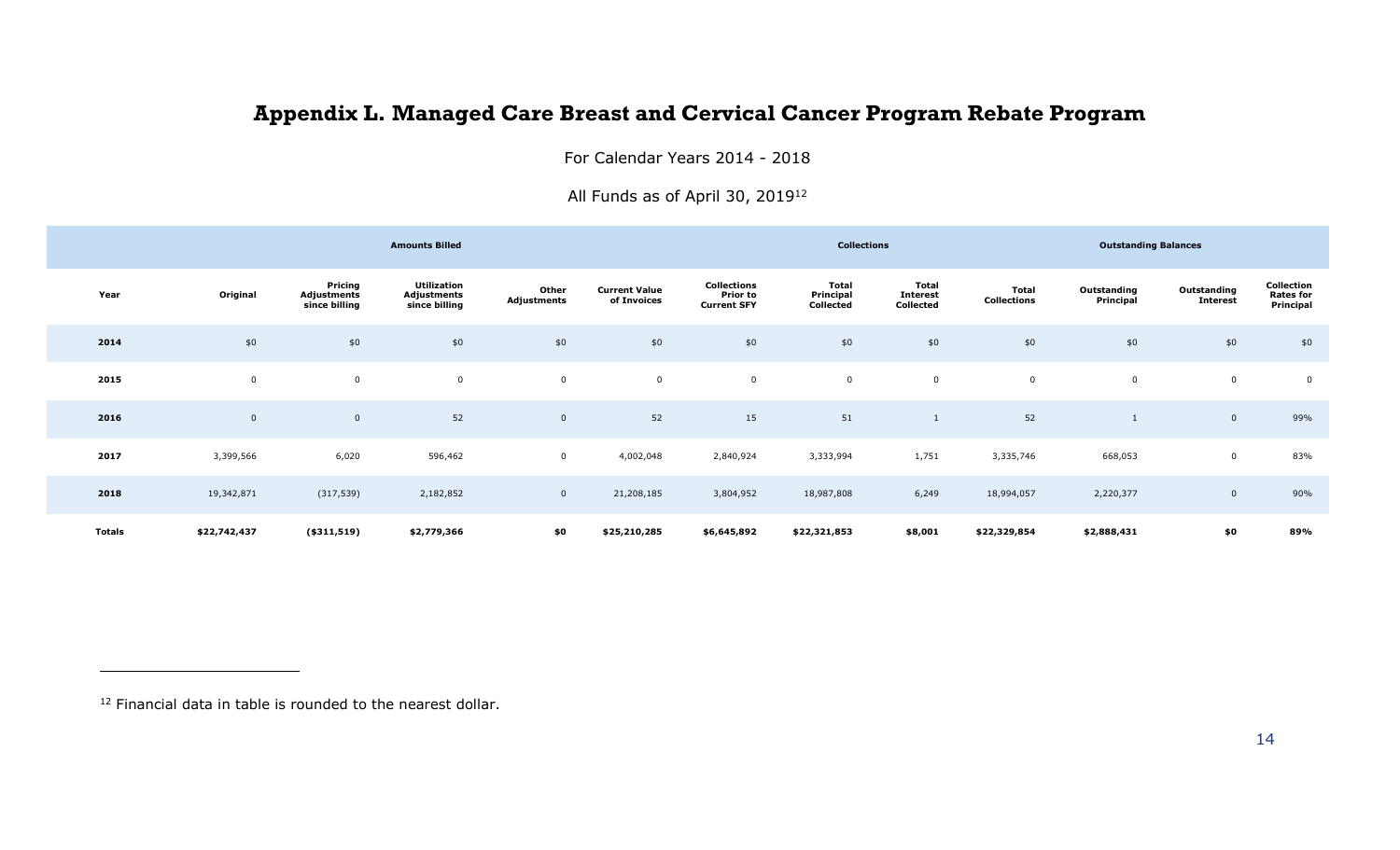## **Appendix M. Medicaid Fee for Service Clinician Administered Drug Rebate Program**

For Calendar Years 2014 - 2018

All Funds as of April 30, 2019<sup>13</sup>

<span id="page-32-0"></span>

|               |               |                                         | <b>Amounts Billed</b>                              |                      |                                     |                                                             | <b>Collections</b>                  |                                              |                      | <b>Outstanding Balances</b> |                                |                                          |
|---------------|---------------|-----------------------------------------|----------------------------------------------------|----------------------|-------------------------------------|-------------------------------------------------------------|-------------------------------------|----------------------------------------------|----------------------|-----------------------------|--------------------------------|------------------------------------------|
| Year          | Original      | Pricing<br>Adjustments<br>since billing | <b>Utilization</b><br>Adjustments<br>since billing | Other<br>Adjustments | <b>Current Value</b><br>of Invoices | <b>Collections</b><br><b>Prior to</b><br><b>Current SFY</b> | <b>Total Principal</b><br>Collected | <b>Total</b><br><b>Interest</b><br>Collected | Total<br>Collections | Outstanding<br>Principal    | Outstanding<br><b>Interest</b> | <b>Collection Rates for</b><br>Principal |
| 2014          | \$51,005,028  | \$260,389                               | ( \$13,562,278)                                    | \$0                  | \$37,703,138                        | \$37,904,679                                                | \$37,906,843                        | \$17,784                                     | \$37,924,628         | $(*203,705)$                | \$631,967                      | 101%                                     |
| 2015          | 27,821,234    | 223,249                                 | 1,525,166                                          | $\mathbf 0$          | 29,569,649                          | 28,218,194                                                  | 28,344,930                          | 6,679                                        | 28,351,609           | 1,224,718                   | 322,359                        | 96%                                      |
| 2016          | 37,422,819    | 49,933                                  | (1,630,397)                                        | $\mathbf{0}$         | 35,842,355                          | 34,600,562                                                  | 34,622,865                          | 10,044                                       | 34,632,909           | 1,219,490                   | 57,606                         | 97%                                      |
| 2017          | 42,476,149    | 317,346                                 | (3,756,764)                                        | $\mathbf 0$          | 39,036,731                          | 37,418,745                                                  | 37,687,103                          | 16,541                                       | 37,703,644           | 1,349,628                   | 0                              | 97%                                      |
| 2018          | 40,736,331    | (14,994)                                | (2,382,260)                                        | $\mathbf{0}$         | 38,339,076                          | 8,865,586                                                   | 36,196,497                          | 11,724                                       | 36,208,221           | 2,142,579                   | $\mathbf 0$                    | 94%                                      |
| <b>Totals</b> | \$199,461,560 | \$835,922                               | ( \$19,806,533)                                    | \$0                  | \$180,490,950                       | \$147,007,766                                               | \$174,758,239                       | \$62,771                                     | \$174,821,011        | \$5,732,711                 | \$1,011,932                    | 97%                                      |

<sup>13</sup> Financial data in table is rounded to the nearest dollar.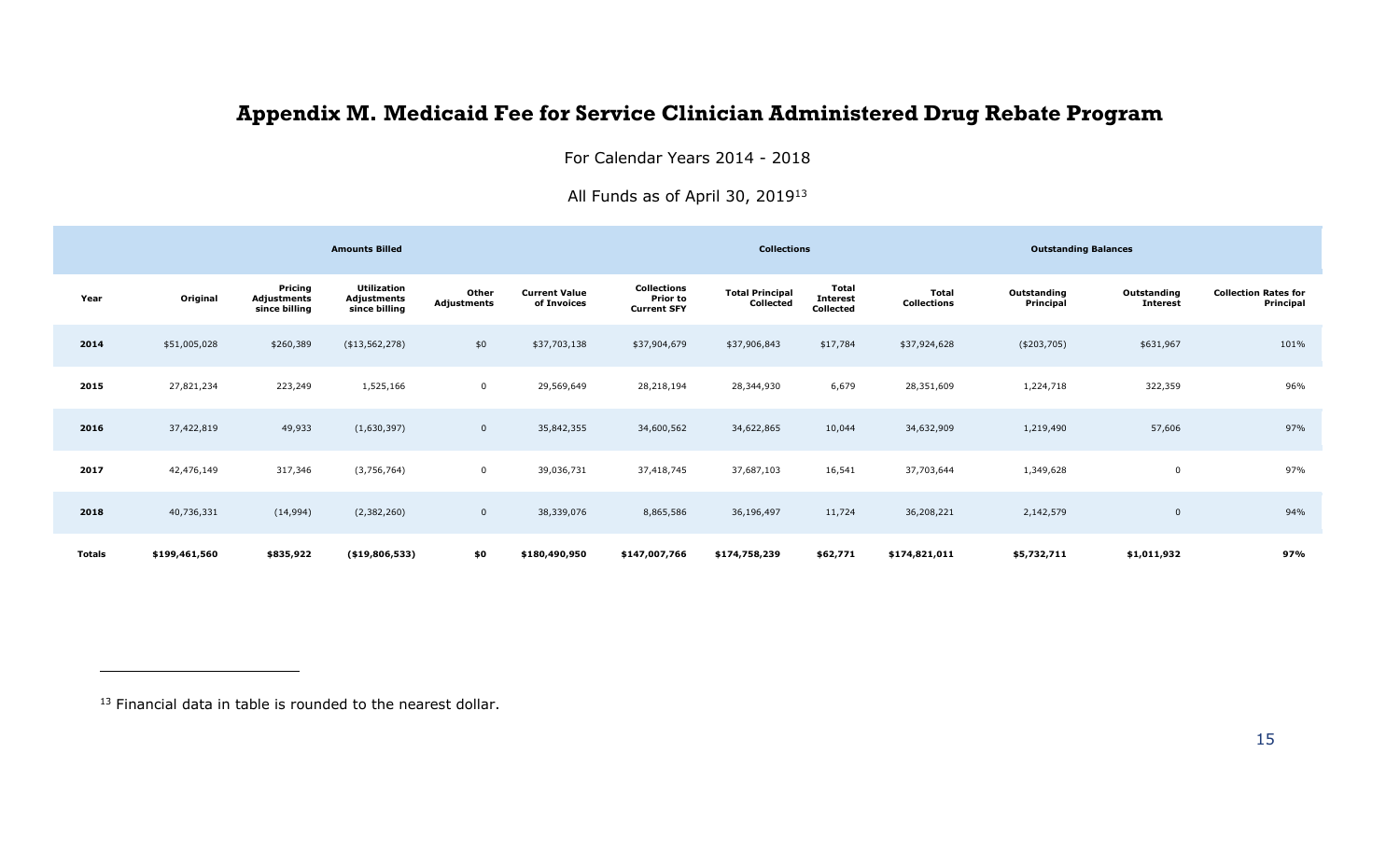## **Appendix N. Medicaid Fee for Service Enhanced Federal Medical Assistance Percentage Clinician Administered Drug Rebate Program**

For Calendar Years 2014 - 2018

<span id="page-33-0"></span>

|               |          |                                         | <b>Amounts Billed</b>                       |                      |                                            |                                                      | <b>Collections</b>                     |                                              |                                    | <b>Outstanding Balances</b> |                                |                                          |
|---------------|----------|-----------------------------------------|---------------------------------------------|----------------------|--------------------------------------------|------------------------------------------------------|----------------------------------------|----------------------------------------------|------------------------------------|-----------------------------|--------------------------------|------------------------------------------|
| Year          | Original | Pricing<br>Adjustments<br>since billing | Utilization<br>Adjustments<br>since billing | Other<br>Adjustments | <b>Current Value of</b><br><b>Invoices</b> | Collections<br><b>Prior to</b><br><b>Current SFY</b> | <b>Total</b><br>Principal<br>Collected | <b>Total</b><br><b>Interest</b><br>Collected | <b>Total</b><br><b>Collections</b> | Outstanding<br>Principal    | Outstanding<br><b>Interest</b> | <b>Collection Rates</b><br>for Principal |
| 2014          | \$16,054 | $(*86)$                                 | \$8,335                                     | \$0                  | \$24,304                                   | \$19,063                                             | \$23,459                               | \$3                                          | \$23,461                           | \$845                       | \$0                            | 97%                                      |
| 2015          | 28,964   | 585                                     | (105)                                       | $\pmb{0}$            | 29,444                                     | 29,450                                               | 29,428                                 | $\mathbf 0$                                  | 29,428                             | 16                          | $\mathsf 0$                    | 100%                                     |
| 2016          | 726      | (2)                                     | (3)                                         | $\mathbf 0$          | 721                                        | 88                                                   | 88                                     | $\mathbf 0$                                  | 88                                 | 633                         | $\mathbf 0$                    | 12%                                      |
| 2017          | 504      | 8                                       | (9)                                         | $\pmb{0}$            | 502                                        | 478                                                  | 479                                    | $\mathsf 0$                                  | 479                                | 23                          | $\mathbf 0$                    | 95%                                      |
| 2018          | 3,368    | $\overline{0}$                          | $\mathsf{O}\xspace$                         | $\mathbf 0$          | 3,368                                      | 1,009                                                | 3,152                                  | 3                                            | 3,155                              | 216                         | $\mathbf 0$                    | 94%                                      |
| <b>Totals</b> | \$49,615 | \$505                                   | \$8,219                                     | \$0                  | \$58,338                                   | \$50,088                                             | \$56,605                               | \$6                                          | \$56,612                           | \$1,733                     | \$0                            | 97%                                      |

All Funds as of April 30, 2019<sup>14</sup>

<sup>14</sup> Financial data in table is rounded to the nearest dollar.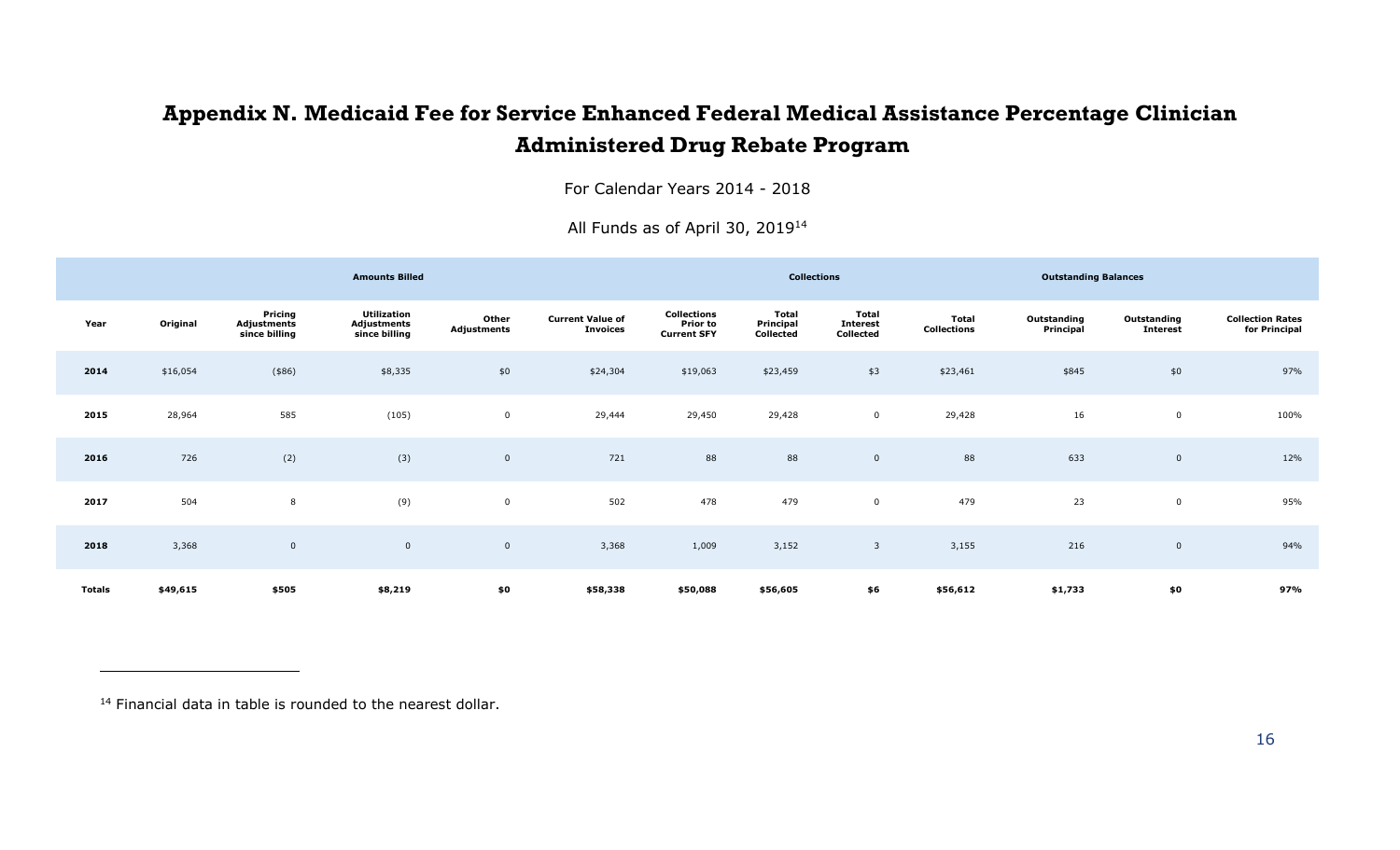## **Appendix O. Medicaid Managed Care Organization Clinician Administered Drug Rebate Program**

For Calendar Years 2014 - 2018

All Funds as of April 30, 2019<sup>15</sup>

<span id="page-34-0"></span>

|               |               |                                         | <b>Amounts Billed</b>                                     |                      |                                     |                                                             | <b>Collections</b>              |                                       |                                    | <b>Outstanding Balances</b> |                                |                                             |
|---------------|---------------|-----------------------------------------|-----------------------------------------------------------|----------------------|-------------------------------------|-------------------------------------------------------------|---------------------------------|---------------------------------------|------------------------------------|-----------------------------|--------------------------------|---------------------------------------------|
| Year          | Original      | Pricing<br>Adjustments<br>since billing | <b>Utilization</b><br><b>Adjustments</b><br>since billing | Other<br>Adjustments | <b>Current Value</b><br>of Invoices | <b>Collections</b><br><b>Prior to</b><br><b>Current SFY</b> | Total<br>Principal<br>Collected | Total<br><b>Interest</b><br>Collected | <b>Total</b><br><b>Collections</b> | Outstanding<br>Principal    | Outstanding<br><b>Interest</b> | Collection<br><b>Rates for</b><br>Principal |
| 2014          | \$21,242,477  | \$278,254                               | \$4,087,229                                               | \$0                  | \$25,607,960                        | \$23,025,295                                                | \$23,787,193                    | \$1,724                               | \$23,788,917                       | \$1,820,767                 | \$1,148,022                    | 93%                                         |
| 2015          | 27,302,313    | 2,642,527                               | 3,155,617                                                 | $\mathsf{O}$         | 33,100,456                          | 32,525,182                                                  | 32,515,436                      | 8,055                                 | 32,523,491                         | 585,020                     | 715,896                        | 98%                                         |
| 2016          | 35,001,783    | 5,391                                   | 5,337,750                                                 | $\overline{0}$       | 40,344,923                          | 46,582,630                                                  | 46,345,958                      | 18,081                                | 46,364,039                         | (6,001,034)                 | 62,657                         | 115%                                        |
| 2017          | 32,324,453    | 247,456                                 | 15,314,478                                                |                      | 47,886,388                          | 48,935,750                                                  | 46,109,234                      | 20,444                                | 46,129,678                         | 1,777,154                   | $\mathbf 0$                    | 96%                                         |
| 2018          | 33,804,444    | 345,042                                 | 18,536,990                                                | $\mathbf 0$          | 52,686,476                          | 8,109,822                                                   | 45,239,562                      | 17,279                                | 45,256,841                         | 7,446,914                   | $\mathbf 0$                    | 86%                                         |
| <b>Totals</b> | \$149,675,469 | \$3,518,670                             | \$46,432,064                                              | \$0                  | \$199,626,203                       | \$159,178,679                                               | \$193,997,383                   | \$65,583                              | \$194,062,966                      | \$5,628,820                 | \$1,926,574                    | 97%                                         |

<sup>&</sup>lt;sup>15</sup> Financial data in table is rounded to the nearest dollar.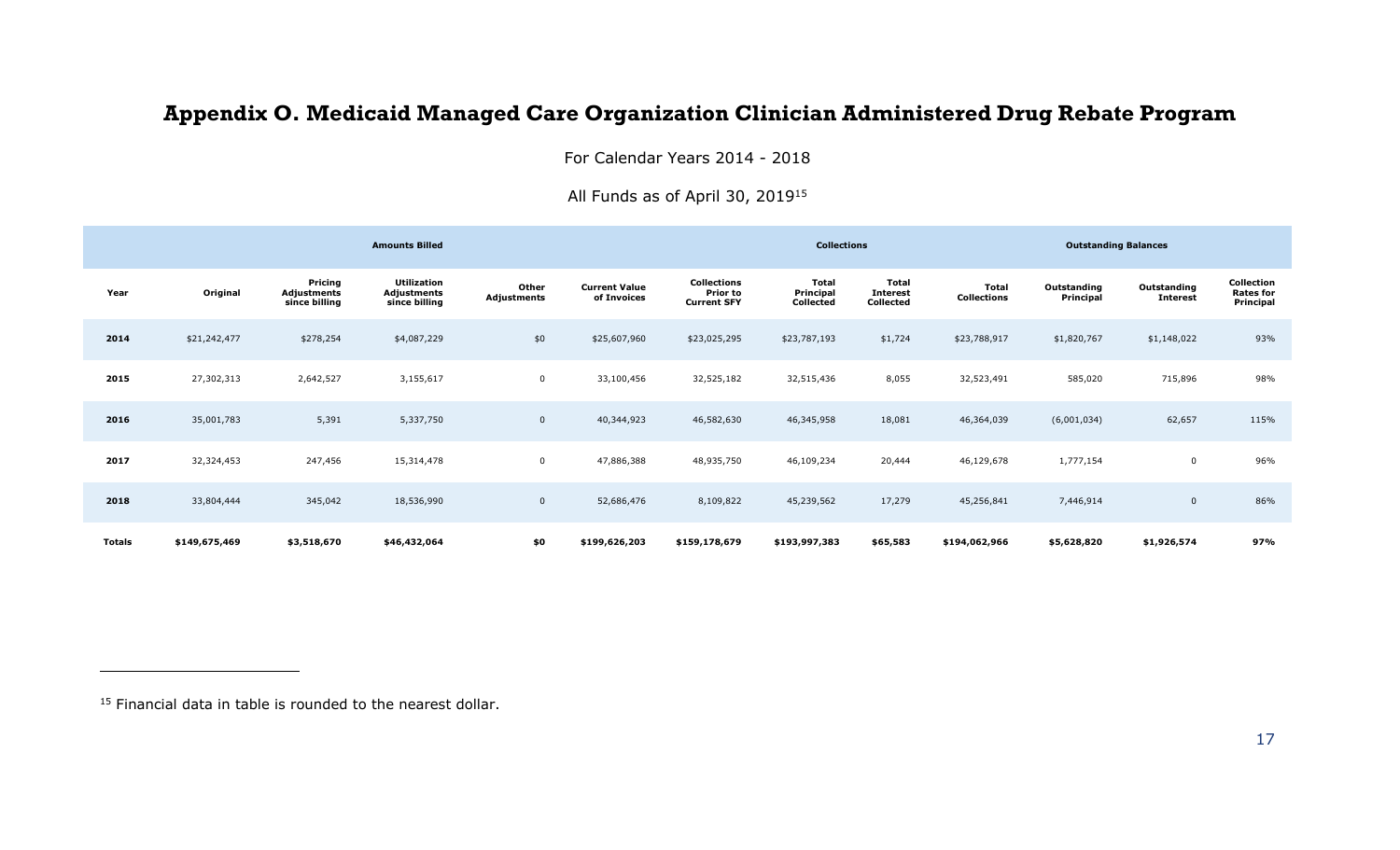## **Appendix P. Medicaid Managed Care Organization Enhanced Federal Medical Assistance Percentage Clinician Administered Drug Rebate Program**

For Calendar Years 2014 - 2018

<span id="page-35-0"></span>

|               |             |                                         | <b>Amounts Billed</b>                              |                      | <b>Collections</b>                     |                                            |                                     | <b>Outstanding Balances</b>                         |                                    |                          |                                |                                             |
|---------------|-------------|-----------------------------------------|----------------------------------------------------|----------------------|----------------------------------------|--------------------------------------------|-------------------------------------|-----------------------------------------------------|------------------------------------|--------------------------|--------------------------------|---------------------------------------------|
| Year          | Original    | Pricing<br>Adjustments<br>since billing | <b>Utilization</b><br>Adjustments<br>since billing | Other<br>Adjustments | Current<br>Value of<br><b>Invoices</b> | <b>Collections Prior</b><br>to Current SFY | <b>Total Principal</b><br>Collected | <b>Total</b><br><b>Interest</b><br><b>Collected</b> | <b>Total</b><br><b>Collections</b> | Outstanding<br>Principal | Outstanding<br><b>Interest</b> | Collection<br><b>Rates for</b><br>Principal |
| 2014          | \$20,501    | \$59                                    | \$40,932                                           | \$0                  | \$61,492                               | \$46,097                                   | \$65,634                            | \$4                                                 | \$65,638                           | $(*4,142)$               | \$2                            | 107%                                        |
| 2015          | 98,794      | 2,264                                   | 33,575                                             | $\mathbf{0}$         | 134,633                                | 82,156                                     | 84,128                              | 70                                                  | 84,198                             | 50,505                   | 5                              | 62%                                         |
| 2016          | 108,687     | (722)                                   | 64,719                                             | $\mathbf 0$          | 172,683                                | 149,932                                    | 152,321                             | 63                                                  | 152,383                            | 20,363                   |                                | 88%                                         |
| 2017          | 2,117,265   | 1,394                                   | 293,021                                            | $\mathbf{0}$         | 2,411,679                              | 2,514,320                                  | 2,436,869                           | 1,363                                               | 2,438,232                          | (25, 190)                | $\mathbf 0$                    | 101%                                        |
| 2018          | 409,816     | (1, 422)                                | (33, 196)                                          | $\overline{0}$       | 375,197                                | 364,649                                    | 393,919                             | 246                                                 | 394,165                            | (18, 722)                | $\mathbf{0}$                   | 105%                                        |
| <b>Totals</b> | \$2,755,063 | \$1,572                                 | \$399,049                                          | \$0                  | \$3,155,684                            | \$3,157,155                                | \$3,132,871                         | 1,746                                               | 3,134,617                          | 22,813                   | 8                              | 99%                                         |

All Funds as of April 30, 2019<sup>16</sup>

<sup>16</sup> Financial data in table is rounded to the nearest dollar.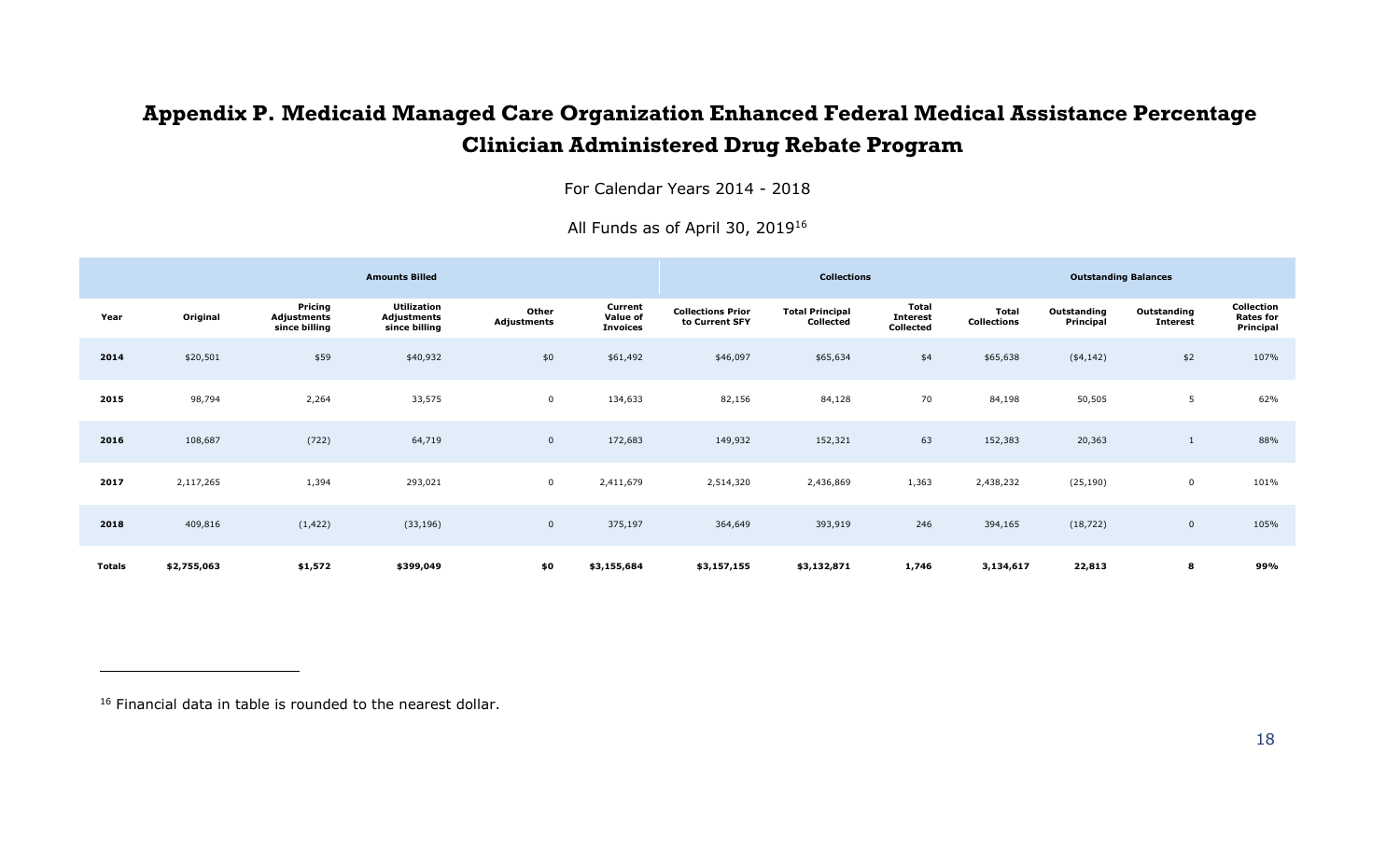## **Appendix Q. Children's Health Insurance Program - National & State Funded Rebate Program**

For Calendar Years 2014 - 2018

<span id="page-36-0"></span>

|               |              |                                                | <b>Amounts Billed</b>                       |                             |                                     |                                                      | <b>Collections</b><br><b>Outstanding Balances</b> |                                                     |                             |                          |                                |                                             |
|---------------|--------------|------------------------------------------------|---------------------------------------------|-----------------------------|-------------------------------------|------------------------------------------------------|---------------------------------------------------|-----------------------------------------------------|-----------------------------|--------------------------|--------------------------------|---------------------------------------------|
| Year          | Original     | Pricing<br><b>Adjustments</b><br>since billing | Utilization<br>Adjustments<br>since billing | Other<br><b>Adjustments</b> | <b>Current Value</b><br>of Invoices | <b>Collections</b><br>Prior to<br><b>Current SFY</b> | <b>Total Principal</b><br>Collected               | <b>Total</b><br><b>Interest</b><br><b>Collected</b> | Total<br><b>Collections</b> | Outstanding<br>Principal | Outstanding<br><b>Interest</b> | Collection<br><b>Rates for</b><br>Principal |
| 2014          | \$21,313,603 | \$0                                            | ( \$689, 456)                               | (\$521)                     | \$20,623,626                        | \$26,274,436                                         | \$26,276,516                                      | \$0                                                 | \$26,276,516                | $(*5,652,890)$           | \$0                            | 127%                                        |
| 2015          | 12,418,357   | 1,758,156                                      | (350, 577)                                  | (252)                       | 13,825,683                          | 18,909,712                                           | 18,917,376                                        | 2,177                                               | 18,919,554                  | (5,091,693)              | 0                              | 137%                                        |
| 2016          | 13,190,419   | 3,467,443                                      | (259, 728)                                  | (62)                        | 16,398,073                          | 20,684,330                                           | 20,938,378                                        | 11,632                                              | 20,950,010                  | (4, 540, 305)            | $\mathbf 0$                    | 128%                                        |
| 2017          | 15,710,850   | 3,696,323                                      | (185, 148)                                  | $\mathbf 0$                 | 19,222,025                          | 23,513,645                                           | 24,097,972                                        | 26,142                                              | 24,124,114                  | (4,875,947)              | $\mathbf 0$                    | 125%                                        |
| 2018          | 19,404,557   | 2,973,153                                      | (118, 773)                                  | $\mathbf{0}$                | 22,258,937                          | 5,346,513                                            | 23,316,302                                        | 12,162                                              | 23,328,464                  | (1,057,365)              | $\mathbf{0}$                   | 105%                                        |
| <b>Totals</b> | \$82,037,786 | \$8,921,921                                    | ( \$1,603,682)                              | (\$335)                     | \$92,328,344                        | \$94,728,635                                         | \$113,546,544                                     | \$52,113                                            | \$113,598,657               | ( \$21, 218, 200)        | \$0                            | 123%                                        |

All Funds as of April 30, 2019<sup>17</sup>

<sup>17</sup> Financial data in table is rounded to the nearest dollar.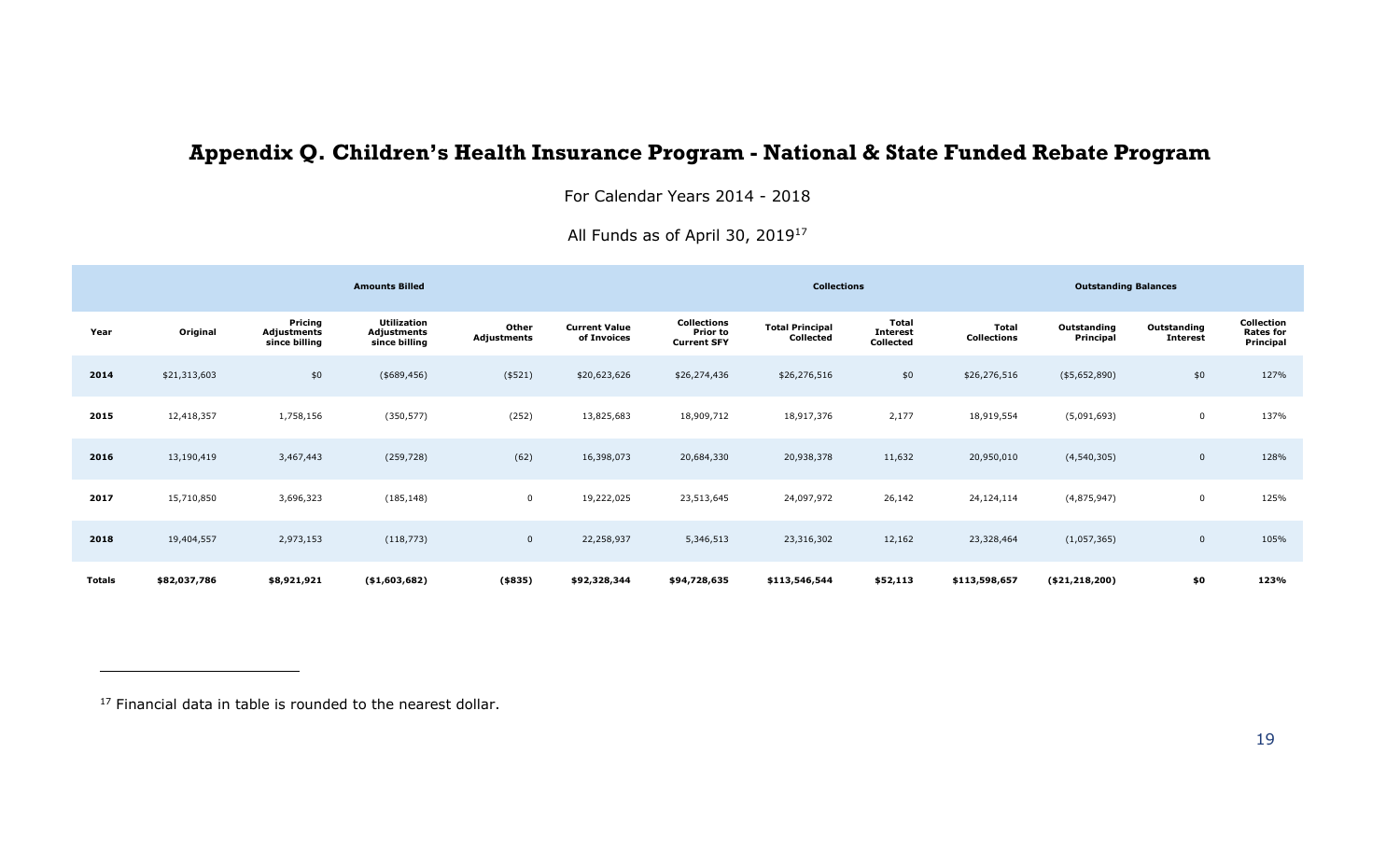### **Appendix R. State Only Children with Special Health Care Needs Program**

For Calendar Years 2014 - 2018

General Revenue Funds as of April 30, 2019<sup>18</sup>

<span id="page-37-0"></span>

|        |             |                                         | <b>Amounts Billed</b>                       |                      |                                        | <b>Collections</b><br><b>Outstanding Balances</b>    |                                        |                                       |                                    |                          |                                |                                             |
|--------|-------------|-----------------------------------------|---------------------------------------------|----------------------|----------------------------------------|------------------------------------------------------|----------------------------------------|---------------------------------------|------------------------------------|--------------------------|--------------------------------|---------------------------------------------|
| Year   | Original    | Pricing<br>Adjustments<br>since billing | Utilization<br>Adjustments<br>since billing | Other<br>Adjustments | Current<br>Value of<br><b>Invoices</b> | <b>Collections</b><br>Prior to<br><b>Current SFY</b> | <b>Total</b><br>Principal<br>Collected | Total<br><b>Interest</b><br>Collected | <b>Total</b><br><b>Collections</b> | Outstanding<br>Principal | Outstanding<br><b>Interest</b> | Collection<br><b>Rates for</b><br>Principal |
| 2014   | \$764,890   | \$304,379                               | ( \$6,198)                                  | $(*43)$              | \$1,063,029                            | \$1,065,802                                          | \$1,065,030                            | \$7                                   | \$1,065,037                        | $(*2,001)$               | \$0                            | 100%                                        |
| 2015   | 994,614     | (99, 304)                               | (8, 855)                                    | $\mathbf 0$          | 886,454                                | 1,062,881                                            | 1,066,220                              | 193                                   | 1,066,413                          | (179, 766)               | $\mathbf 0$                    | 120%                                        |
| 2016   | 709,258     | 452,591                                 | (4,054)                                     | $\overline{0}$       | 1,157,795                              | 1,138,929                                            | 1,167,711                              | 337                                   | 1,168,048                          | (9, 916)                 | $\mathbf 0$                    | 101%                                        |
| 2017   | 873,924     | 589,901                                 | (17, 555)                                   | $\mathbf 0$          | 1,446,270                              | 1,247,176                                            | 1,285,098                              | 308                                   | 1,285,406                          | 161,172                  | $\mathbf 0$                    | 89%                                         |
| 2018   | 880,433     | 565,096                                 | (13,604)                                    | $\overline{0}$       | 1,431,925                              | 293,006                                              | 1,206,216                              | 48                                    | 1,206,264                          | 225,709                  | $\mathbf{0}$                   | 84%                                         |
| Totals | \$4,223,120 | \$1,812,663                             | ( \$50, 266)                                | $(*43)$              | \$5,985,473                            | \$4,807,794                                          | \$5,790,275                            | \$894                                 | \$5,791,169                        | \$195,198                | \$0                            | 97%                                         |

<sup>18</sup> Financial data in table is rounded to the nearest dollar.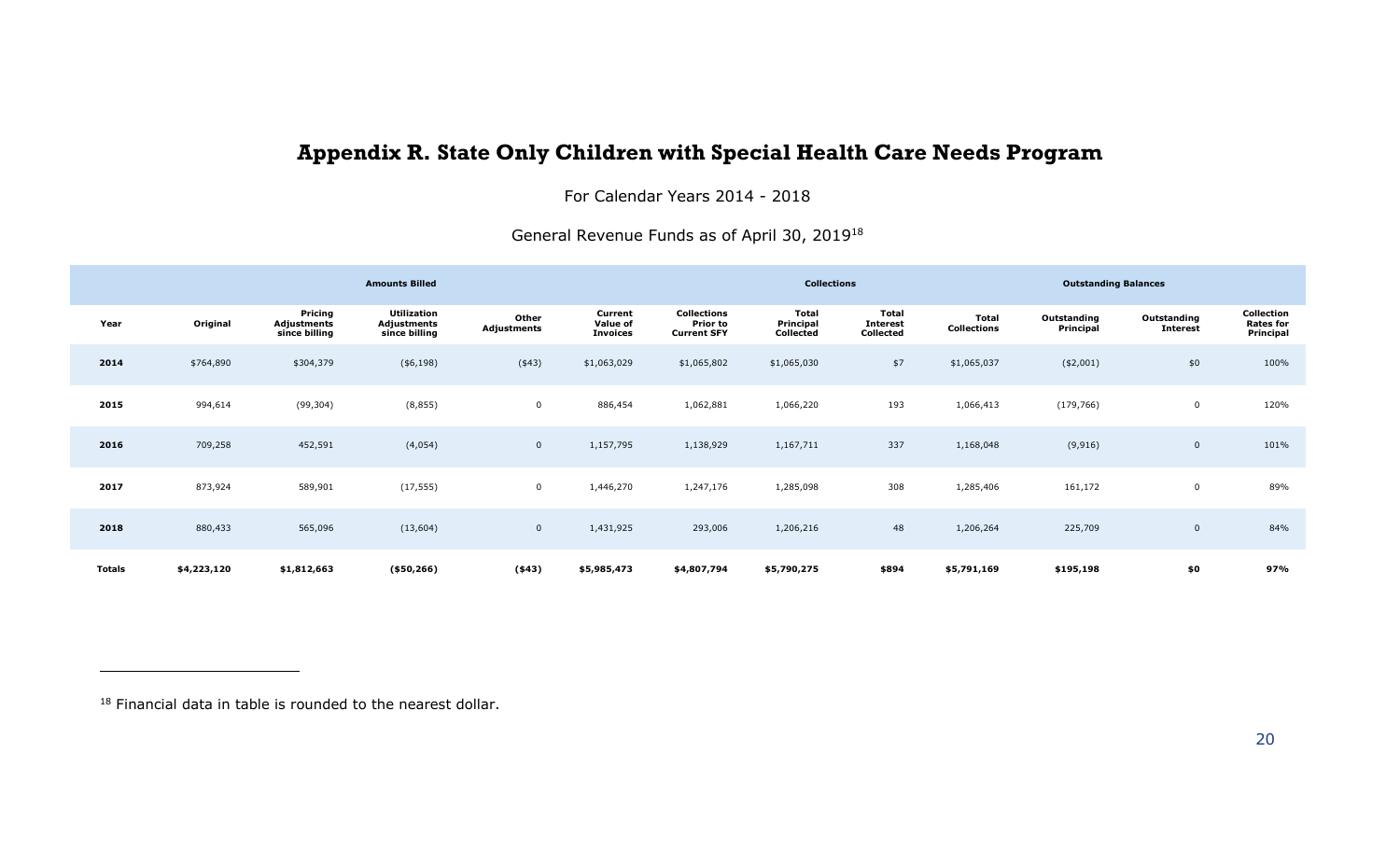### **Appendix S. Kidney Health Care Program**

For Calendar Years 2014 - 2018

General Revenue Funds as of April 30, 2019<sup>19</sup>

<span id="page-38-0"></span>

|        | <b>Amounts Billed</b> |                                         |                                                    |                      |                                     |                                                             | <b>Collections</b><br><b>Outstanding Balances</b> |                                              |                             |                          |                                |                                             |
|--------|-----------------------|-----------------------------------------|----------------------------------------------------|----------------------|-------------------------------------|-------------------------------------------------------------|---------------------------------------------------|----------------------------------------------|-----------------------------|--------------------------|--------------------------------|---------------------------------------------|
| Year   | Original              | Pricing<br>Adjustments<br>since billing | <b>Utilization</b><br>Adjustments<br>since billing | Other<br>Adjustments | <b>Current Value</b><br>of Invoices | <b>Collections</b><br><b>Prior to</b><br><b>Current SFY</b> | Total<br>Principal<br>Collected                   | <b>Total</b><br><b>Interest</b><br>Collected | Total<br><b>Collections</b> | Outstanding<br>Principal | Outstanding<br><b>Interest</b> | Collection<br><b>Rates for</b><br>Principal |
| 2014   | \$9,057,644           | \$356,859                               | \$33,361                                           | \$0                  | \$9,447,863                         | \$9,414,200                                                 | \$9,432,675                                       | \$89                                         | \$9,432,763                 | \$15,188                 | \$26,781                       | 100%                                        |
| 2015   | 8,436,192             | 202,734                                 | (130, 701)                                         | $\mathbf 0$          | 8,508,225                           | 8,519,317                                                   | 8,520,620                                         | 176                                          | 8,520,796                   | (12, 395)                | 4,224                          | 100%                                        |
| 2016   | 8,799,442             | 72,006                                  | (90, 741)                                          | $\mathbf{0}$         | 8,780,707                           | 8,795,157                                                   | 8,653,227                                         | 522                                          | 8,653,749                   | 127,479                  | 4,442                          | 99%                                         |
| 2017   | 9,161,670             | (46, 582)                               | (78, 891)                                          | $\mathbf 0$          | 9,036,197                           | 9,115,368                                                   | 9,142,140                                         | 200                                          | 9,142,340                   | (105, 942)               | 0                              | 101%                                        |
| 2018   | 7,351,659             | 26,591                                  | (98, 173)                                          | $\mathbf 0$          | 7,280,077                           | 2,244,275                                                   | 6,861,350                                         | 47                                           | 6,861,397                   | 418,727                  | $\mathbf 0$                    | 94%                                         |
| Totals | \$42,806,607          | \$611,608                               | ( \$365,146)                                       | \$0                  | \$43,053,068                        | \$38,088,317                                                | \$42,610,011                                      | \$1,034                                      | \$42,611,045                | \$443,057                | \$35,448                       | 99%                                         |

<sup>19</sup> Financial data in table is rounded to the nearest dollar.